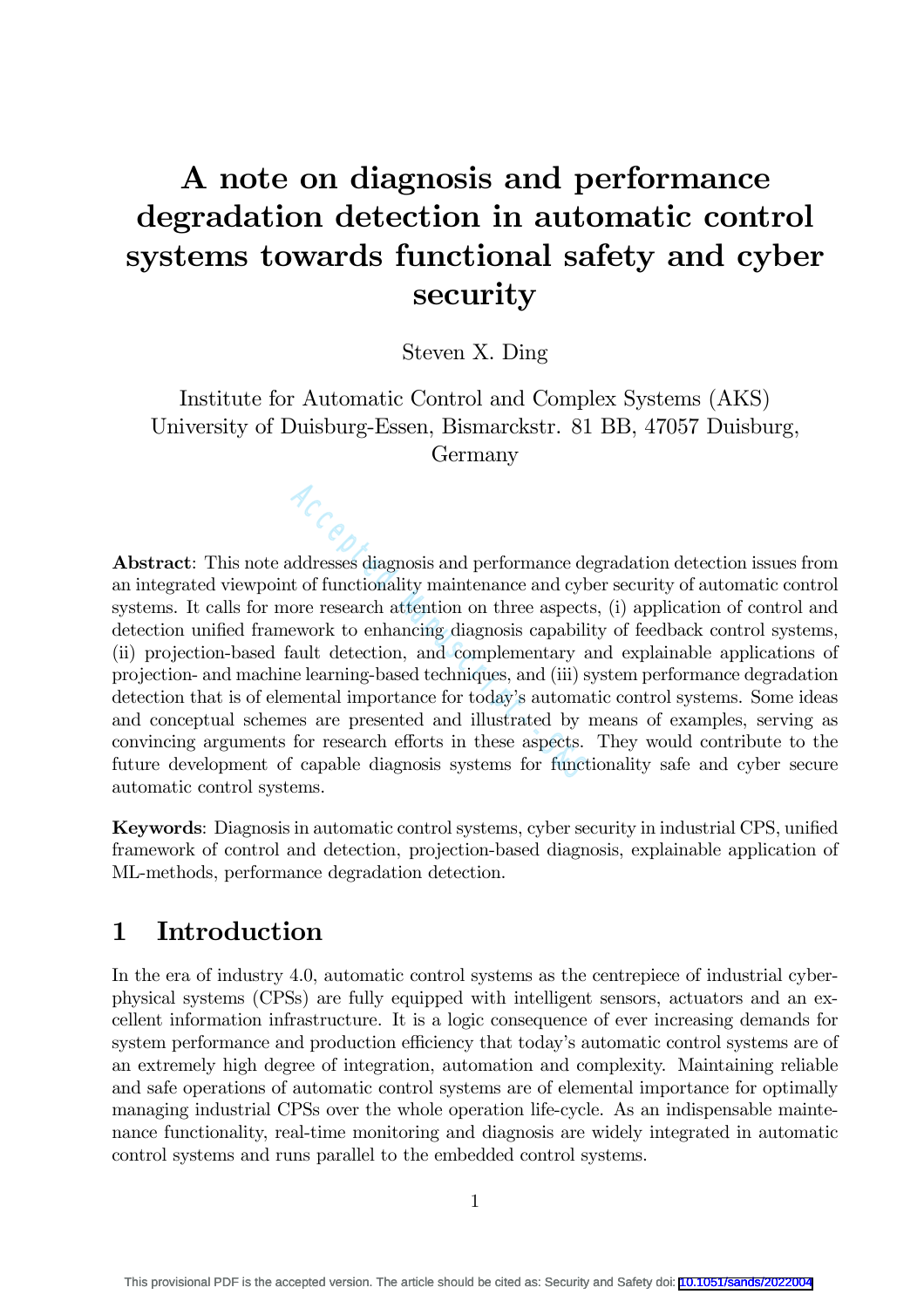In a traditional automatic control system, monitoring and diagnosis were mainly dedicated to maintaining functionalities of sensors and actuators as the key components embedded in the system (Frank, 1990; Frank and Ding, 1997). As a response to widely networking in modern automatic control systems, monitoring and diagnosis of networked control systems as a whole have received considerable attention as well in recent years (Ding et al., 2013). Over the past three decades, innumerable capable diagnosis schemes have been developed with various specifications, for instance, detecting abrupt component failures (Gao *et al.*, 2015), identifying and predicting functionality loss caused by ageing in system components (Hwang et al., 2010; Wen et al., 2016), and intermittent faults depending on system operation conditions (Zhou et al., 2020). Recently, a new type of malfunctions, the so-called cyberattacks on automatic control systems, have drawn attention on the urgent need for developing new monitoring and diagnosis strategies (Pasqualetti et al., 2013; Ding e al., 2018; Giraldo et al., 2018; Dibaji et al., 2019). Cyber-attacks can not only considerably affect functionalities of sensors and actuators, but also impair communications among the system components and sub-systems, which may cause immense damages during system operations (Yan  $et al., 2019;$ Tan et al., 2020; Zhang et al., 2021; Zhou et al., 2021). In addition, different from technical faults, cyber-attacks are artificially created and could be designed by attackers in such a way they cannot be detected using the existing diagnosis techniques. Such cyber-attacks are called stealthy (Pasqualetti et al., 2013). A further type of cyber-attacks are the so-called eavesdropping attacks. Although such attacks do not cause changes in system dynamics and performance degradation, they enable adversary to gain system knowledge which can be used to design, for instance, stealthy attacks. In a nutshell, management of cyber-attacks raises, besides functionality maintenance, cyber security issues in the framework of monitoring and diagnosis in automatic control systems. tected using the existing diagnosis tech<br>aletti *et al.*, 2013). A further type of<br>Although such attacks do not cause c<br>on, they enable adversary to gain syste<br>stealthy attacks. In a nutshell, mana<br>aintenance, cyber securi

The objective of this note is to address monitoring and diagnosis issues from an integrated viewpoint of functionality maintenance and cyber security of automatic control systems. We would like to call reader's attention to the following three aspects,

- application of control and detection unified framework (Ding, 2020) to enhancing diagnosis capability of feedback control systems,
- alternative technique of detecting faults in dynamic systems towards complementary and explainable applications of model- and machine learning (ML) based methods to diagnosis, and
- system performance degradation detection issues,

which are, to our best knowledge, not the current research mainstream in the relevant thematic fields. We will report ideas and research efforts, present conceptual schemes, and illustrate, also by means of examples, why research efforts in these three aspects could contribute to the development of capable monitoring and diagnosis methods towards enhancing functionality safety and cyber security of automatic control systems.

This note is motivated by our observations and research experiences in the field of fault diagnosis in technical systems and its industrial applications over past years. Reviewing publications on fault diagnosis in automatic control systems gives a clear picture of research efforts. That is, they were mainly devoted to the development of fault diagnosis functionality as a separate system running in parallel to the control system. With the increasing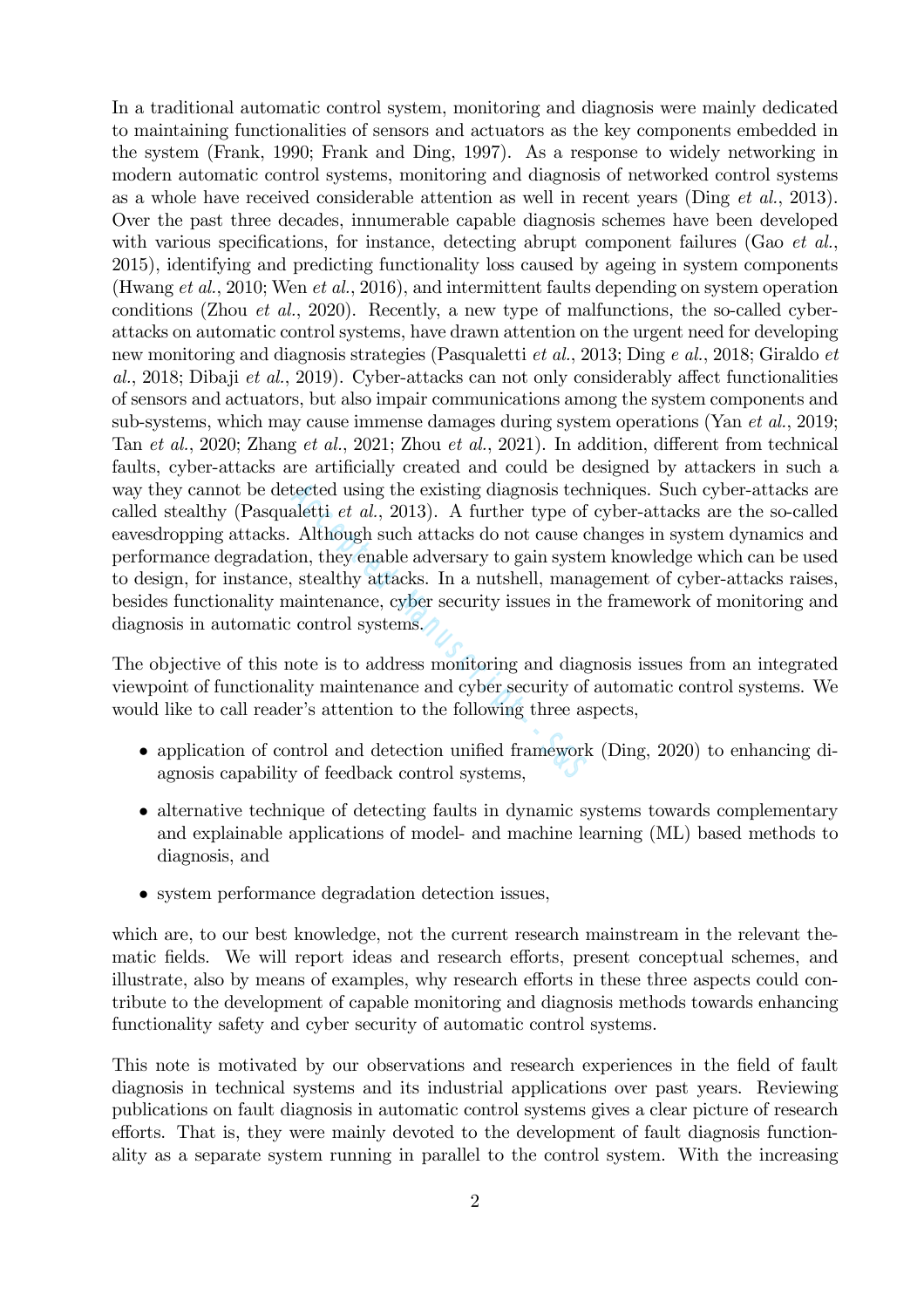complexity of control systems under consideration, from single-loop feedback control systems to networked control systems and recently CPSs, the set of investigated diagnosis issues has been continuously extended, and correspondingly capable but often complicated diagnosis methods have been developed, without paying attention on technical specifications and configurations of controllers embedded in the control system. For instance, successful solutions of detecting the so-called covert, zero dynamics and replay cyber-attacks are achieved by extending the well-established observer-based detection scheme with a moving target or an auxiliary system (Weerakkody and Sinopoli, 2015; Griffioen et al., 2021; Schellenberger and Zhang, 2017) or injecting watermark signals (Mo *et al.*, 2015; Porter *et al.*, 2021; G.Ferrari and H.Teixeira, 2021). On the other hand, the unified control and detection framework (Ding, 2020) not only highlights the common information basis of control and detection, but also gives a functionalisation of a control system, which enables an integrated configuration of control and detection functionality with enhanced diagnosis capacity. Our recent work demonstrates successful applications of the unified framework to uniform detection of covert, zero dynamics and replay cyber-attacks without adding additional systems or signals (Ding et al., 2021).

Thanks to the close relations of observers and controllers, observer-based diagnosis is the most popular technique applied for fault detection in automatic control systems (Frank, 1990; Frank and Ding, 1997). Observing the recent development in the thematic field of monitoring and diagnosis in industrial systems and processes, it can be clearly identified that ML-based methods form the mainstream of research. A detailed survey of publications on ML-based diagnosis in automatic control systems reveals obvious deficits in making use of system knowledge, which is no doubt available, since most of plants, partially or as a whole, are engineering systems. In fact, most of ML-based diagnosis methods are, in their core, based on the principle of reconstructing process variables or simply modelling of system fault-free operations. Thanks to the learning capacity of ML algorithms, in particular neural networks (NNs), and on the assumption of availability of rich data, ML-methods are potential technical solutions. Nevertheless, such diagnosis solutions could be far from optimal with respect to diagnosis performance, also due to the reason that often diagnostic specifications are not or could not be integrated in the existing ML algorithms. In comparison, model-based diagnosis methods, especially the observer-based ones, are fully based on the dynamic model of the system under consideration, and pursue optimal diagnosis performance. To approach this objective, advanced methods of control theory serve as major investigation tools. On the other hand, these methods, comparing with ML-based ones, are less capable of dealing with huge number of data and, above all, lack the learning ability. From these observations, a reasonable question arises: is it possible to efficiently integrate the model- and ML-based diagnosis methods to significantly enhance diagnosis performance? Our recent work on the so-called projection-based fault detection strategy is motivated by this question (Ding et al., 2022). The first results showcase that complementary applications of model- and MLbased methods result in enhanced detection performance. The proposed projection-based fault detection method not only provides us with an alternative and more capable modelbased solution than the observer-based ones, but also leads to explainable applications of ML-based methods. Plations of observers and controllers, the applied for fault detection in auto, 1997). Observing the recent develo<br>social in industrial systems and process<br>as form the mainstream of research. A<br>s in automatic control syste

It can be well observed that the major attention of the existing diagnosis methods has been dedicated to faults in hardware components of automatic control systems like sensors and actuators. We call those corresponding diagnosis methods component oriented diagnosis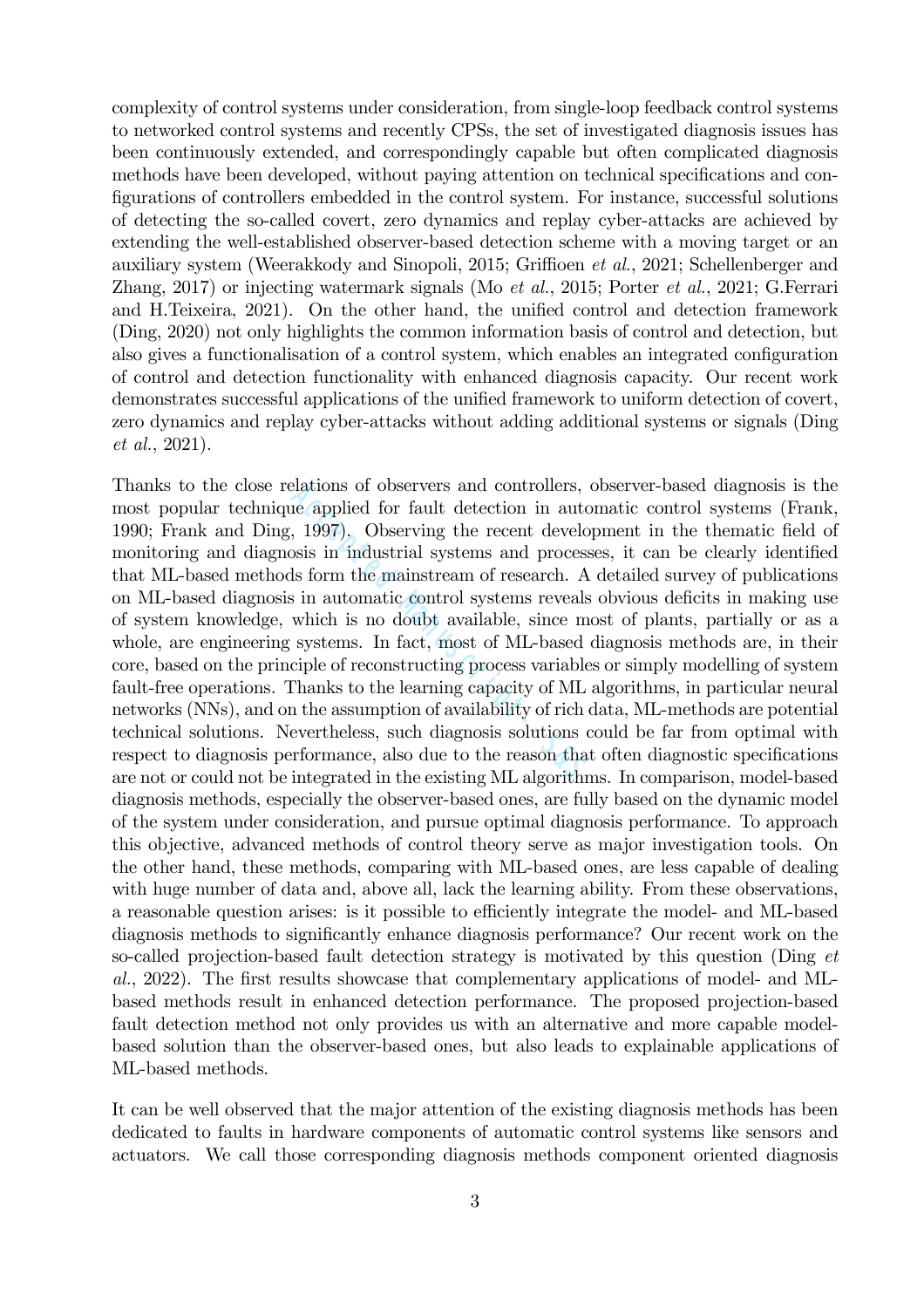(COD). In the recent decade, considerable efforts have been made in automation industry to increase the component reliability and, more recently, to enhance the intelligent degree of those key system components. Smart sensors and actuators are nowadays state of the art. And the new generation of smart system components are of the ability of self-diagnosis and self-repair. In an industrial CPS, COD is an issue to be addressed at the process level and locally. At the system level, due to the extremely high degree of automation and complexity, the system performance is often susceptible to variations of operation and environmental conditions. Moreover, it could considerably suffer not only from faults in sub-systems, but also from e.g. mismatching of coupled and networked control loops and controller parameters, interferences in system information infrastructure and cyber-attacks as well. This calls for research endeavour to develop new strategies of monitoring and detecting performance degradations, called performance oriented diagnosis (POD) (Ding and Li, 2021).

The remainder of this note consists of three main sections, respectively dedicated to the three topics, (i) the unified control and detection framework towards enhancing diagnosis capability of feedback control systems, (ii) projection-based detection of faults in dynamic systems and complementary, explainable applications of model- and ML-based methods, and (iii) study on POD issues. We would like to emphasise that the main intention of this note is to report ideas, research efforts, and conceptual schemes for the development of capable monitoring and diagnosis methods towards enhancing functionality safety and cyber security of automatic control systems. So far, no comparison study or survey of relevant publications are included. Concerning related issues, only representative works will be cited if needed. In order to have easy understandable descriptions, we avoid rigorous control theoretical and mathematical formulations, when there is no misleading interpretation or confusion. The would like to emphasise that<br>arch efforts, and conceptual schemes<br>sis methods towards enhancing function<br>stems. So far, no comparison study or<br>ing related issues, only representative<br>understandable descriptions, we avo

## 2 Unified control and detection framework towards enhancing diagnosis capability of feedback control systems

As the methodological basis of our subsequent discussion, we first introduce the unified framework of control and detection. On this basis, we present functionalisation of a control system and its applications to enhancing diagnosis capability of feedback control systems.

Throughout this note, standard notations known in linear algebra and advanced control theory are adopted. In addition,  $\mathcal{RH}_{\infty}$  is used to denote the set of all stable systems. In the context of cyber-attacks, when signal  $\xi$  is attacked, it is denoted by  $\xi^a$ , and the corresponding (injected) attack signal by  $a_{\xi}$ , i.e.  $\xi^a = \xi + a_{\xi}$ .

#### 2.1 System representations and controller parameterisation

#### 2.1.1 System factorisations, observer-based residual generation, and signal subspaces

In automatic control engineering, transfer functions are a standard model form for system input-output dynamics, which is written as

$$
y(z) = G(z)u(z), y(z) \in \mathcal{C}^m, u(z) \in \mathcal{C}^p
$$
\n<sup>(1)</sup>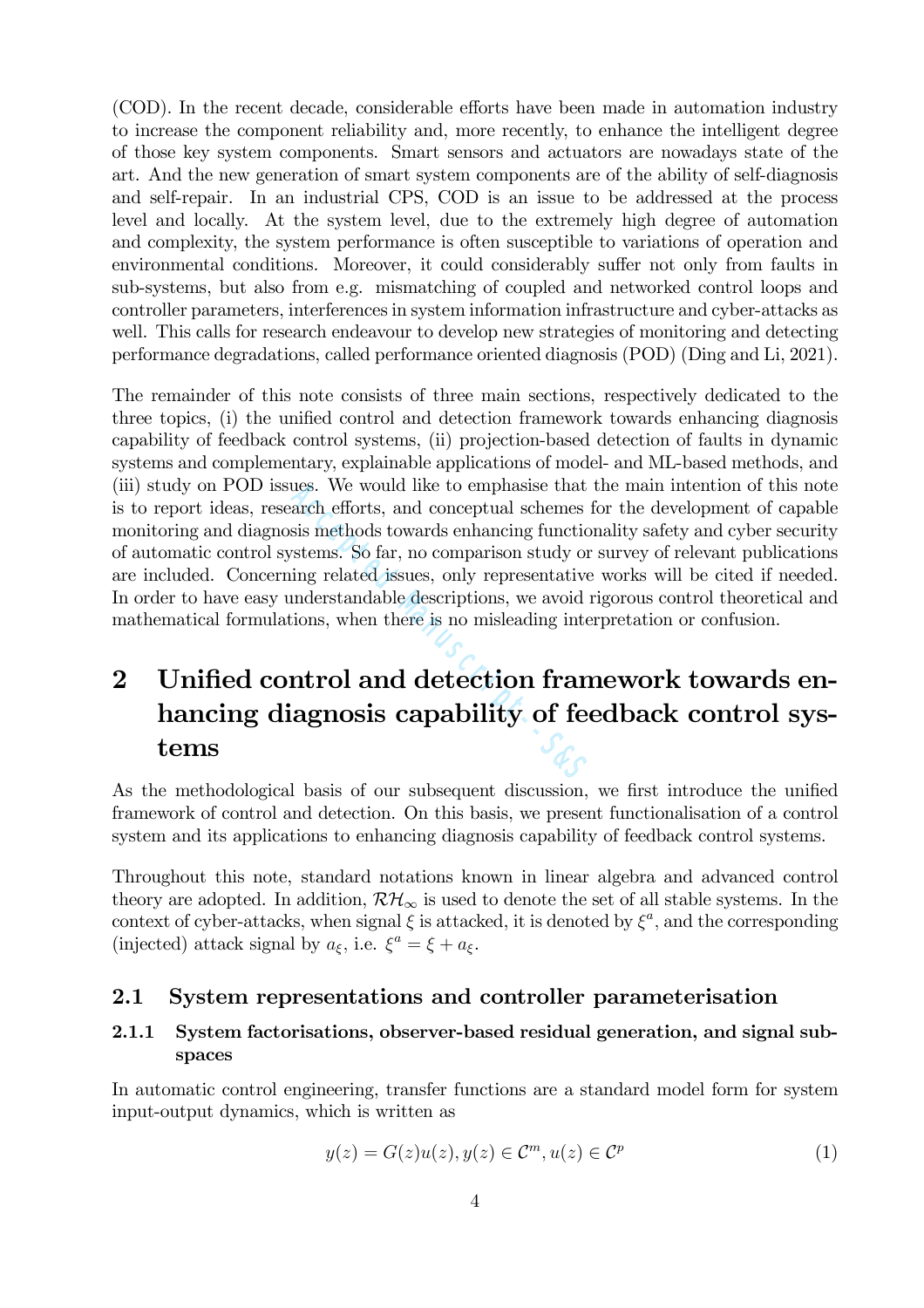with u and y as the plant input and output vectors, respectively. It is assumed that  $G(z)$  is a proper real-rational matrix and its minimal state space realisation is given by the following discrete-time linear time invariant (LTI) system

$$
x(k+1) = Ax(k) + Bu(k), x(0) = x_0,
$$
\n(2)

$$
y(k) = Cx(k) + Du(k),\tag{3}
$$

where  $x \in \mathcal{R}^n$  is the state vector and  $x_0$  is the initial condition of the system. Matrices A, B, C, D are appropriately dimensioned real constant matrices. By means of the wellestablished coprime factorisation,  $G(z)$  can be further factorised as

$$
G(z) = \hat{M}^{-1}(z)\hat{N}(z) = N(z)M^{-1}(z)
$$
\n(4)

with  $(\hat{M}(z), \hat{N}(z))$  and  $(M(z), N(z))$  as left and right coprime pairs (LCP and RCP), which lead to alternative systems representations,

$$
r_y(z) := K_G(z) \begin{bmatrix} u(z) \\ y(z) \end{bmatrix}, K_G(z) = \begin{bmatrix} -\hat{N}(z) & \hat{M}(z) \end{bmatrix}, r_y(z) = 0,
$$
 (5)

$$
\begin{bmatrix} u(z) \\ y(z) \end{bmatrix} = I_G(z) v(z), I_G(z) = \begin{bmatrix} M(z) \\ N(z) \end{bmatrix}
$$
 (6)

for some signal  $v(z)$ . Their state space realisations are given, respectively, by

$$
\hat{x}(k+1) = (A - LC)\,\hat{x}(k) + (B - LD)\,u(k) + Ly(k),\tag{7}
$$

$$
\hat{y}(k) = C\hat{x}(k) + Du(k), r_y(k) = y(k) - \hat{y}(k),
$$
\n(8)

$$
x(k+1) = (A + BF)x(k) + Bv(k),
$$
\n(9)

$$
\begin{bmatrix}\nu(z) \\
y(z)\n\end{bmatrix} = I_G(z)v(z), I_G(z) = \begin{bmatrix}\nM(z) \\
N(z)\n\end{bmatrix}
$$
\n(6)  
\n). Their state space realisations are given, respectively, by  
\n
$$
\hat{x}(k+1) = (A - LC)\,\hat{x}(k) + (B - LD)\,u(k) + Ly(k),
$$
\n(7)  
\n
$$
\hat{y}(k) = C\hat{x}(k) + Du(k), r_y(k) = y(k) - \hat{y}(k),
$$
\n(8)  
\n
$$
x(k+1) = (A + BF)\,x(k) + Bv(k),
$$
\n(9)  
\n
$$
\begin{bmatrix}\nu(k) \\
y(k)\n\end{bmatrix} = \begin{bmatrix}\nF \\
C + DF\n\end{bmatrix} x(k) + \begin{bmatrix}\nI \\
D\n\end{bmatrix} v(k).
$$
\n(10)  
\nate observer and builds, together with (8) (equivalently with (5)), an  
\ndual generator with weighted vector **p** as its output. If  $\hat{y}(0) \neq 0$  are

System  $(7)$  is a state observer and builds, together with  $(8)$  (equivalently with  $(5)$ ), an observer-based residual generator with residual vector  $r_y$  as its output. If  $\hat{x}(0) \neq x_0$  or there exist uncertainties in the system,  $r_y(k)$  will deviate from zero. In other words,  $r_y(k)$ is an indicator for uncertainties in the system. In system (9)-(10), the input vector  $u(k)$  =  $Fx(k)+v(k)$  can be interpreted as a state feedback controller with v as reference signal. Corresponding to these interpretations, matrices  $F$  and  $L$  are called state feedback gain and observer gain matrices and so selected such that  $A + BF$  and  $A - LC$  are Schur matrices. Systems  $K_G$  in (5) and  $I_G$  in (6) are also called stable kernel and image representations (SKR and SIR) of system (1).

Remark 1 Hereafter, we may drop out the domain variable z or k when there is no risk of confusion.

SKR and SIR are two alternative representations of dynamic systems, based on which the following definitions of kernel and image subspaces are introduced (Vinnicombe, 2000).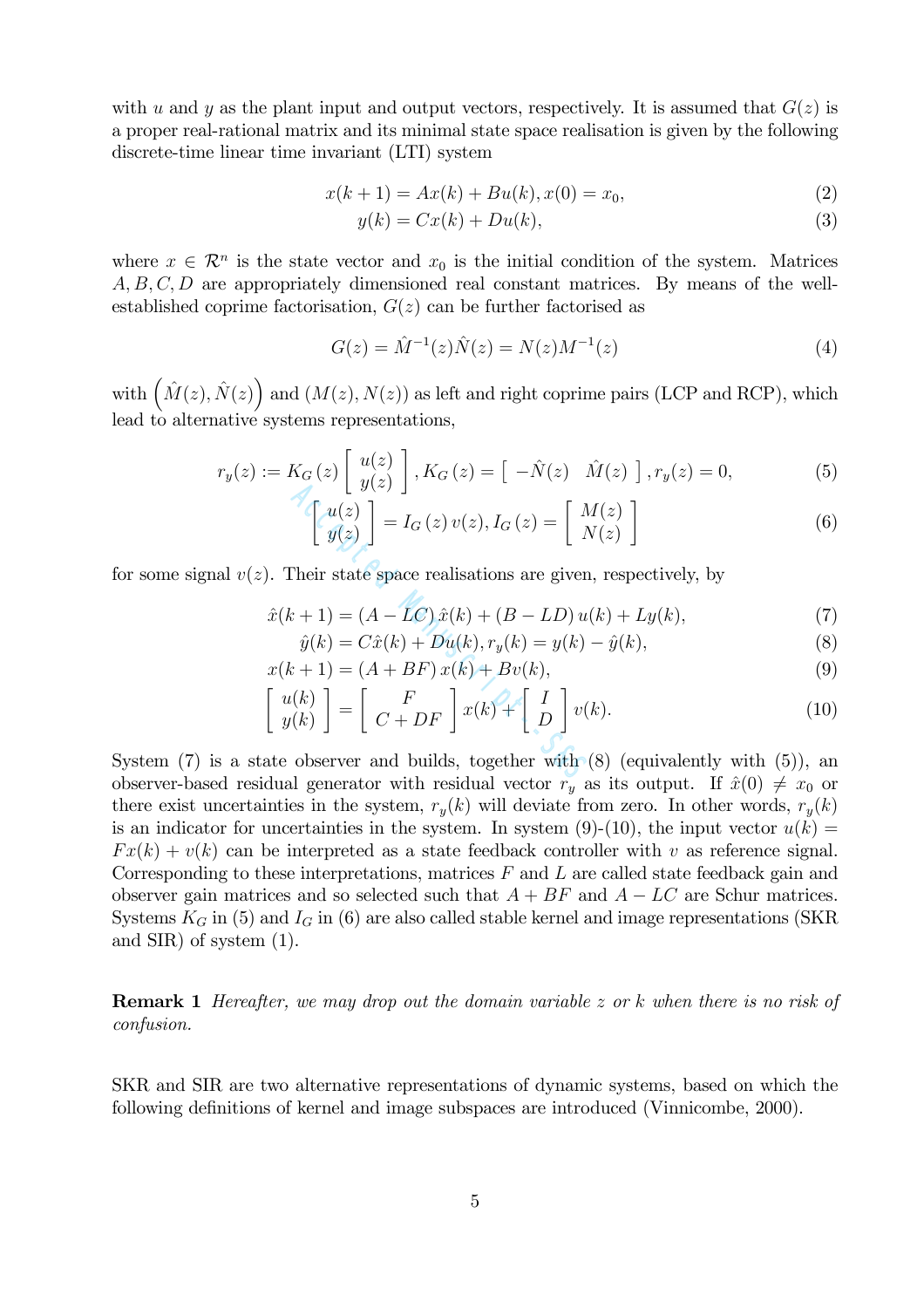**Definition:** Given the model (1) and the corresponding LCP and RCP  $(\hat{M}, \hat{N})$  and  $(M, N)$ , the subspaces  $\mathcal{K}_G$  and  $\mathcal{I}_G$  defined by

$$
\mathcal{K}_G = \left\{ \left[ \begin{array}{c} u \\ y \end{array} \right] : \left[ \begin{array}{cc} -\hat{N} & \hat{M} \end{array} \right] \left[ \begin{array}{c} u \\ y \end{array} \right] = 0 \right\},\tag{11}
$$

$$
\mathcal{I}_G = \left\{ \left[ \begin{array}{c} u \\ y \end{array} \right] : \left[ \begin{array}{c} u \\ y \end{array} \right] = \left[ \begin{array}{c} M \\ N \end{array} \right] v \right\} \tag{12}
$$

are called kernel and image subspace of G, respectively.

It is evident that  $\mathcal{K}_G$  and  $\mathcal{I}_G$  are subspaces in the  $(m + p)$ -dimensional data space and have the following properties

- $\mathcal{K}_G = \mathcal{I}_G$ ,
- $\mathcal{I}_G$  is uniquely generated by the p-dimensional signal v, and thus
- vector  $v$  can be understood as a latent (hidden) variable.

These properties enable applications of projection-based technique to dealing with fault diagnosis issues and hence build a bridge between the model- and ML-based methods. It promises the development of more efficient and capable methods for fault diagnosis, performance degradation monitoring and detection of cyber-attacks, as will be discussed in the remainder of this note. deed applications of projection-based techtrical and capable method entors of more efficient and capable method intition of coprime factorisation that that the so-called Bezout identity h<br>  $X(z) = Y(z) Y(z) \begin{bmatrix} M(z) & -\hat{Y}(z) \\ N(z$ 

It follows from the definition of coprime factorisation that there exist two RCP and LCP  $(\hat{X}, \hat{Y})$  and  $(X, Y)$  so that the so-called Bezout identity holds (Zhou, 1998; Vinnicombe, 2000),

$$
\begin{bmatrix}\nX(z) & Y(z) \\
-\hat{N}(z) & \hat{M}(z)\n\end{bmatrix}\n\begin{bmatrix}\nM(z) & -\hat{Y}(z) \\
N(z) & \hat{X}(z)\n\end{bmatrix} =\n\begin{bmatrix}\nI & 0 \\
0 & I\n\end{bmatrix}.
$$
\n(13)

It is of considerable interest to note their special state space realisations as controllers, i.e. an observer-based state feedback controller and its input-output dynamics (Ding, 2020),

$$
\hat{x}(k+1) = (A + BF)\,\hat{x}(k) + Lr_y(k),
$$
\n
$$
\begin{bmatrix} u(k) \\ y(k) \end{bmatrix} = \begin{bmatrix} F \\ C + DF \end{bmatrix} \hat{x}(k) + \begin{bmatrix} 0 \\ I \end{bmatrix} r_y(k)
$$
\n
$$
\iff \begin{bmatrix} u(z) \\ y(z) \end{bmatrix} = \begin{bmatrix} -\hat{Y}(z) \\ \hat{X}(z) \end{bmatrix} r_y(z),
$$

as well as an observer-based state feedback controller and a closed-loop "residual generator"

$$
\hat{x}(k+1) = (A - LC)\,\hat{x}(k) + (B - LD)\,u(k) + Ly(k),
$$
  

$$
v(k) = u(k) - F\hat{x}(k)
$$
  

$$
\iff v(z) = X(z)u(z) + Y(z)y(z).
$$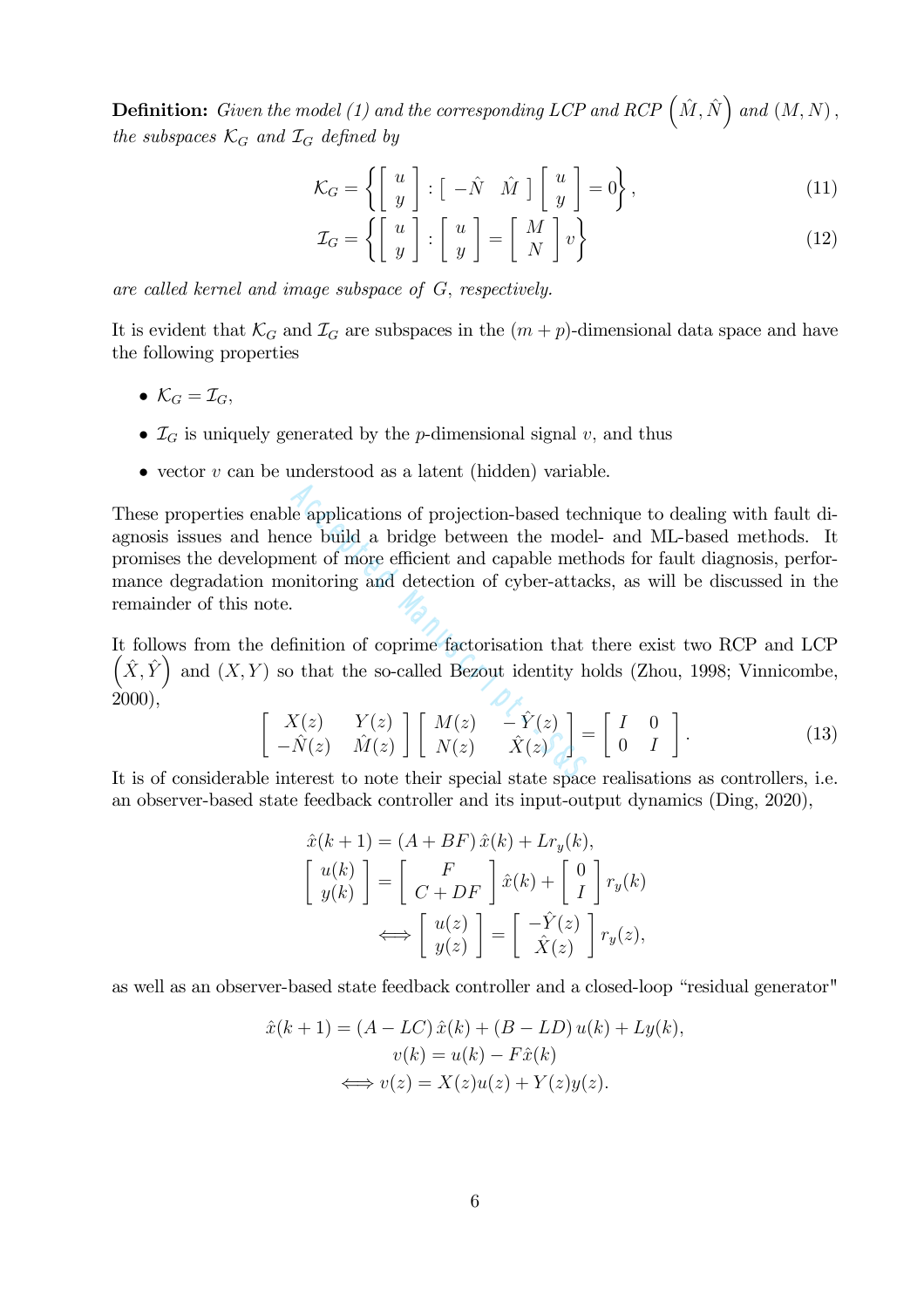#### 2.1.2 Parameterisation of stabilising controllers and basics of the unified control and detection framework

It is a well-known result that, given plant model (1), all stabilising controllers are parameterised by

$$
K(z) = \hat{V}^{-1}(z)\hat{U}(z) = U(z)V^{-1}(z),\tag{14}
$$

$$
\hat{V}(z) = X(z) - Q(z)\hat{N}(z), \hat{U}(z) = -Y(z) - Q(z)\hat{M}(z),
$$
\n(15)

$$
V(z) = \hat{X}(z) - N(z)Q(z), U(z) = -\hat{Y}(z) - M(z)Q(z)
$$
\n(16)

with the parameter system  $Q(z) \in \mathcal{RH}_{\infty}$ , where the RCPs and LCPs  $(M, N)$ ,  $(\hat{X}, \hat{Y})$  and  $(\hat{M}, \hat{N})$ ,  $(X, Y)$  are given before and satisfy Bezout identity (13). The parameterisation expression (14)-(15) is called Youla parameterisation (Zhou, 1998). It follows from (5)-(6) and Bezout identity (Ding et al., 2010; Ding, 2020) that any (stabilising) output feedback controller,

$$
u(z) = K(z)y(z) + v(z),\tag{17}
$$

with  $v(z)$  being the reference signal can be equivalently written as

$$
u(z) = F\hat{x}(z) - Q(z)r_y(z) + \bar{v}(z), \bar{v}(z) = \hat{V}(z)v(z),
$$
\n(18)

where  $\hat{x}$  is the state estimate delivered by the observer (7). In other words, any output feedback controller is an observer-based controller and driven by the residual signal  $r_y$ . In (Ding, 2020), a further parameterisation form of all stabilising controllers,

$$
u(z) = K_0(z)y(z) + Q_0(z)r_y(z) + \bar{v}(z), Q_0(z) \in \mathcal{RH}_{\infty},\tag{19}
$$

is introduced, where  $K_0$  is an output stabilising controller, and  $Q_0$  denotes the parameterisation system. Consequently, also those widely used industrial controllers like PI controllers can be written in the form of (19), as far as they stabilise the control loops. ference signal can be equivalently writ<br>  $z$ ) =  $F\hat{x}(z) - Q(z)r_y(z) + \bar{v}(z), \bar{v}(z)$  =<br>
sstimate delivered by the observer (7)<br>
an observer-based controller and drive<br>  $\hat{z}$  parameterisation form of all stabilisis<br>  $= K_0(z)y(z)$ 

#### 2.2 Mapping from the signal space to residual space



Figure 1: Feedback control loop under consideration

Consider the feedback control loop sketched in Figure 1 with the plant model (1) and con-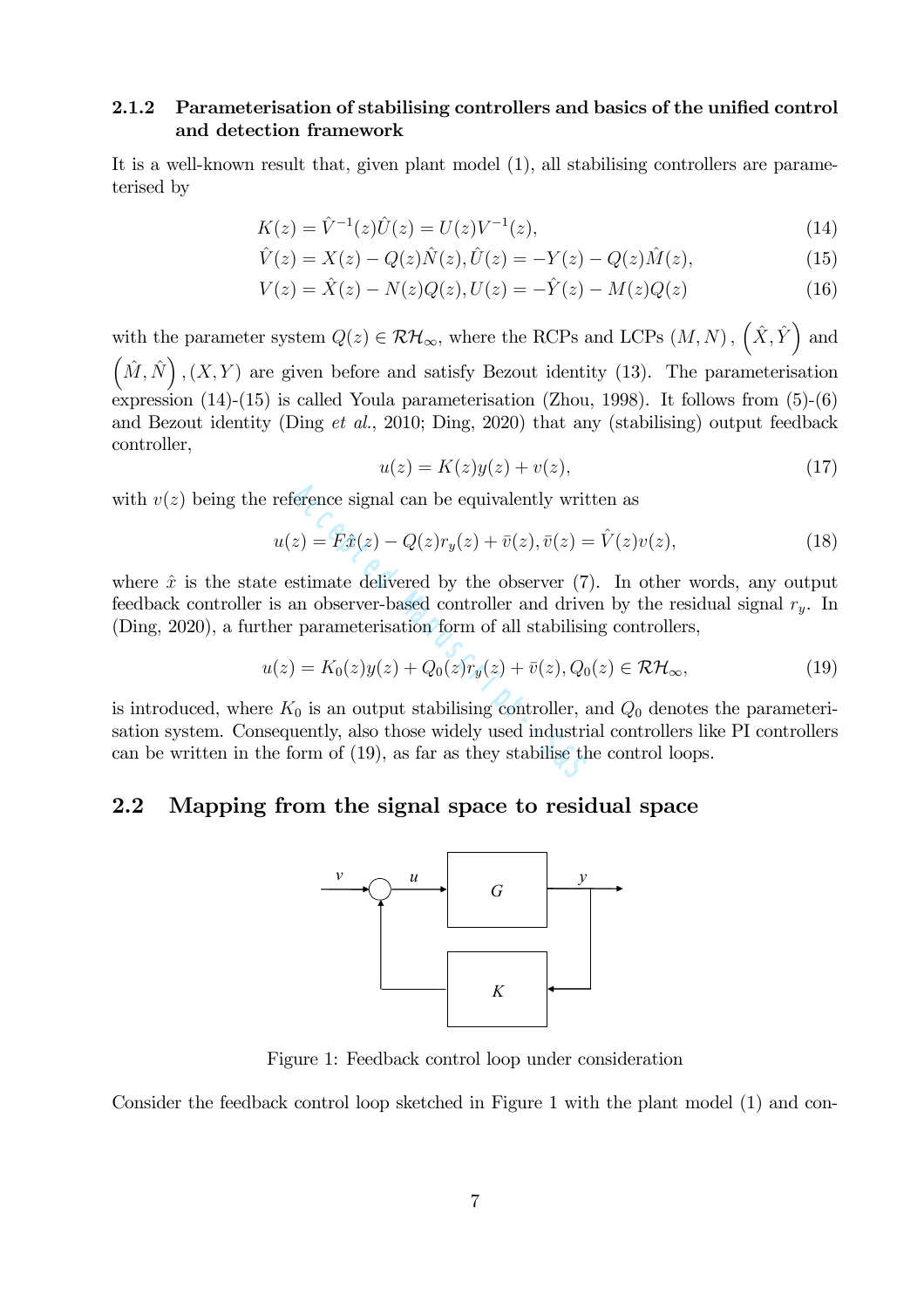troller (17). It turns out

$$
\begin{bmatrix}\n\bar{v}(z) \\
 r_y(z)\n\end{bmatrix} = \begin{bmatrix}\n\hat{V}(z) & -\hat{U}(z) \\
-\hat{N}(z) & \hat{M}(z)\n\end{bmatrix} \begin{bmatrix}\nu(z) \\
 y(z)\n\end{bmatrix} \Longleftrightarrow (20)
$$

$$
\begin{bmatrix} u(z) \\ y(z) \end{bmatrix} = \begin{bmatrix} M(z) \\ N(z) \end{bmatrix} \overline{v}(z) + \begin{bmatrix} U(z) \\ V(z) \end{bmatrix} r_y(z).
$$
 (21)

From (21), it is obvious that the system signal pair  $(u, y)$  consists of two terms: the first one reflects the feed-forward control and the second one the response to the feedback control driven by the residual signal. Denoting uncertainties related to the controller by  $r_u$ , which may, for instance, be caused by attacks on actuators like injection of unknown signal, we have

$$
\begin{bmatrix}\nr_u(z) \\
r_y(z)\n\end{bmatrix} = \begin{bmatrix}\n\hat{V}(z) & -\hat{U}(z) \\
-\hat{N}(z) & \hat{M}(z)\n\end{bmatrix} \begin{bmatrix}\nu(z) \\
y(z)\n\end{bmatrix} - \begin{bmatrix}\n\bar{v}(z) \\
0\n\end{bmatrix}.
$$
\n(22)

Relation (22) gives a one-to-one mapping between the signal pairs  $(u, y)$  and  $(r_u, r_y)$  (for given  $\bar{v}$ ). While  $(u, y)$  are the system measurement variables and represent the system dynamics,  $(r_u, r_y)$  build an information (residual) space and act as indicators for uncertainties in the system, including not only disturbances and parameter variations, but also faults and cyber-attacks when available. Hence, (22) can serve as a residual generator for detecting faults, performance degradation and cyber-attacks. Recall that feedback control is in its core residual-driven. That implies, feedback of residuals is sufficient for the control purpose. In this context, system  $(22)$  can be interpreted as an encoder that delivers the residuals  $(r_u, r_y)$  as code. It is noteworthy that, on the one hand, an identification of the system dynamics by means of the code  $(r_u, r_y)$  is generally impossible, and on the other hand, the cyber-attacks can be identified using the residual pair  $(r_u, r_y)$  under certain conditions (Ding et al., 2021). g not only disturbances and paramete<br>callable. Hence, (22) can serve as a r<br>gradation and cyber-attacks. Recall<br>hat implies, feedback of residuals is su<br>n (22) can be interpreted as an enco<br>noteworthy that, on the one han

#### 2.3 Functionalisation of all stabilising feedback controllers

In the light of the observer-based realisation of stabilising controllers given in (18), a feedback controller can be divided into several functional modules (Ding, 2020):

- an observer and an observer-based residual generator, as given in  $(7)-(8)$ , which serve as an information provider for the controller and diagnostic system, and deliver a state estimation,  $\hat{x}$ , as well as the primary residual,  $r_y = y - \hat{y}$ ,
- the control law

$$
u(z) = F\hat{x}(z) - Q(z)r_y(z) + \hat{V}(z)v(z),
$$

including a feedback controller,  $F\hat{x} - Qr_y$ , and a feed-forward controller,  $\hat{V}v$ , and in addition,

• for the detection purpose, a detector  $R(z)r_y(z)$  with  $R(z)$  as a stable post-filter.

This modular structure provides us with a clear parameterisation of the functional modules: the state observer is parameterised by the observer gain  $L$ , the feedback controller by  $F, Q$ , the feed-forward controller by  $\hat{V}$ , and the detector by R. Although all five parameters are available for the design and online optimisation objectives, they have evidently different functionalities, as summarised below (Ding, 2020):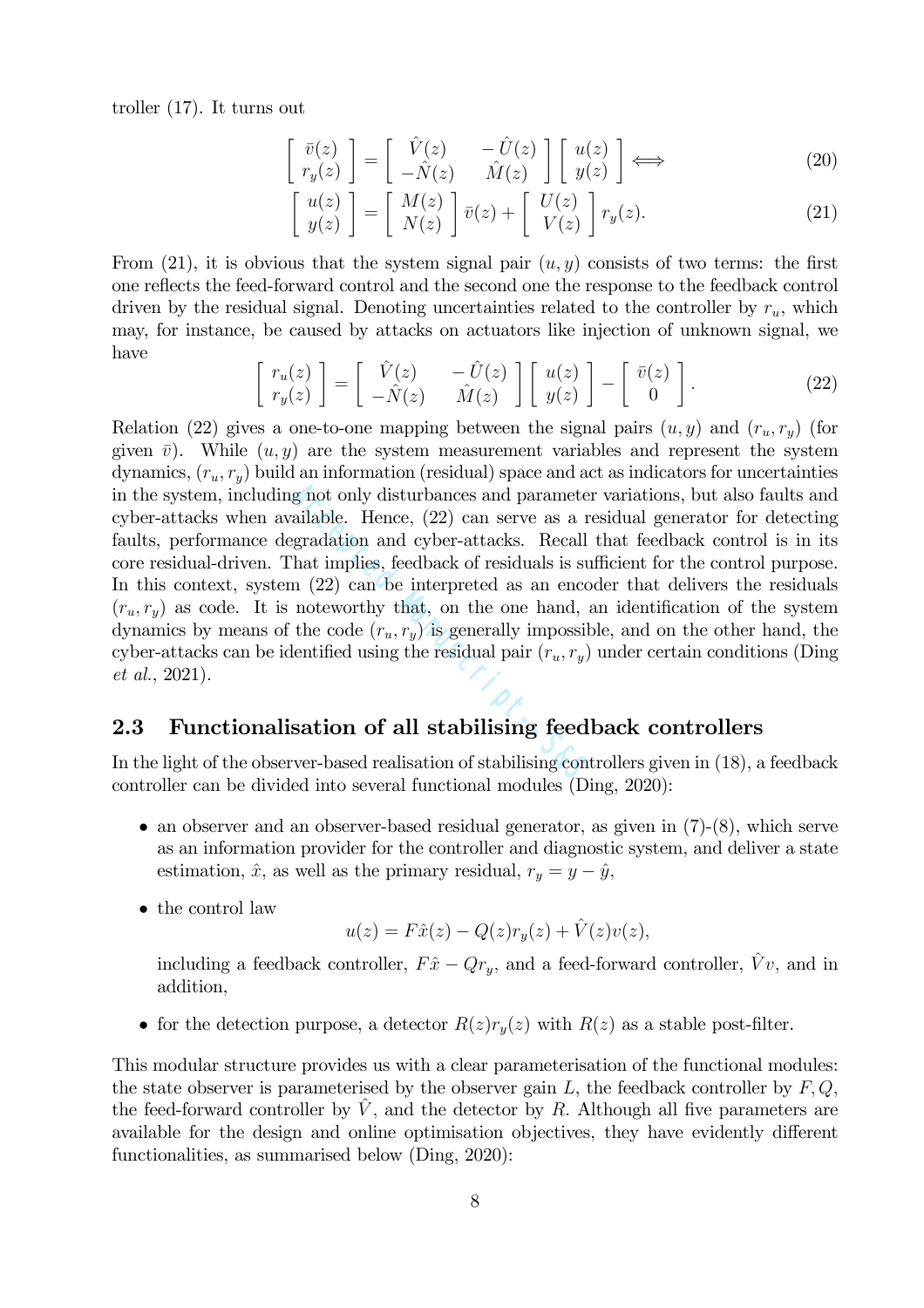- state feedback and observer gains determine the stability and eigen-dynamics of the closed-loop,
- $R, \hat{V}$  have no influence on the system stability, and R serves for the optimisation of the detectability, while  $\hat{V}$  for the tracking behavior, and
- Q is used to enhance the system robustness and control performance. The design and update of Q will have influence on the system dynamics and stability, when parameter uncertainties or degradations are present in the system.

It is evident that the above five parameters have to be, due to their different functionalities, treated with different priorities. Recall that system stability and eigen-dynamics are the fundamental requirement on an automatic control system. This requires that the system stability should be guaranteed, also in case of cyber-attacks. Differently,  $Q, R, \hat{V}$  are used to optimise control or detection performance. In case that a temporary system performance degradation is tolerable, the real-time demand and the priority for an online optimisation of  $Q, R, V$  are relatively lower.

When an automatic control system is integrated into a CPS, the cyber security becomes a critical issue. In this context, the unified framework and the functionalisation of controllers offer a useful design tool towards a cyber security-conscious system configuration. To delineate potential applications, consider the controller in its original form and in the observer-based realisation form, respectively,

controller (17) 
$$
u(z) = K(z)y(z) + v(z)
$$
 vs. controller (18)  $u(z) = F\hat{x}(z) - Q(z)r_y(z) + \bar{v}(z)$ ,

and suppose that the plant is networked with a control station (referred to Figure 2 as an example). It is clear that for the implementation of the controller in its original form, i.e. (17), the system data  $(u, y)$  should be real-time transmitted over the network. Moreover, for any optimisation or degradation recovering effort, controller  $K(z)$  should be updated which may yield unexpected dynamic behaviour. Differently, for the implementation of observer-based controller (18), an observer and an observer-based residual generator can be implemented on the plant side. This offers several benefits: ontrol system is integrated into a CF<br>is context, the unified framework and<br>design tool towards a cyber security-c<br>applications, consider the controller<br>ion form, respectively,<br> $K(z)y(z) + v(z)$  vs. controller (18)  $u$ <br>plant is

- transformation of the residual  $r_y$  from the plant (local) side to the control station and  $\bar{v}(z)-Q(z)r_{y}(z)$  from the control station to the plant, which prevent adversary to gain system knowledge by means of eavesdropping attacks (Ding *et al.*, 2021),
- when performance optimisation or degradation recovery is need, real-time tuning  $Q(z)$ is an effective way, as reported in  $(Li \text{ et } al., 2019)$ , which can run in the control station,
- updating feedback gain and observer gain matrices,  $F$  and  $L$ , which will be performed only in very critical operation situations (and thus occasionally) and in the control station. Their transmission to the plant should be well encrypted (Schulze *et al.*, 2021).

As reported in our recent work (Ding *et al.*, 2021), the modules of the observer-based controller (18) together with the Bezout identity (13) can serve as encoders and decoders distributed at the plant and control station sides. It is noteworthy that the observer-based controller form (18) can be viewed as "control sharing", which is similar to the secret sharing scheme well-known in cryptography (Schulze *et al.*, 2021). This additional function enables efficient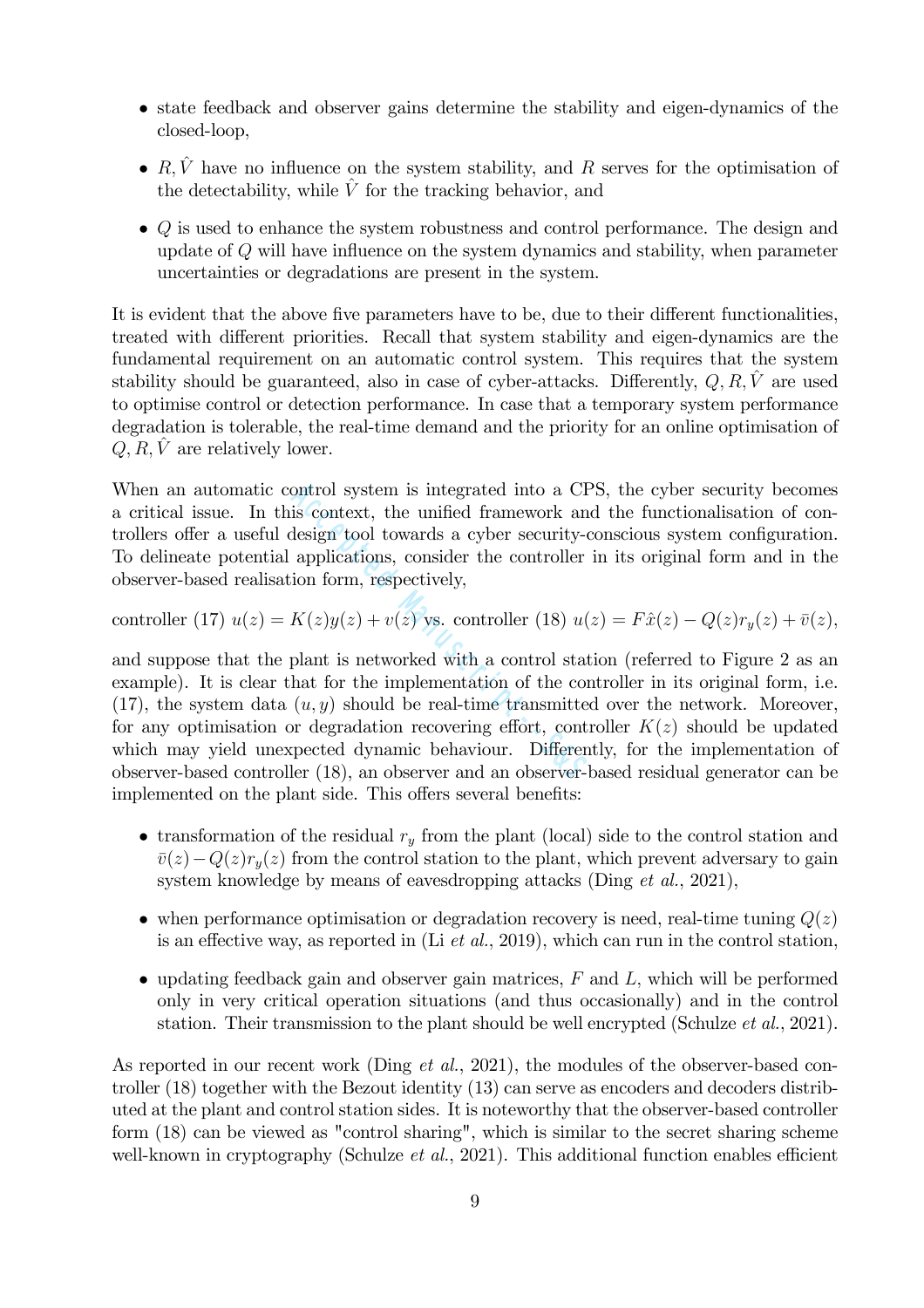detection of cyber-attacks and enhances the cyber security of automatic control systems, which are, for instance, implemented in form of cloud-based control (Schulze *et al.*, 2021).

In the following example, we introduce a conceptual configuration of an encrypted control system based on the above controller functionalisation.

Example 1 Consider a networked automatic control system schematically sketched in Figure 2. The plant is modelled by  $(1)$ , equipped with a  $(local)$  feedback controller,



Figure 2: The original configuration of the automatic control system under consideration

$$
u_0(z) = K_0(z)y(z),
$$

and networked with a control and monitoring system  $(CMS)$ . It receives signal  $\bar{u}$  from CMS,

$$
\bar{u}(z) = v + Q(z)y(z), \tag{23}
$$

where v is the reference signal and  $Q(z)y(z)$  represents a correction of the control signal, for instance, to recover control performance degradation (Ding, 2020). A natural procedure to realise the control law  $(23)$  is, as shown in Figure 2, as follows, (i) the plant sends the measurement data y to CMS, and (ii) CMS computes  $\bar{u}$  and sends it to the plant. Suppose that integrity cyber-attacks could be executed on the system  $I/O$  interface via the network. Now, we introduce a conceptual reconfiguration of the systems on the both network sides, on the basis of the unified control and detection framework, aiming at

- a reliable detection of integrity cyber-attacks, and
- preventing attackers to gain system knowledge by means of system identification using the transmitted data  $(\bar{u}, y)$ .

Moreover, it is required that the local controller  $K_0$  should not be changed. For our purpose, consider the control signal

$$
u(z) = u_0(z) + \bar{u}(z) = K_0(z)y(z) + Q(z)y(z) + v(z).
$$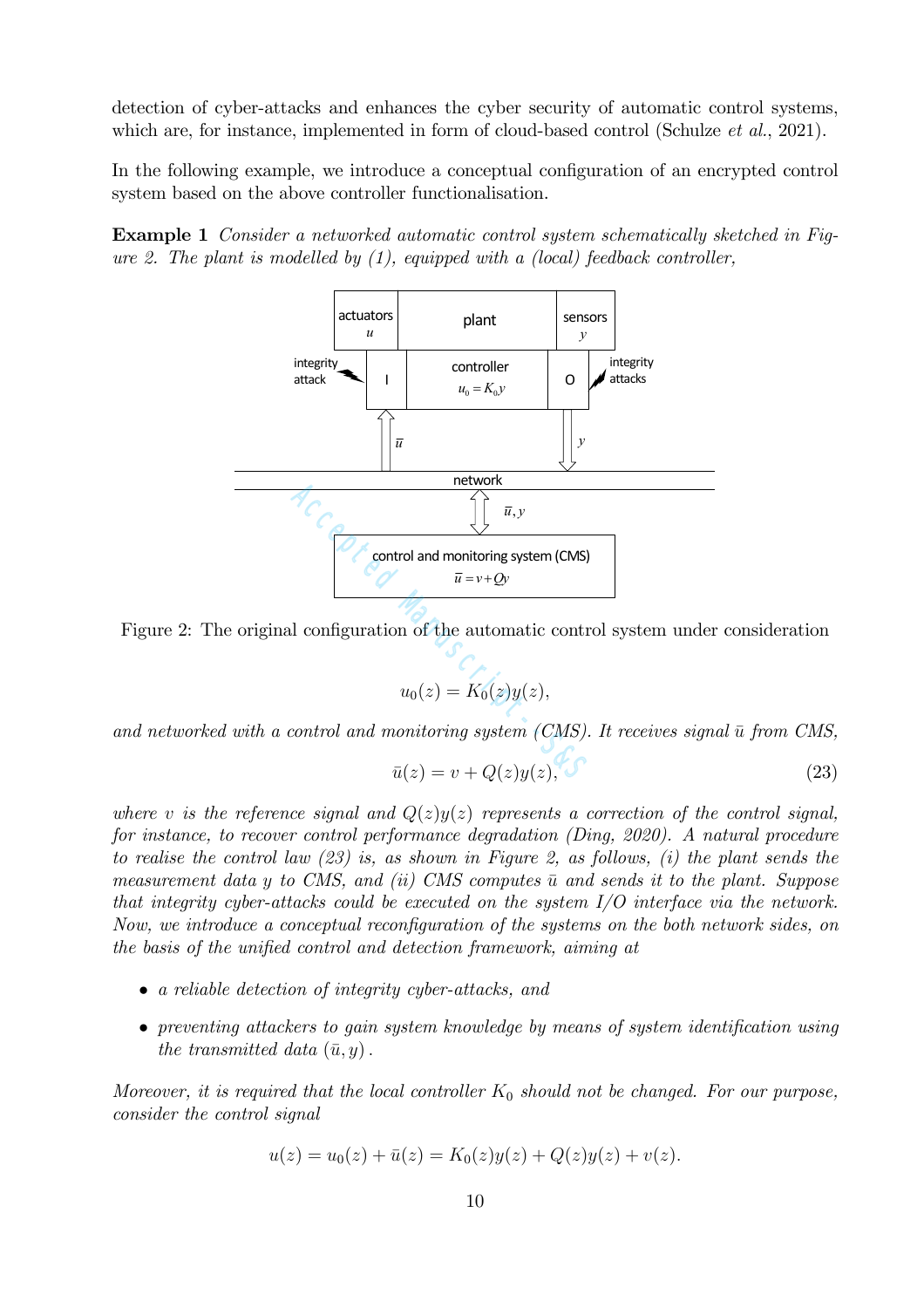Following the functionalisation of control systems,  $u_0$  and u can be equivalently written into

$$
u_0(z) = F_0 \hat{x}(z) - Q_0(z)r_y(z),
$$
  

$$
u(z) = F_0 \hat{x}(z) - Q_1(z)r_y(z) + \hat{V}(z)v(z)
$$

for some  $Q_0(z), Q_1(z) \in \mathcal{RH}_{\infty}$ . It turns out

$$
\bar{u}(z) = (Q_0(z) - Q_1(z)) r_y(z) + \hat{V}(z)v(z).
$$
\n(24)

Run the following residual generation algorithm on the plant side,

$$
\begin{bmatrix} r_u(z) \\ r_y(z) \end{bmatrix} = \begin{bmatrix} X(z) & Y(z) \\ -\hat{N}(z) & \hat{M}(z) \end{bmatrix} \begin{bmatrix} u^a(z) \\ y(z) \end{bmatrix} - \begin{bmatrix} \bar{u}^a(z) - Q_0(z)r_y(z) \\ 0 \end{bmatrix},
$$
 (25)

where

$$
u^{a}(z) = u(z) + a_{u}(z) = u_{0}(z) + \bar{u}^{a}(z), \bar{u}^{a}(z) = \bar{u}(z) + a_{u}(z)
$$

with  $a_u$  denoting integrity cyber-attacks on the actuators. It yields, recalling (22),

$$
r_u(z) = (X(z) - I) a_u(z).
$$

Thus, the attack  $a_u$  can be detected. In attack-free case,  $r_y$  is sent to CMS, otherwise, alarm is triggered. On the CMS side, a detection algorithm is applied to check if the residual signal received from the plant side is corrupted by attack signal  $a_y$ , i.e. *n* be detected. In attack-free case,  $r_y$  is<br>
MS side, a detection algorithm is applicity side is corrupted by attack signal  $a_y$ ,<br>  $r_y^a(z) = r_y(z) + a_y(z)$ .<br>  $\bar{u}$  computed using algorithm (24) is so<br>
bed control system sch

$$
r_y^a(z) = r_y(z) + a_y(z).
$$

In case of no attack,  $\bar{u}$  computed using algorithm (24) is sent to the plant side. Figure 3 shows the above described control system schematically.

We would like to summarise the main results of this example as follows:

- the proposed control system is capable for a reliable attack detection thanks to the use of the residual pair  $(r_u, r_y)$ ,
- system  $(24)$  and residual generator  $(25)$  serve simultaneously as encoders, and
- the control system operates stable also in the case of an interrupted communication between the plant and CMS.

It should be moreover mentioned that the control system located at the plant side runs only based on the controller parameters,  $K_0(z)$  as well as  $F_0$ ,  $Q_0(z)$ , without knowledge about  $Q_1(z)$ that is set by CMS for enhancing the control performance.

With the following remarks we would like to conclude this section.

• The control and detection unified framework forms a methodical basis for the development of advanced diagnosis methods aiming at maintaining system functionality and enhancing cyber security of automatic control systems. It deals with the implementation of control, detection and monitoring algorithms. In this context, the information infrastructure for the configuration of automatic control systems plays an essential role. For instance, the networked system in Figure 3 could be alternatively configured using cloud-based system structure, in which the CMS is realised by means of cloud computing.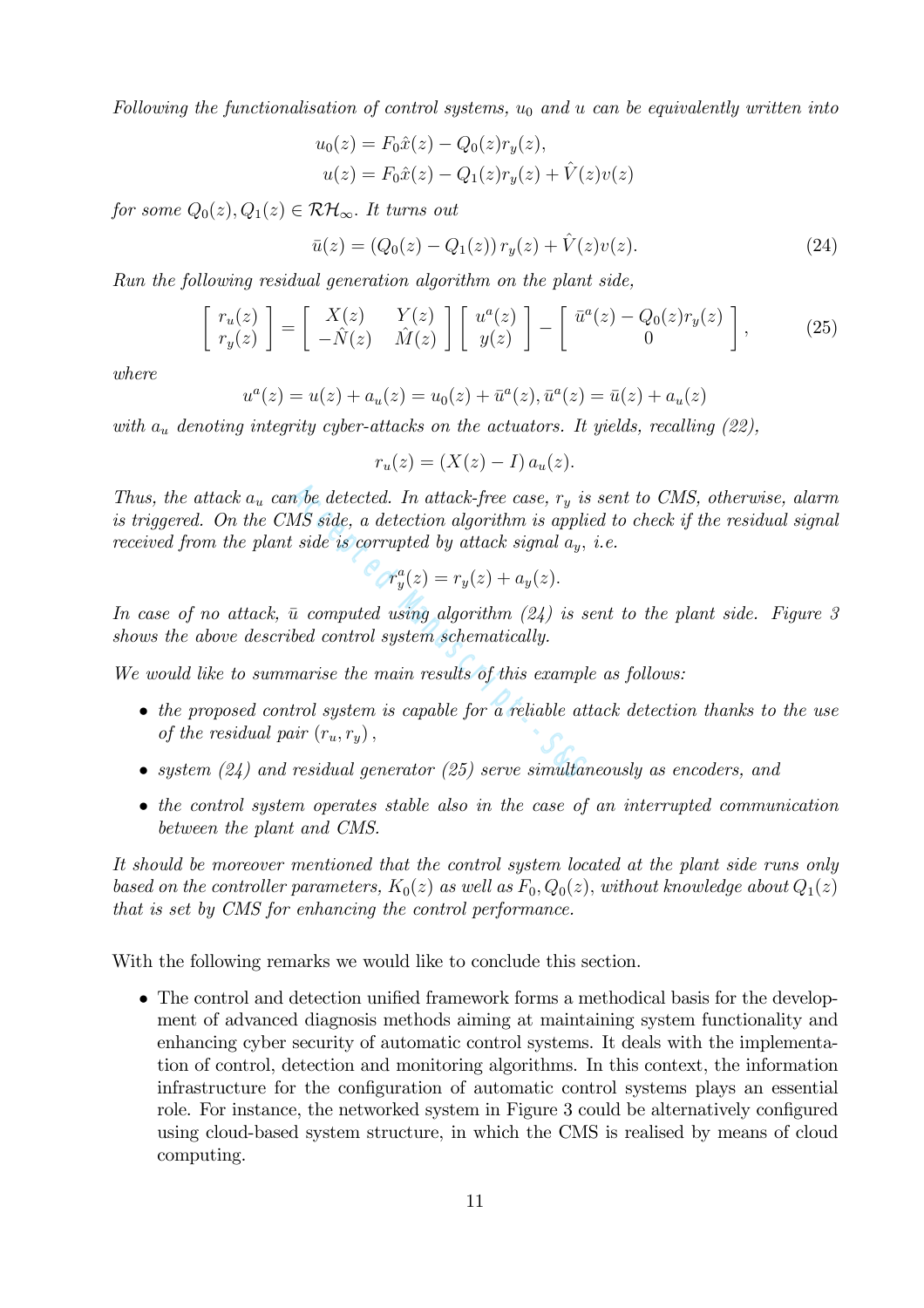

Figure 3: Reconfiguration of the automatic control system under consideration

- Although only LTI systems are addressed in this note, an extension of the unified control and detection framework to linear time-varying (LTV) systems is straightforward using the well-established system coprime factorisation methods and Youla parameterisation of LTV control systems (Feintuch, 1998). Concerning nonlinear control systems, corresponding results have been reported in (Han et al., 2019; Ding, 2020; Han et al., 2021). figuration of the automatic control sys<br>
II systems are addressed in this note,<br>
in framework to linear time-varying (L<br>
tablished system coprime factorisatio<br>
<sup>7</sup> control systems (Feintuch, 1998). Co<br>
ling results have be
- In our example, the application of the unified framework to the detection of cyberattacks is schematically and shortly illustrated. The reader is referred to (Ding et al., 2021) for a more systematic and detailed description of this application. In a nutshell, this work results in detection of those stealthy cyber-attacks, which cannot be detected using the existing observer-based detection methods (Ding, 2008). These include the so-called covert, zero dynamics and replay cyber-attacks (Pasqualetti et al., 2013; Ding et al., 2018; Giraldo et al., 2018; Dibaji et al., 2019).

## 3 Projection-based diagnosis methods and their MLaided explainable realisation

In this section, we introduce a new framework for fault diagnosis in dynamic control systems. The theoretical foundation of this framework is the alternative system representations SIR, SKR and the associated image and kernel subspaces, as well as orthogonal projection technique. Although this framework has been developed in the model-based fashion (Ding et al., 2022), the associated concepts, algorithms and diagnosis approaches can be realised in the data-driven form and using ML-based methods.

In this section, the following notations are adopted.  $\mathcal{L}_2 = \mathcal{L}_2(-\infty, 0] \oplus \mathcal{L}_2[0, \infty)$  is the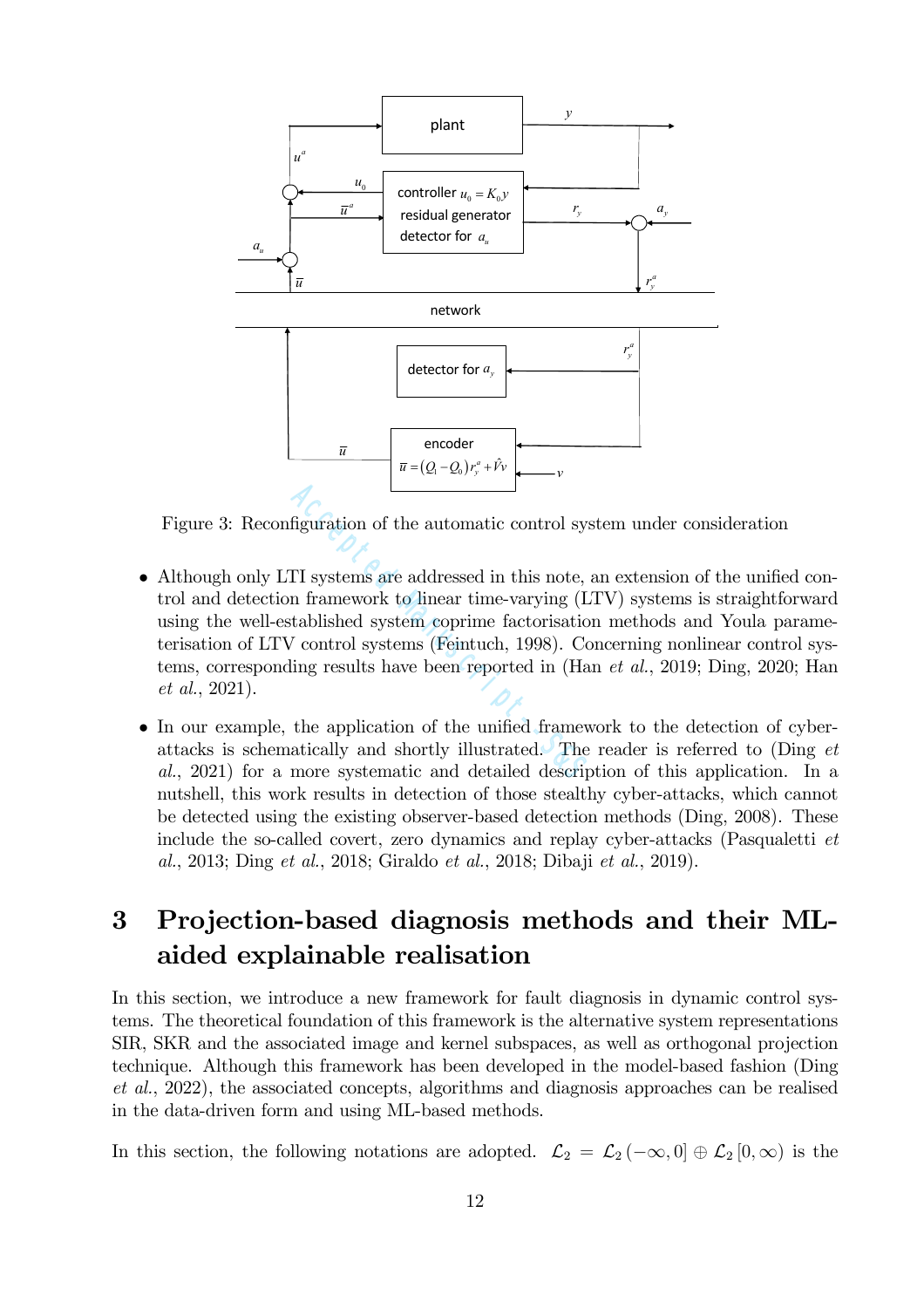time domain space of all square summable Lebesgue signals (signals with bounded energy) (Francis, 1987). For transfer matrix  $G(z)$ ,  $G^*(z) = G^T(z^{-1})$ .  $\mathcal{P}_{\mathcal{K}}$  is an orthogonal projection operator onto subspace K, whose norm is denoted by  $\|\mathcal{P}_\mathcal{K}\|$ .  $\mathcal{P}_\mathcal{K}^*$  is the adjoint of  $\mathcal{P}_\mathcal{K}$ .  $\mathcal{K}^\perp$ represents the orthogonal complement of  $K$ .

#### 3.1 A general framework of projection-based diagnosis methods

#### 3.1.1 Basic idea

The basic idea of (orthogonal) projection-based fault detection can be schematically explained by Figure 4. Given a system subspace as the nominal system model, which can be



Figure 4: Schemetic description of projection-based classification ( $\mathcal{P}_K \alpha$  denotes the projection of  $\alpha$  onto  $\mathcal{K}$ )

presented in the model-based form (in terms of SIR or SKR) or data-driven or by means of an NN, by (orthogonally) projecting the measurement vector u  $\hat{y}$ 1 onto the system subspace, the distance between the measurement vector and its projection indicates if the measurement vector belongs to the nominal system operations or it is faulty. To this end, the following mathematical concepts and work are necessary:  $P_{\kappa} \alpha$ <br>
subspace  $K$ <br>
escription of projection-based classific:<br>
-based form (in terms of SIR or SKR) c<br>
projecting the measurement vector  $\begin{bmatrix} 1 & 0 & 0 \\ 0 & 0 & 0 \\ 0 & 0 & 0 \\ 0 & 0 & 0 & 0 \\ 0 & 0 & 0 & 0 \\ 0 & 0 & 0 & 0 \\ 0 & 0 & 0$ 

- definition and computation of orthogonal projection operator,
- computation of  $dist\left(\begin{bmatrix} u \\ y \end{bmatrix}\right)$ 1  $, \mathcal{K}$  $\Big),$
- online realisation algorithms towards constructing a fault detection system, and
- determination of threshold for decision making.

#### 3.1.2 Orthogonal projection: mathematical preliminaries

An orthogonal projection on a subspace  $V$ , denoted by  $\mathcal{P}_V$ , in Hilbert space endowed with the inner product,

$$
\langle x, y \rangle = \sqrt{\sum_{k=-\infty}^{\infty} x^T(k)y(k)}, x, y \in \mathcal{L}_2,
$$
\n(26)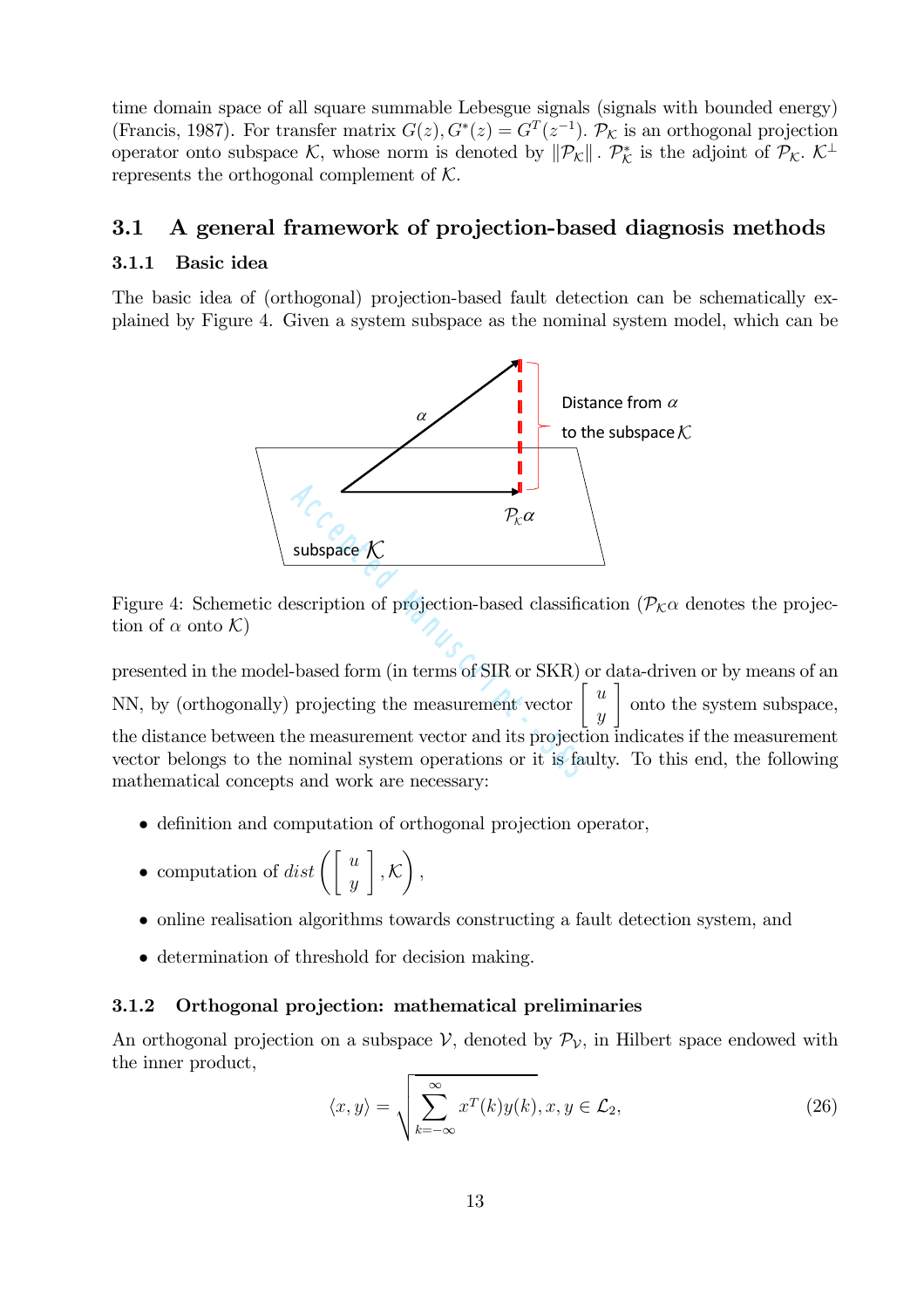is a linear operator satisfying (Kato, 1995)

$$
x, y \in \mathcal{V}, \mathcal{P}_{\mathcal{V}}^2 = \mathcal{P}_{\mathcal{V}}, \langle \mathcal{P}_{\mathcal{V}} x, y \rangle = \langle x, \mathcal{P}_{\mathcal{V}} y \rangle. \tag{27}
$$

The following well-known properties and definitions of an orthogonal projection are of importance for our subsequent study (Kato, 1995):

• given  $y \in \mathcal{L}_2, \forall x \in \mathcal{V} \in \mathcal{L}_2$ ,

$$
\langle y - x, y - x \rangle = \|y - x\|_2 \ge \|y - \mathcal{P}_V y\|_2, \tag{28}
$$

• given a closed subspace  $V \in \mathcal{L}_2$  and a vector  $y \in \mathcal{L}_2$ , the distance between y and  $\mathcal{V}, dist(y, \mathcal{V})$ , is defined as

$$
dist (y, \mathcal{V}) = \inf_{x \in \mathcal{V}} ||y - x||_2,
$$

which, following (28), can be computed as

$$
dist(y, V) = (\mathcal{I} - \mathcal{P}_V) y = \mathcal{P}_{V^{\perp}} y.
$$

Here,  $\mathcal I$  is the unit operator.

In order to measure the distance between two (closed) subspaces in Hilbert space, the concept of gap metric is established (Kato, 1995). Given two closed subspaces  $V, U \in \mathcal{L}_2$ , the gap metric between them is defined by acception of the distance between two (closed) subspace<br>
ished (Kato, 1995). Given two closed<br>
s defined by<br>  $= \max \left\{ \vec{\delta}(\mathcal{V}, \mathcal{U}), \vec{\delta}(\mathcal{U}, \mathcal{V}) \right\},$ <br>  $= \sup_{\substack{x \in \mathcal{V} \\ \|x\|_2 = 1}} dist(x, \mathcal{U}) = \|(\mathcal{I} - \mathcal{P}_{\mathcal{U}}) \mathcal{$ 

$$
\delta(\mathcal{V}, \mathcal{U}) = \max \left\{ \vec{\delta}(\mathcal{V}, \mathcal{U}), \vec{\delta}(\mathcal{U}, \mathcal{V}) \right\},\tag{29}
$$

$$
\vec{\delta}(\mathcal{V}, \mathcal{U}) = \sup_{\substack{x \in \mathcal{V} \\ \|x\|_2 = 1}} dist(x, \mathcal{U}) = \|(\mathcal{I} - \mathcal{P}_{\mathcal{U}})\mathcal{P}_{\mathcal{V}}\| = \sup_{x \in \mathcal{V}} \inf_{y \in \mathcal{U}} \frac{\|x - y\|_2}{\|x\|_2}.
$$
(30)

Here,  $\vec{\delta}$  (V, U) is called directed gap. The following properties are well-known (Kato, 1995) and useful for our subsequent investigation:

$$
0 \leq \delta(\mathcal{V}, \mathcal{U}) \leq 1,
$$
  
for  $\delta(\mathcal{V}, \mathcal{U}) < 1$ ,  $\vec{\delta}(\mathcal{V}, \mathcal{U}) = \vec{\delta}(\mathcal{U}, \mathcal{V}) = \delta(\mathcal{V}, \mathcal{U})$ .

#### 3.1.3 Orthogonal projection onto image subspace and its system realisations

In our subsequent study on projection-based fault diagnosis framework, the so-called normalised SKR and SIR play an important role, which are denoted by  $K_N$  and  $I_N$  and defined by

$$
K_N(z)K_N^*(z) = \hat{N}_0(z)\hat{N}_0^*(z) + \hat{M}_0(z)\hat{M}_0^*(z) = I,
$$
  

$$
I_N^*(z)I_N(z) = M_0^*(z)M_0(z) + N_0^*(z)N_0(z) = I,
$$

where  $(\hat{M}_0, \hat{N}_0)$  and  $(M_0, N_0)$  are LCP and RCP with special settings of the observer and state feedback gain matrices using the known algorithms e.g. given in (Hoffmann, 1996). It is a known result that the orthogonal projection onto the image subspace  $\mathcal{I}_G$  is given by

$$
p_{\mathcal{I}_G} = \mathcal{P}_{\mathcal{I}_G} \left[ \begin{array}{c} u \\ y \end{array} \right] = I_N I_N^* \left[ \begin{array}{c} u \\ y \end{array} \right]. \tag{31}
$$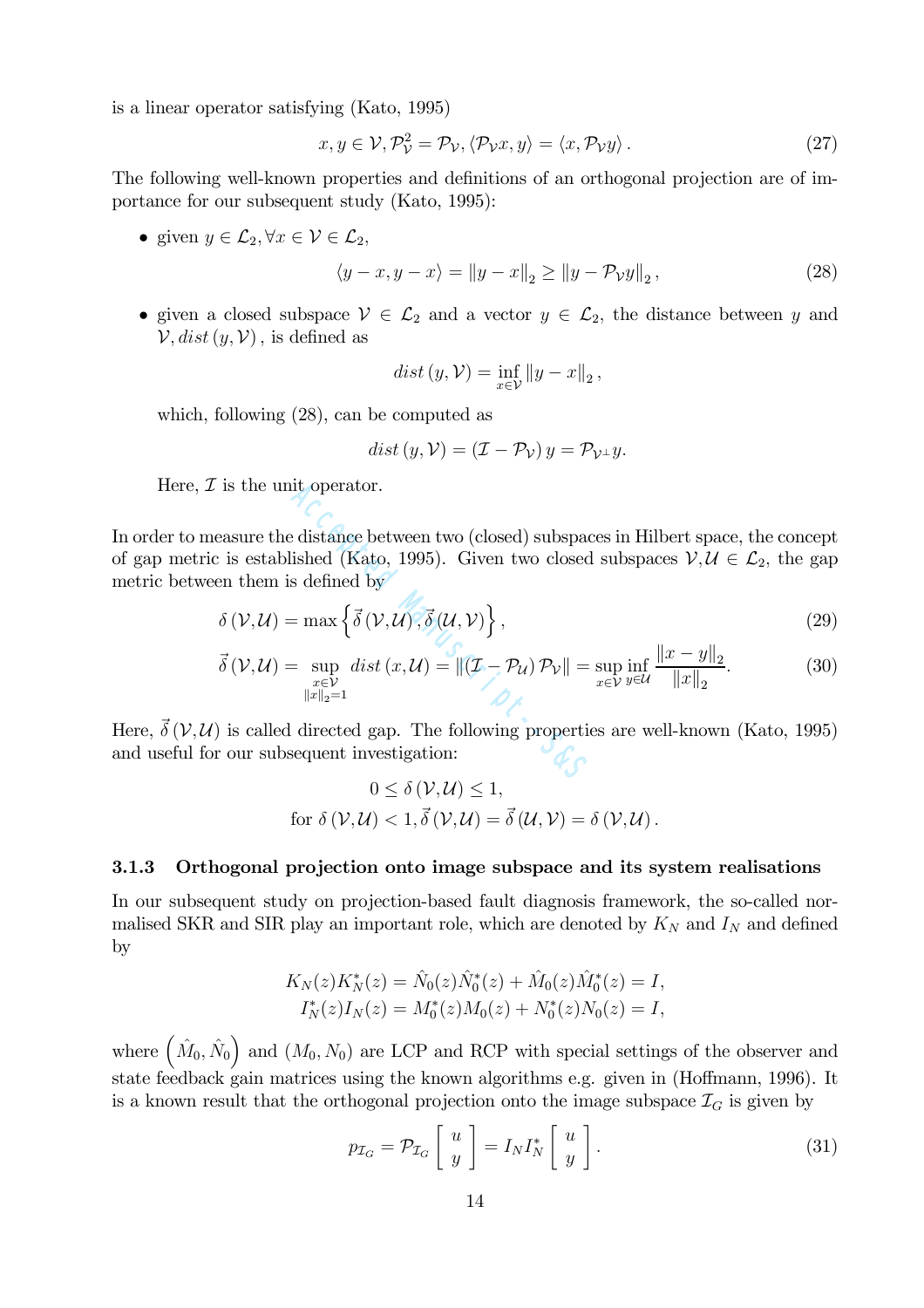Correspondingly, the difference between  $\begin{bmatrix} u \\ w \end{bmatrix}$  $\overline{y}$ 1 and  $p_{\mathcal{I}_G}$  is subject to

$$
r_{\mathcal{I}_G} := \left[ \begin{array}{c} u \\ y \end{array} \right] - p_{\mathcal{I}_G} = (\mathcal{I} - \mathcal{P}_{\mathcal{I}_G}) \left[ \begin{array}{c} u \\ y \end{array} \right] = (I - I_N I_N^*) \left[ \begin{array}{c} u \\ y \end{array} \right],\tag{32}
$$

and called projection-based residual. Due to the relation,

$$
I_N I_N^* + K_N^* K_N = I,
$$

projection-based residual generation (32) can be equivalently written as

$$
r_{\mathcal{I}_G} = (I - I_N I_N^*) \begin{bmatrix} u \\ y \end{bmatrix} = K_N^* K_N \begin{bmatrix} u \\ y \end{bmatrix}.
$$
 (33)

The  $l_2$ -norm of  $r_{\mathcal{I}_G}$ ,

$$
\|r_{\mathcal{I}_G}\|_2 = dist\left(\left[\begin{array}{c} u \\ y \end{array}\right], \mathcal{I}_G\right) \tag{34}
$$

is the distance from  $\begin{bmatrix} u \\ v \end{bmatrix}$  $\overline{y}$ 1 to  $\mathcal{I}_G$ . Moreover, the fact that  $K_N$  is a normalised SKR leads to the following implementation form of the residual vector,

$$
\begin{aligned}\n\left[\begin{array}{c}\n\ddot{y} \\
\dot{y}\n\end{array}\right] &\text{to } \mathcal{I}_G. \text{ Moreover, the fact that } K_N \text{ is a normalised SKR leads to} \\
\text{mentation form of the residual vector,} \\
\left\|r_{\mathcal{I}_G}\right\|_2 &= \left\|K_N^* K_N \begin{bmatrix} u \\
y \end{bmatrix}\right\|_2 = \left\|K_N \begin{bmatrix} u \\
y \end{bmatrix}\right\|_2 = \left\|r_y\right\|_2. \tag{35} \\
\text{we detection purpose with the residual evaluation function } \|r_{\mathcal{I}_G}\|_2, \text{ the} \\
\text{putation is the observer-based residual generator (7)-(8) or equivalently} \\
\text{the observer gain setting for a normalised SKR.} \\
\text{ption that the system dynamics with uncertainty is described by} \\
N_0 + \Delta_N \left(M_0 + \Delta_M\right)^{-1} &= \hat{M}^{-1} \hat{N} = \left(\hat{M}_0 + \Delta_{\hat{M}}\right)^{-1} \left(\hat{N}_0 + \Delta_{\hat{N}}\right), \tag{36}\n\end{aligned}
$$

That means, for the detection purpose with the residual evaluation function  $||r_{\mathcal{I}_G}||_2$ , the needed online computation is the observer-based residual generator (7)-(8) or equivalently the SKR (5) with the observer gain setting for a normalised SKR.

Next, on the assumption that the system dynamics with uncertainty is described by

$$
G = NM^{-1} = (N_0 + \Delta_N) (M_0 + \Delta_M)^{-1} = \hat{M}^{-1}\hat{N} = \left(\hat{M}_0 + \Delta_{\hat{M}}\right)^{-1} \left(\hat{N}_0 + \Delta_{\hat{N}}\right), \quad (36)
$$

$$
I_G = \begin{bmatrix} M \\ N \end{bmatrix} = \begin{bmatrix} M_0 + \Delta_M \\ N_0 + \Delta_N \end{bmatrix} = I_N + \Delta_I,
$$

$$
K_G = \begin{bmatrix} -\hat{N} & \hat{M} \end{bmatrix} = \begin{bmatrix} -\hat{N}_0 - \Delta_{\hat{N}} & \hat{M}_0 + \Delta_{\hat{M}} \end{bmatrix} = K_N + \Delta_K
$$

$$
\sup \|\Delta_I\|_{\infty} = \delta_{\Delta_I} < 1, \sup \|\Delta_K\|_{\infty} = \delta_{\Delta_K} < 1,
$$

the threshold is to be determined. Considering that the idea of setting threshold is to avoid false alarms caused by model uncertainty during fault-free operations, a basic requirement on the threshold is that

$$
\forall \begin{bmatrix} u \\ y \end{bmatrix} \in \mathcal{I}_G, J_{th}(u, y) = \sup_{\|\Delta_I\|_{\infty} \le \delta_{\Delta_I}} \|r_{\mathcal{I}_G}\|_2, \tag{37}
$$

$$
\mathcal{I}_G = \left\{ \begin{bmatrix} u \\ y \end{bmatrix} : \begin{bmatrix} u \\ y \end{bmatrix} = \begin{bmatrix} M \\ N \end{bmatrix} v \right\},
$$

which is obviously different from  $\mathcal{I}_{G_0}$ ,

$$
\mathcal{I}_{G_0} = \left\{ \left[ \begin{array}{c} u \\ y \end{array} \right] : \left[ \begin{array}{c} u \\ y \end{array} \right] = \left[ \begin{array}{c} M_0 \\ N_0 \end{array} \right] v \right\}.
$$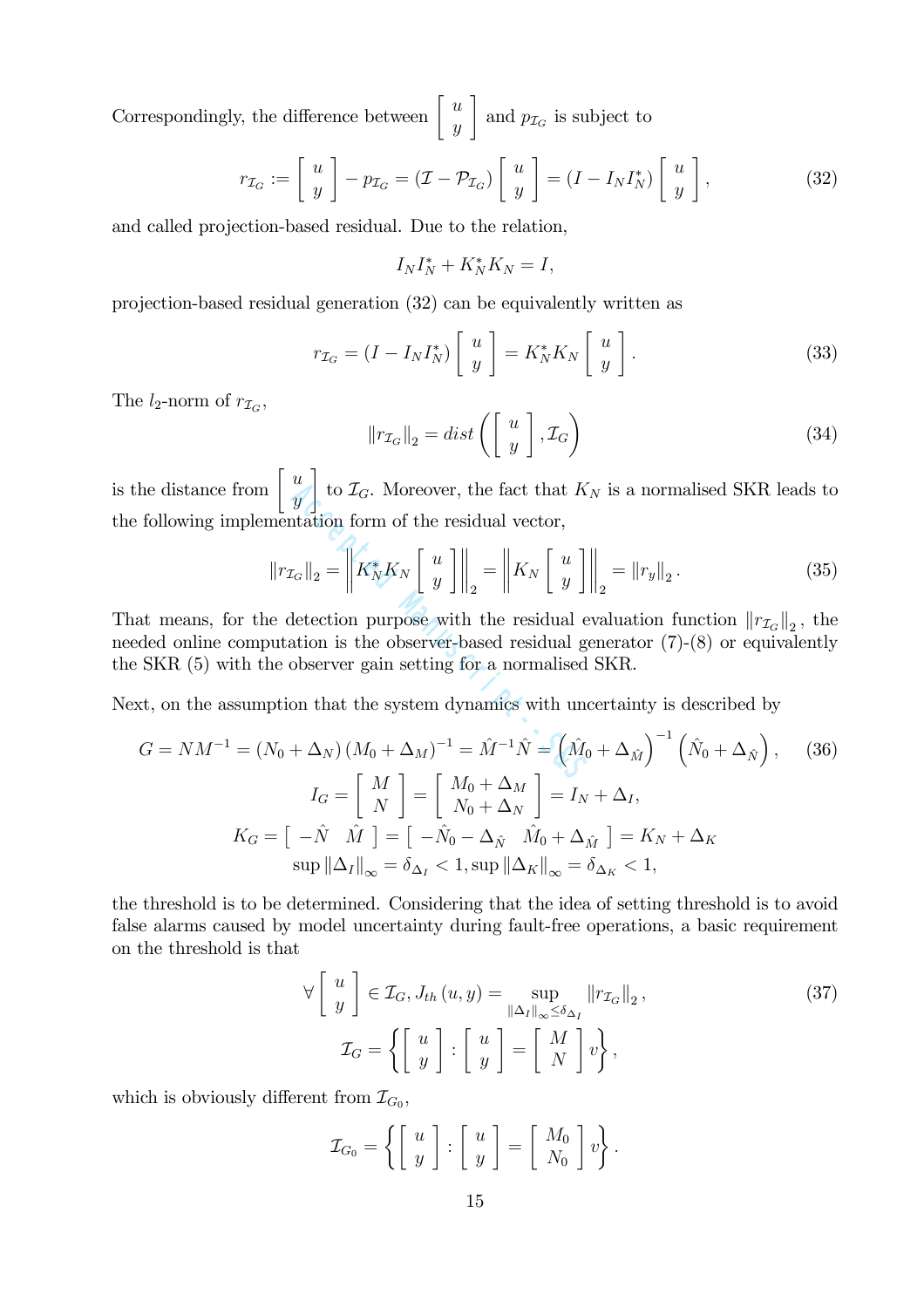In (Ding *et al.*, 2022), it is proved that the threshold setting problem (37) is equivalent to

$$
J_{th}(u, y) = \sup_{\|\Delta_I\|_{\infty} \le \delta_{\Delta_I}} \|r_{\mathcal{I}_G}\|_2 = \sup_{\begin{bmatrix} u \\ y \end{bmatrix} \in \mathcal{I}_G} \delta(\mathcal{I}_G, \mathcal{I}_{G_0}) \left\| \begin{bmatrix} u \\ y \end{bmatrix} \right\|_2
$$

with  $\delta(\mathcal{I}_G, \mathcal{I}_{G_0})$  denoting the gap metric between  $\mathcal{I}_{G_0}$  and  $\mathcal{I}_G$ . It leads to

$$
J_{th}(u, y) = \delta_{\Delta_K} \left( \left\| r_y \right\|_2^2 + \left\| \mathcal{P}_{\mathcal{I}_G} \left[ \begin{array}{c} u \\ y \end{array} \right] \right\|_2^2 \right)^{1/2} \Longleftrightarrow
$$

$$
J_{th}(u, y) = \frac{\delta_{\Delta_K}}{\sqrt{1 - \delta_{\Delta_K}^2}} \left\| \mathcal{P}_{\mathcal{I}_G} \left[ \begin{array}{c} u \\ y \end{array} \right] \right\|_2 = \frac{\delta_{\Delta_K}}{\sqrt{1 - \delta_{\Delta_K}^2}} \left( \left\| \begin{array}{c} u \\ y \end{array} \right\|_2^2 - \left\| r_y \right\|_2^2 \right)^{1/2} . \tag{38}
$$

Comparing with the well-established threshold setting for observer-based fault detection schemes (Li and Ding, 2020a), threshold (38) is of significant advantage that it is considerably robust against uncertainties and sensitive to the faulty operations. In fact, this point becomes more apparent, when the threshold and the residual are normalised as follows,

ertainties and sensitive to the faulty operations. In fact, en the threshold and the residual are normalised as for

\n
$$
J_{th,N}(u, y) = \frac{J_{th}(u, y)}{\left\| u \right\|_2} = \frac{\delta_{\Delta_K}}{\sqrt{1 - \delta_{\Delta_K}^2}} \left( 1 - \left\| r_{y,N} \right\|_2^2 \right)^{1/2},
$$
\n
$$
r_{y,N} = \frac{1}{\left\| u \right\|_2} r_y.
$$
\nthe threshold  $J_{th,N}(u, y)$  reaches its maximal value d-  
ecomes smaller as the system is in faulty operations.

\nIt detectability are remarkably enhanced.

It can be seen that the threshold  $J_{th,N}(u, y)$  reaches its maximal value during the fault-free operations, and becomes smaller as the system is in faulty operations. In this way, the robustness and fault detectability are remarkably enhanced.

Example 2 In this example, we introduce a data-driven realisation of the projection-based detection scheme. Departing from the system model  $(2)-(3)$ , the system dynamics can be written as

$$
y_s(k) = \Gamma_s x (k - s) + H_{u,s} u_s(k)
$$
\n
$$
\Gamma_s = \begin{bmatrix} C \\ CA \\ \vdots \\ CA^s \end{bmatrix} \in \mathcal{R}^{(s+1)m \times n}, H_{u,s} = \begin{bmatrix} D & 0 \\ CB & \ddots & \ddots \\ \vdots & \ddots & \ddots & 0 \\ CA^{s-1}B & \cdots & CB & D \end{bmatrix} \in \mathcal{R}^{(s+1)m \times (s+1)p},
$$
\n(39)

where  $y_s(k)$ ,  $u_s(k)$  are signal vectors of the data format

$$
\varsigma_s(k) = \left[ \begin{array}{c} \varsigma(k-s) \\ \vdots \\ \varsigma(k) \end{array} \right],
$$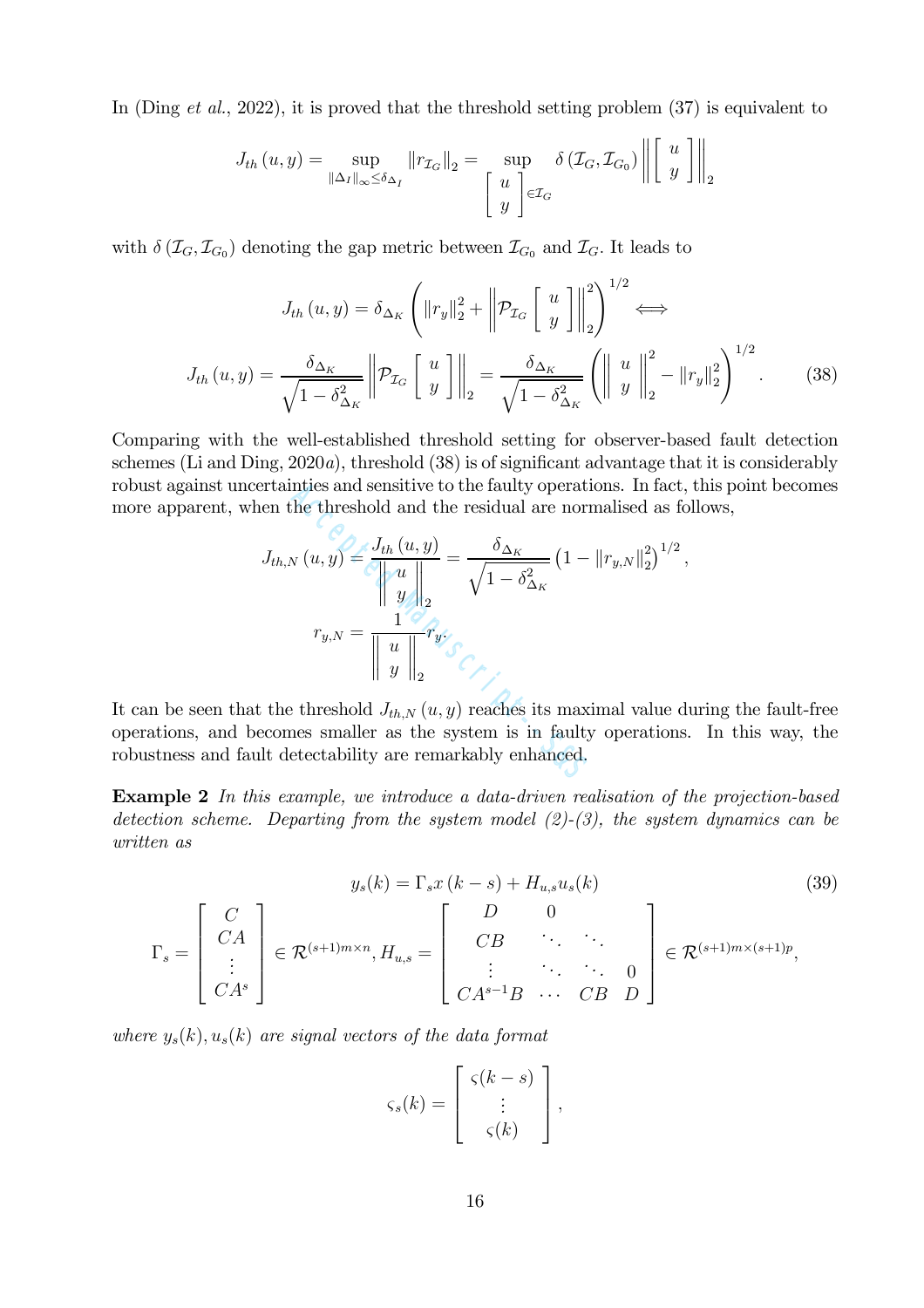and s is an integer giving the length of the time interval  $[k-s, k]$  of interest. To simplify our study, assume that the system is stable, and  $x (k - s)$  is neglectable. By defining the orthogonal projection

$$
\mathcal{P}_{\mathcal{I}} = \left[ \begin{array}{c} I \\ H_{u,s} \end{array} \right] \left( \left[ \begin{array}{cc} I & H_{u,s}^T \end{array} \right] \left[ \begin{array}{c} I \\ H_{u,s} \end{array} \right] \right)^{-1} \left[ \begin{array}{cc} I & H_{u,s}^T \end{array} \right],
$$

a projection-based residual vector is constructed as follows

$$
r_{\mathcal{I}}(k) = \left[ \begin{array}{c} u_s(k) \\ y_s(k) \end{array} \right] - \mathcal{P}_{\mathcal{I}} \left[ \begin{array}{c} u_s(k) \\ y_s(k) \end{array} \right].
$$

Note that

$$
r_s(k) = \Pi^{1/2} (y_s(k) - H_{u,s} u_s(k))
$$

builds a residual vector and can be interpreted as a data-driven realisation of an observerbased residual generator. Moreover, it holds

$$
I = \begin{bmatrix} I \\ H_{u,s} \end{bmatrix} \left( \begin{bmatrix} I & H_{u,s}^T \end{bmatrix} \begin{bmatrix} I \\ H_{u,s} \end{bmatrix} \right)^{-1} \begin{bmatrix} I & H_{u,s}^T \end{bmatrix}
$$
  
\n
$$
= \begin{bmatrix} -H_{u,s}^T \\ I \end{bmatrix} \left( \begin{bmatrix} H_{u,s} & I \end{bmatrix} \begin{bmatrix} H_{u,s}^T \\ I \end{bmatrix} \right)^{-1} \begin{bmatrix} -H_{u,s} & I \end{bmatrix},
$$
  
\n
$$
\Pi^{1/2} \begin{bmatrix} H_{u,s} & -I \end{bmatrix} \begin{bmatrix} H_{u,s}^T \\ -I \end{bmatrix} \begin{bmatrix} \Pi^{1/2} = I, \Pi = \begin{bmatrix} H_{u,s} & I \end{bmatrix} \begin{bmatrix} H_{u,s}^T \\ I \end{bmatrix} \end{bmatrix}^{-1}
$$
  
\n
$$
\|r_{\mathcal{I}}(k)\| = \left\| \Pi^{1/2} \begin{bmatrix} H_{u,s} & -I \end{bmatrix} \begin{bmatrix} u_s(k) \\ y_s(k) \end{bmatrix} \right\| = \|r_s(k)\|.
$$
  
\n
$$
\mu_k = \mu_k + \Delta_{H_{u,s}}
$$
 represents the uncertainty in the system,  
\n
$$
k) = \left( H_{u,s} + \Delta_{H_{u,s}} \right) u_s(k), \|\Pi^{1/2} \Delta_{H_{u,s}}\|_2 = \sigma_{\max} \left( \Pi^{1/2} \Delta_{H_{u,s}} \right) \le \delta_{\Delta_K}
$$

.

It turns out

$$
||r_{\mathcal{I}}(k)|| = \left\| \Pi^{1/2} \left[ H_{u,s} \left[ \left[ \begin{array}{c} u_s(k) \\ y_s(k) \end{array} \right] \right] \right\| = ||r_s(k)||.
$$

Suppose that  $\Delta_{H_{u,s}}$  represents the uncertainty in the system,

$$
y_s(k) = (H_{u,s} + \Delta_{H_{u,s}}) u_s(k), ||\Pi^{1/2} \Delta_{H_{u,s}}||_2 = \sigma_{\max} (\Pi^{1/2} \Delta_{H_{u,s}}) \le \delta_{\Delta_K} < 1.
$$

Define the residual evaluation function,

$$
J(u_s, y_s) = ||r_{\mathcal{I}}(k)|| = ||r_s(k)||.
$$

It follows from (38) that the threshold is set equal to

$$
J_{th}\left(u_s,y_s\right) = \frac{\delta_{\Delta_K}}{\sqrt{1-\delta 2_{\Delta_K}}}\left(\left\|\begin{array}{c} u_s \\ y_s \end{array}\right\|^2 - \left\|r_s\right\|^2\right)^{1/2}.
$$

**Remark 2** At the end of this subsection, we would like to give an interpretation of the orthogonal projection  $P_{\mathcal{I}_G}$  in the context of reconstructing the system variables  $(u, y)$  and its relation to the latent variable v. It is apparent that

$$
\left[\begin{array}{c}\hat{u} \\ \hat{y}\end{array}\right] := \mathcal{P}_{\mathcal{I}_G} \left[\begin{array}{c}u \\ y\end{array}\right] = I_N I_N^* \left[\begin{array}{c}u \\ y\end{array}\right]
$$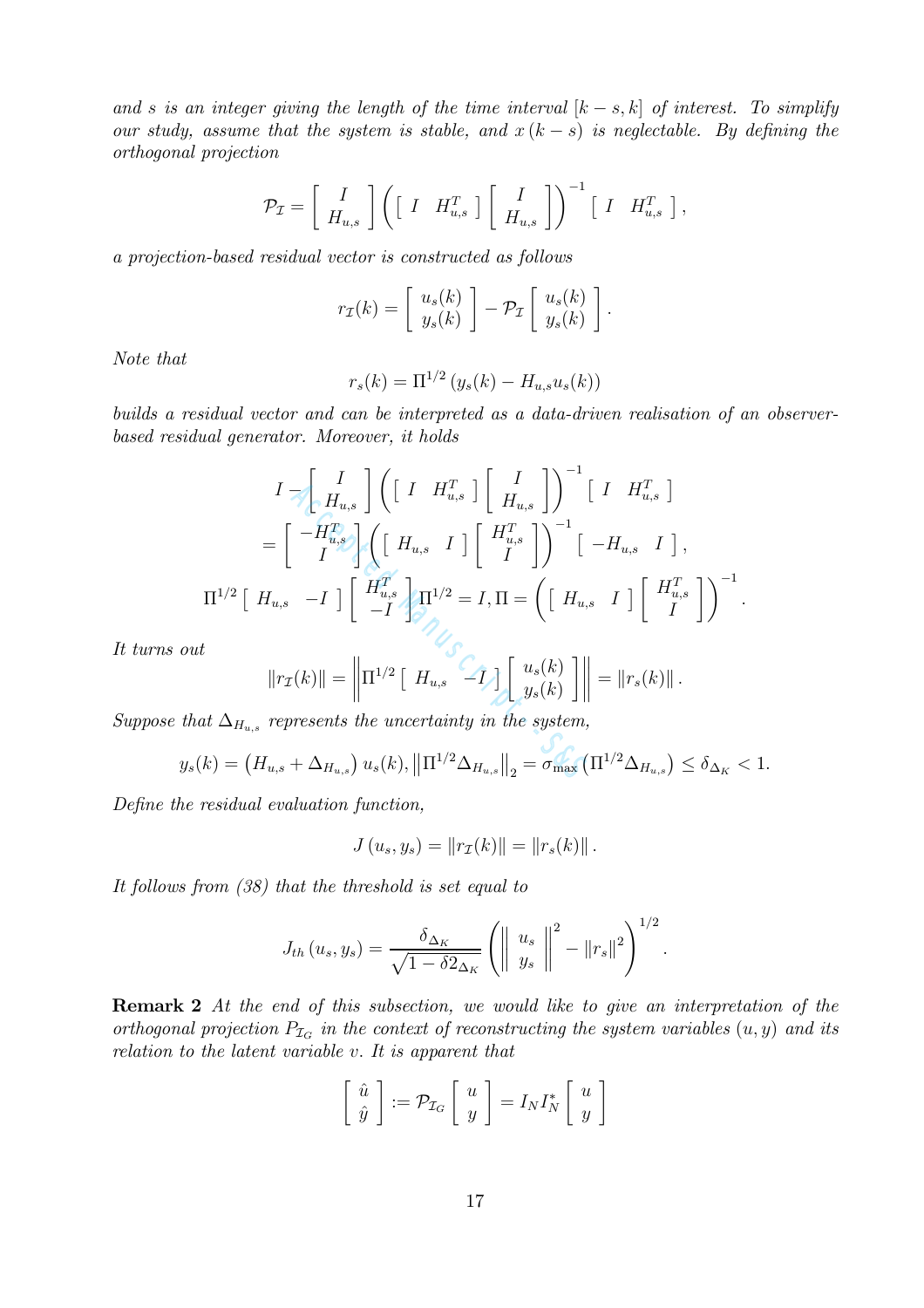is an estimation of  $(u, y)$  for the nominal operations. Note that  $I_N^*$  is the conjugate of  $I_N$ . Let the state space representation of  $I_N^*$  be denote by

$$
\xi(k-1) = \bar{A}\xi(k) + \bar{B}\begin{bmatrix} u(k) \\ y(k) \end{bmatrix}, \xi \in \mathcal{R}^n, \begin{bmatrix} u(k) \\ y(k) \end{bmatrix} \in \mathcal{L}_2,
$$
  

$$
\varsigma(k) = \bar{C}\xi(k) + \bar{D}\begin{bmatrix} u(k) \\ y(k) \end{bmatrix} \in \mathcal{R}^p.
$$

It is known that the above system is dual to  $I<sub>N</sub>$  and its output can be interpreted as a reconstruction of the input variable of  $I_N$ , i.e. v (Ding, 2020). In other words, the reconstruction of  $(u, y)$  is achieved by an estimation of the latent variable v. This interpretation is helpful to extend the projection-based detection method to nonlinear control systems. To this end, the so-called Hamiltonian extension of nonlinear systems and its application to the construction of normalised (nonlinear) image representations build useful tool (der Schaft, 2000; Ding, 2020). Moreover, aided by this interpretation, we will introduce, in the next subsection, explainable ML-based fault diagnosis methods.

### 3.2 Complementary and explainable application of model-based and ML-based methods

In this sub-section, we would like to discuss about a complementary and explainable application of model-based and machine learning methods to enhancing the capability of fault diagnosis systems. To this end, we will demonstrate the realisation of the projection-based fault diagnosis schemes using the so-called auto-encoder method, a well-established MLtechnique. nethods<br>sed methods<br>would like to discuss about a comple:<br>and machine learning methods to en<br>this end, we will demonstrate the rea<br>se using the so-called auto-encoder m<br>r technique: preliminaries<br>Latent (hidden)<br>variable

#### 3.2.1 Auto-encoder technique: preliminaries



Figure 5: Basic configuration of an auto-encoder

As sketched in Figure 5, the essential function of an auto-encoder (AE) is to reconstruct (estimate) the system variables under consideration using NNs and learning mechanisms. In Figure 5,  $\mathcal{NN}_{en}$  and  $\mathcal{NN}_{de}$  represent two neural networks serving as encoder and decoder, respectively, and their parameters,  $\theta_{en}$  and  $\theta_{de}$ , are, roughly speaking, learnt using sufficient measurement data,  $(u, y)$ , by minimising the loss function

$$
\mathcal{L}(\theta_{en}, \theta_{de}) = \left\| \begin{bmatrix} u \\ y \end{bmatrix} - \begin{bmatrix} \hat{u} \\ \hat{y} \end{bmatrix} \right\| = \left\| \begin{bmatrix} u \\ y \end{bmatrix} - \mathcal{N}\mathcal{N}_{de}(\theta_{de}, h) \right\|
$$

$$
= \left\| \begin{bmatrix} u \\ y \end{bmatrix} - \mathcal{N}\mathcal{N}_{de}(\theta_{de}, \mathcal{NN}_{en}(\theta_{en}, \begin{bmatrix} u \\ y \end{bmatrix})) \right\|
$$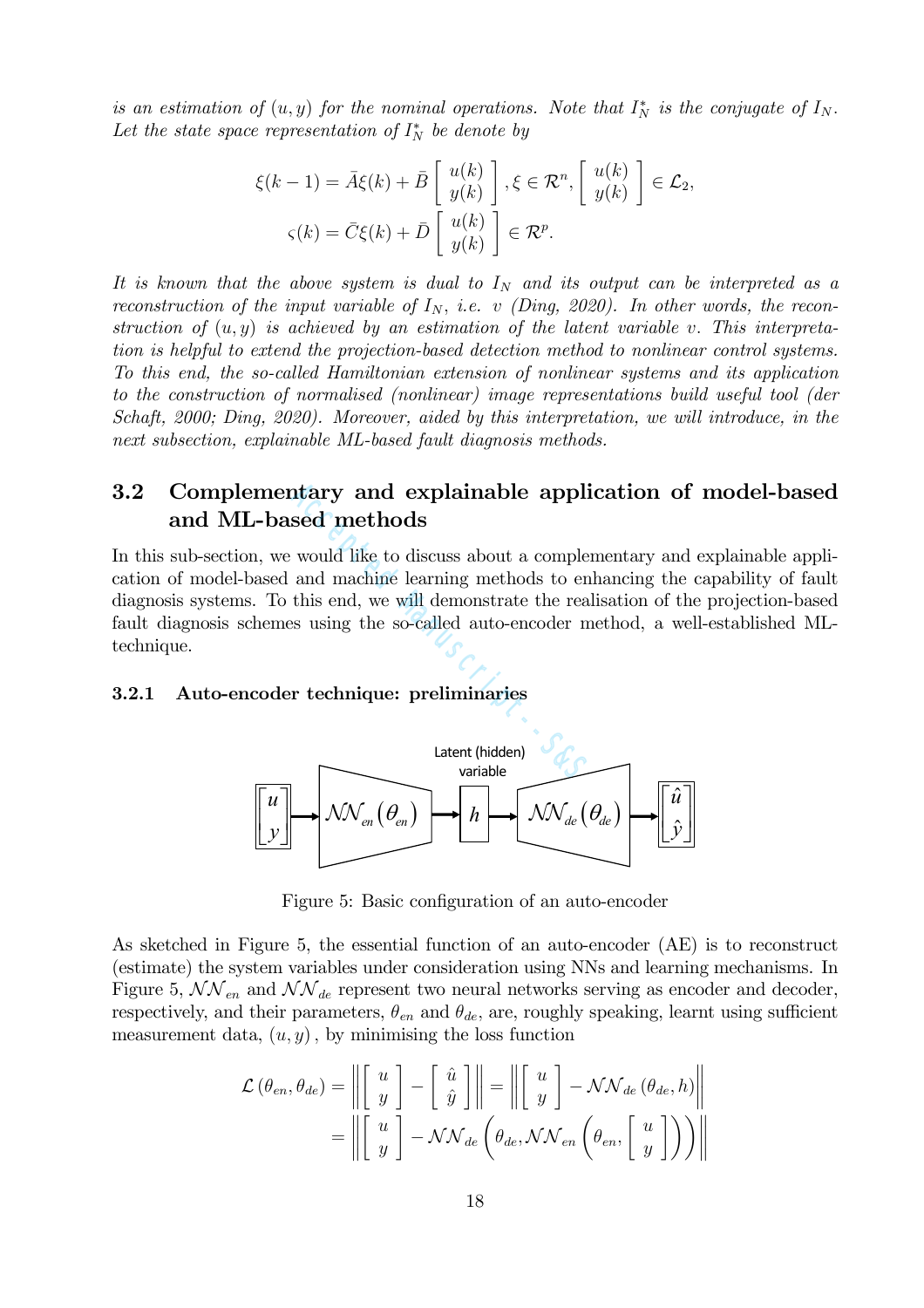with respect to  $\theta_{en}$  and  $\theta_{de}$ . The basic idea of applying an AE to fault detection can be schematically described as follows. Under assumption that the AE is well trained using fault-free operation data, the minimum value of  $\mathcal{L}(\theta_{en}, \theta_{de})$  can be adopted as the threshold,

$$
J_{th} = \min_{\theta_{en}, \theta_{de}} \mathcal{L}(\theta_{en}, \theta_{de}).
$$

Running the trained AE online to generate projection-based residual r and computing the evaluation function J,

$$
r := \begin{bmatrix} u \\ y \end{bmatrix} - \mathcal{NN}_{de} \left( \theta_{de}, \mathcal{NN}_{en} \left( \theta_{en}, \begin{bmatrix} u \\ y \end{bmatrix} \right) \right),
$$
  

$$
J := ||r|| = \left\| \begin{bmatrix} u \\ y \end{bmatrix} - \mathcal{NN}_{de} \left( \theta_{de}, \mathcal{NN}_{en} \left( \theta_{en}, \begin{bmatrix} u \\ y \end{bmatrix} \right) \right) \right\|,
$$

fault detection is then achieved by the detection logic

$$
\begin{cases} J \leq J_{th}: \text{ fault-free} \\ J > J_{th}: \text{ faulty} \end{cases}.
$$

It is well-known that the hidden variable  $h$  in an AE plays a central role as the information carrier of the system under consideration and, more importantly, in the context of the socalled information bottleneck (Bengio et al., 2013; Geiger, 2021). Unfortunately, this aspect has been merely taken into account in most of AE applications to fault diagnosis issues. Typically, the hidden variable is viewed as features, as it is (generated) and as the output of the optimisation (training) process, without any explainable interpretation with regard to the system and the fault diagnosis problem under consideration. This motivates the work presented in the next sub-section. ( $\sigma > \sigma_{th}$ . rating)<br>he hidden variable h in an AE plays a<br>under consideration and, more import<br>tleneck (Bengio *et al.*, 2013; Geiger, 20<br>n into account in most of AE applica<br>variable is viewed as features, as it is ( $\mu$ 

#### 3.2.2 AE-aided realisation of projection-based fault detection and estimation

The basic idea of applying AE technique to realise a projection-based fault detection consists in training the NNs to follow the major properties of an orthogonal projection onto the system image subspace. In the sequel, we briefly describe the conceptual realisation of the idea by means of two examples. For our purpose, recurrent neural networks are used for the realisation of dynamic systems, denoted by  $\mathcal{RNN}_{en}$  and  $\mathcal{RNN}_{de}$  for encoder and decoder.

Example 3 AE-aided realisation of projection-based fault detection. Let  $\mathcal{P}_{AE}$  defined by

$$
\begin{bmatrix} \hat{u} \\ \hat{y} \end{bmatrix} := \mathcal{P}_{AE} \begin{bmatrix} u \\ y \end{bmatrix},
$$
  

$$
\mathcal{P}_{AE} \begin{bmatrix} u \\ y \end{bmatrix} := \mathcal{RNN}_{de} (\theta_{de}, h) = \mathcal{RNN}_{de} \left( \theta_{de}, \mathcal{RNN}_{en} \left( \theta_{en}, \begin{bmatrix} u \\ y \end{bmatrix} \right) \right)
$$

be an AE. Suppose that M batches of system data are available for the training purpose, and each of them includes N system data,

$$
\mathcal{B}^{(i)} := \left\{ \left[ \begin{array}{c} u^{(i)}(k_j) \\ y^{(i)}(k_j) \end{array} \right], j = 1, \cdots, N \right\}, i = 1, \cdots, M.
$$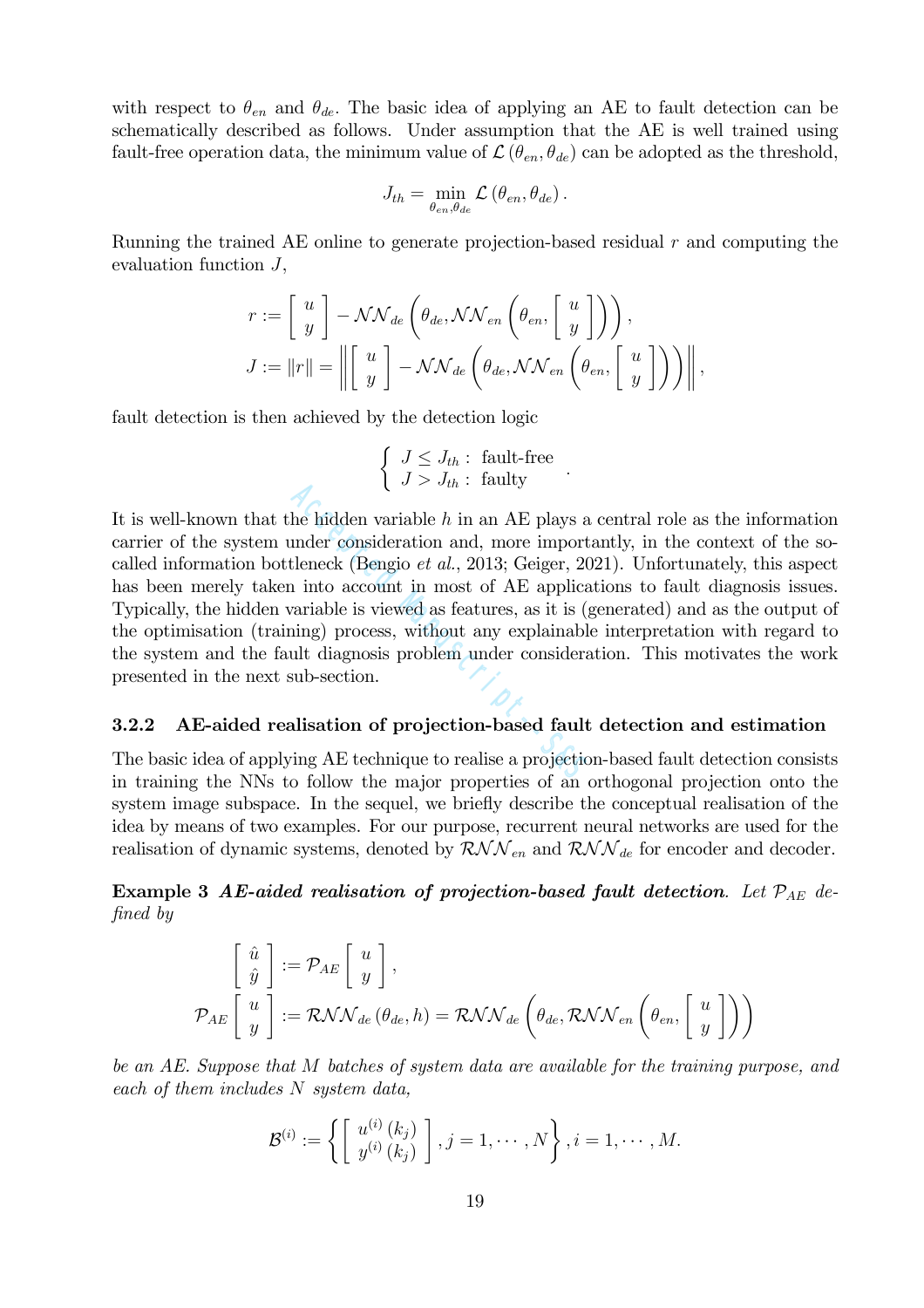Given vectors  $\alpha(k_j)$ ,  $\beta(k_j) \in \mathcal{R}^{\kappa}, j = 1, \cdots, N$ , let

$$
\|\alpha\|_2^2 = \sum_{j=1}^N \alpha^T(k_j) \alpha(k_j), \langle \alpha, \beta \rangle = \sum_{j=1}^N \alpha^T(k_j) \beta(k_j).
$$

For the training purpose, a cost function consisting of three or four terms is defined,

$$
\mathcal{L}(\theta_{en}, \theta_{de}) = \sum_{i=1}^{4} w_i \mathcal{L}_i(\theta_{en}, \theta_{de}), w_i > 0, weighting factors.
$$

Except the basic term,

$$
\mathcal{L}_{1}(\theta_{en}, \theta_{de}) = \frac{1}{M} \sum_{i=1}^{M} \left\| \begin{bmatrix} u^{(i)} \\ y^{(i)} \end{bmatrix} - \begin{bmatrix} \hat{u}^{(i)} \\ \hat{y}^{(i)} \end{bmatrix} \right\|_{2}^{2}
$$

$$
= \frac{1}{M} \sum_{i=1}^{M} \left\| \begin{bmatrix} u^{(i)} \\ y^{(i)} \end{bmatrix} - \mathcal{N} \mathcal{N}_{de} \left( \theta_{de}, \mathcal{NN}_{en} \left( \theta_{en}, \begin{bmatrix} u^{(i)} \\ y^{(i)} \end{bmatrix} \right) \right) \right\|_{2}^{2}
$$

the following regularised terms are added:

1

• realisation of idempotence operator  $\mathcal{P}_{AE}$  (refer to (27))

larrised terms are added:

\n
$$
f \text{ idempotence operator } \mathcal{P}_{AE} \text{ (refer to (27))}
$$
\n
$$
\mathcal{P}_{AE} \mathcal{P}_{AE} = \mathcal{P}_{AE} \Longrightarrow
$$
\n
$$
\frac{1}{M} \sum_{i=1}^{M} \left\| \begin{bmatrix} \hat{u}^{(i)} \\ \hat{y}^{(i)} \end{bmatrix} - \mathcal{RNN}_{de} \left( \theta_{de}, \mathcal{RNN}_{en} \left( \theta_{en}, \begin{bmatrix} \hat{u}^{(i)} \\ \hat{y}^{(i)} \end{bmatrix} \right) \right) \right\|_{2}^{2};
$$
\n(41)

\n
$$
f \text{ self-adjoint operator } \mathcal{P}_{AE}
$$
\n
$$
\left\langle \mathcal{P}_{AE} \begin{bmatrix} u^{(i)} \\ y^{(i)} \end{bmatrix}, \begin{bmatrix} u^{(j)} \\ y^{(j)} \end{bmatrix} \right\rangle = \left\langle \begin{bmatrix} u^{(i)} \\ y^{(i)} \end{bmatrix}, \mathcal{P}_{AE} \begin{bmatrix} u^{(j)} \\ y^{(j)} \end{bmatrix} \right\rangle \Longrightarrow
$$

 $\bullet~$  realisation of self-adjoint operator  $\mathcal{P}_{AE}$ 

$$
\left\langle \mathcal{P}_{AE} \left[ \begin{array}{c} u^{(i)} \\ y^{(i)} \end{array} \right], \left[ \begin{array}{c} u^{(j)} \\ y^{(j)} \end{array} \right] \right\rangle = \left\langle \left[ \begin{array}{c} u^{(i)} \\ y^{(i)} \end{array} \right], \mathcal{P}_{AE} \left[ \begin{array}{c} u^{(j)} \\ y^{(j)} \end{array} \right] \right\rangle \Longrightarrow
$$
  

$$
\frac{1}{M^2} \sum_{i=1}^{M} \sum_{j=1}^{M} \left( \left\langle \left[ \begin{array}{c} \hat{u}^{(i)} \\ \hat{y}^{(i)} \end{array} \right], \left[ \begin{array}{c} u^{(j)} \\ y^{(j)} \end{array} \right] \right\rangle - \left\langle \left[ \begin{array}{c} u^{(i)} \\ y^{(i)} \end{array} \right], \left[ \begin{array}{c} \hat{u}^{(j)} \\ \hat{y}^{(j)} \end{array} \right] \right\rangle \right)^2;
$$

• (optional) realisation of the normalised SIR

$$
\left\| \begin{bmatrix} u \\ y \end{bmatrix} \right\|_2 = \left\| \begin{bmatrix} M_0 \\ N_0 \end{bmatrix} v \right\|_2 = \|v\|_2 \Longrightarrow
$$

$$
\frac{1}{M} \sum_{i=1}^M \left( \left\| \begin{bmatrix} \hat{u}^{(i)} \\ \hat{y}^{(i)} \end{bmatrix} \right\|_2 - \|h^{(i)}\|_2 \right)^2
$$

$$
= \frac{1}{M} \sum_{i=1}^M \left( \left\| \begin{bmatrix} \hat{u}^{(i)} \\ \hat{y}^{(i)} \end{bmatrix} \right\|_2 - \left\| \mathcal{RNN}_{en} \left( \theta_{en}, \begin{bmatrix} u^{(i)} \\ y^{(i)} \end{bmatrix} \right) \right\|_2 \right)^2.
$$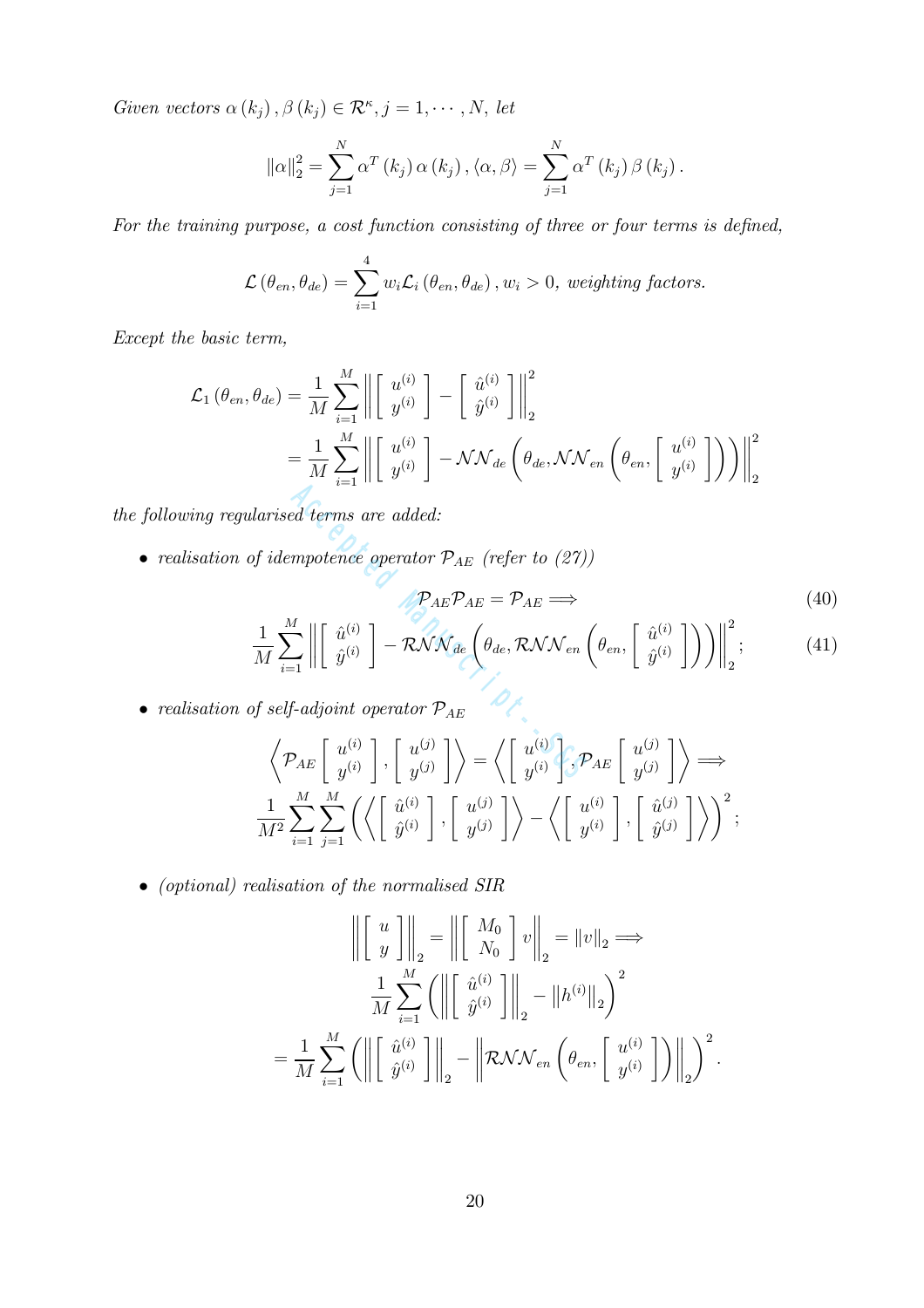It follows from the projection-based fault detection method that the (online) residual evaluation function and the threshold are defined by

$$
J_N(u, y) = \frac{\left\| \begin{bmatrix} u \\ y \end{bmatrix} - \mathcal{RNN}_{de} \left( \theta_{de}, \mathcal{RNN}_{en} \left( \theta_{en}, \begin{bmatrix} u \\ y \end{bmatrix} \right) \right) \right\|_2^2}{\left\| \begin{bmatrix} u \\ y \end{bmatrix} \right\|_2^2},
$$

$$
J_{th, N}(u, y) = \frac{\delta}{1 - \delta} \left( 1 - \frac{\left\| \mathcal{RNN}_{de} \left( \theta_{de}, \mathcal{RNN}_{en} \left( \theta_{en}, \begin{bmatrix} u \\ y \end{bmatrix} \right) \right) \right\|_2^2}{\left\| \begin{bmatrix} u \\ y \end{bmatrix} \right\|_2^2},
$$

where  $\delta$  denotes the value

$$
\delta = \min_{\theta_{en}, \theta_{de}} \frac{1}{M} \sum_{i=1}^{M} \left\| \begin{bmatrix} u^{(i)} \\ y^{(i)} \end{bmatrix} - \begin{bmatrix} \hat{u}^{(i)} \\ \hat{y}^{(i)} \end{bmatrix} \right\|_2^2
$$

achieved by training.

This example clearly demonstrates that

- the objective of the construction and, in particular, the training of the AE is the realisation of the projection-based optimal fault detection;
- the hidden variable h can be interpreted as the so-called reference signal  $v$  in the context of SIR and image subspace, and this information is fully integrated in the training process. Considering that during fault-free operations the system variables  $(u, y)$  are uniquely determined by v and thus can be fully recovered using v without any redundancy, such an AE is optimal in the context of information bottleneck (Bengio et al., 2013; Geiger, 2021); demonstrates that<br>the construction and, in particular,<br>projection-based optimal fault detect<br>ble  $h$  can be interpreted as the so-c<br>and image subspace, and this informa<br>Considering that during fault-free of<br>ly determined
- the trained AE is embedded in the residual evaluation and threshold computation as well, which, in most of the AE-based fault detection schemes, has not been incorporated.

As next example, we present a conceptual scheme of optimal fault estimation in dynamic systems. To this end, the fault estimation problem is firstly formulated in a general form: considering system dynamics described by

$$
y = \mathcal{G}f, y \in \mathcal{L}_2^m, f \in \mathcal{L}_2^p, p > m,
$$
\n
$$
(42)
$$

find an estimator

$$
\hat{f} = \mathcal{E}_f y,\tag{43}
$$

where operator G represents the system dynamics, operator  $\mathcal{E}_f$  a dynamic estimator, y is an m-dimensional measurement vector, and  $f$  denotes a  $p$ -dimensional unknown input vector that is called fault vector, but could also be cyber-attack signals or disturbances. It is well-known that the solution of (42) is not unique. We are interested in solving the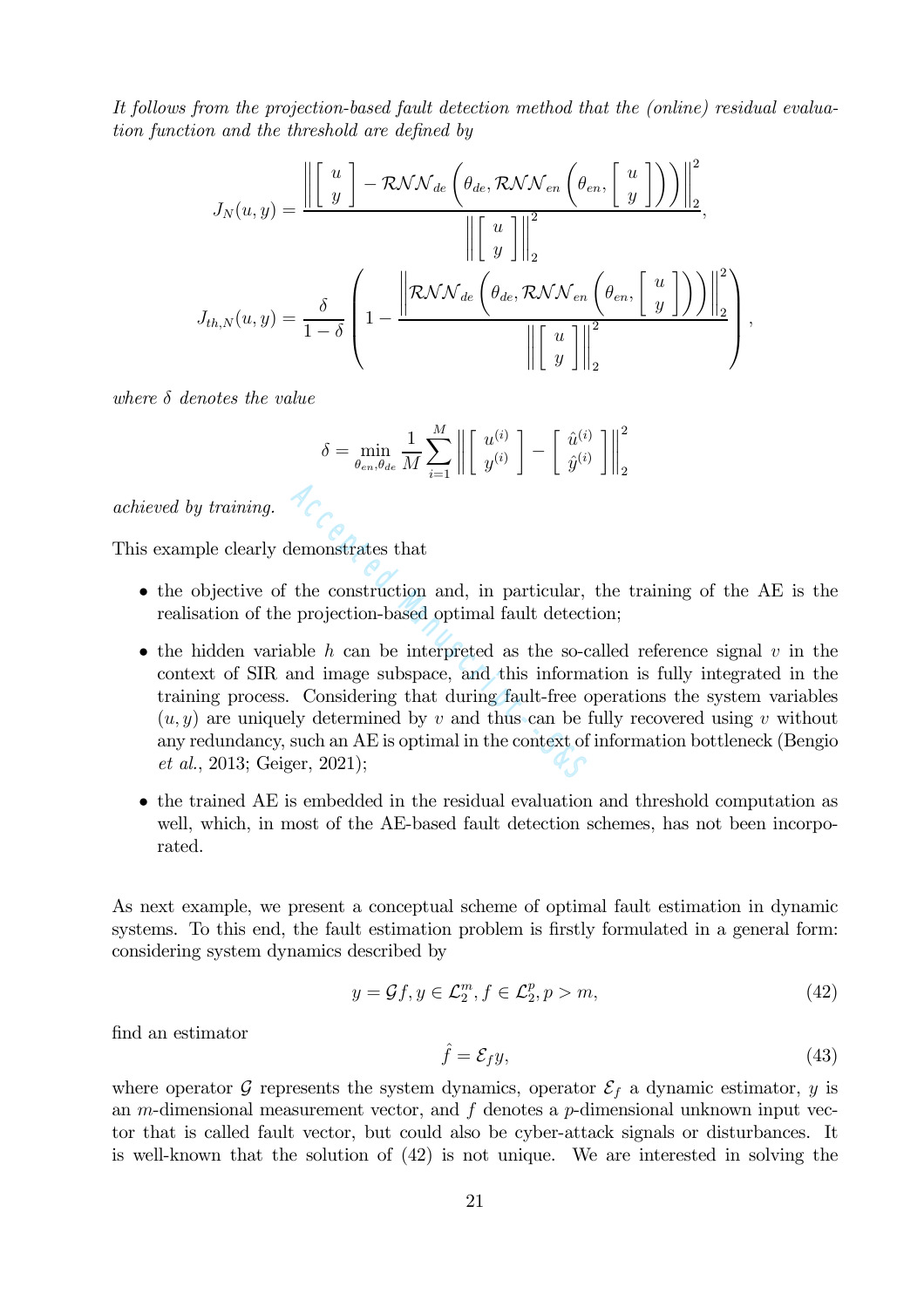above estimation problem in the data-driven fashion, that is, instead of the system model G, sufficient data,  $(y^{(i)}(k_j), f^{(i)}(k_j))$ ,  $j = 1, \dots, N$ ,  $i = 1, \dots, M$ , are available and used for the estimation purpose. Moreover, the estimate should be the so-called least squares (LS) estimation  $f_{LS}$ , i.e.

$$
\forall \hat{f} \text{ satisfying } y = \mathcal{G}\hat{f}, \left\|\hat{f}_{LS}\right\|_2 \le \left\|\hat{f}\right\|_2,
$$

with a specified confidence.

In the sequel, we first briefly introduce the model-based LS-solution, which serves as the basis for our AE-based algorithm. Let

$$
\mathcal{G} = \mathcal{G}_{co} \circ \mathcal{G}_{ci}
$$

be a co-inner-outer factorisation of  $G$  (Ding, 2020). Here  $\mathcal{G}_{co}, \mathcal{G}_{ci}$  are co-outer and co-inner operators, respectively, satisfying

 $\mathcal{G}_{ci} \circ \mathcal{G}_{ci}^* = \mathcal{I}, \mathcal{Q} = \mathcal{G}_{co}^{-1}$  being stable and causal

with  $\mathcal{G}_{ci}^*$  as conjugate of  $\mathcal{G}_{ci}$ . It is well-known that

$$
\hat{f}_{LS} = \mathcal{G}_{ci}^* \circ \mathcal{Q}y = \mathcal{G}_{ci}^* \circ \mathcal{G}_{ci}f \tag{44}
$$

is the LS estimate of f. Furthermore, the estimation error,

$$
\eta = f - \hat{f}_{LS} = (\mathcal{I} - \mathcal{G}_{ci}^* \circ \mathcal{G}_{ci}) f, \qquad (45)
$$

is defined as a specified confidence whose distribution and certain norm indicate the estimation performance.

Example 4 Optimal fault estimation in dynamic systems. An AE-based realisation of the dynamic estimator  $(44)$  is schematically described in this example. As delineated in Figure 6,  $\hat{f}_{LS}$  is achieved by means of two recurrent neural networks  $RNN_{\mathcal{Q}}(\theta_{\mathcal{Q}})$  and  $RNN_{de}(\theta_{de})$ , where  $RNN_{de}(\theta_{de})$  is the decoder trained in the AE for constructing  $\mathcal{G}_{ci}^*$ . The AE is trained using the data set  $(y, f)$ ,  $(y^{(i)}(k_j), f^{(i)}(k_j))$ ,  $j = 1, \dots, N$ ,  $i = 1, \dots, M$ , while the confidence  $\eta$  is generated based on the AE. To train the NNs, the total loss function  $\mathcal{L}(\theta_{\mathcal{Q}}, \theta_{en}, \theta_{de})$  consists of three terms and is set as follows: Furthermore, the estimation error,<br>  $\eta = f - \hat{f}_{LS} = (\mathcal{I} - \mathcal{G}_{ci}^* \circ \mathcal{G}_{ci}) f$ <br>
d confidence whose distribution and ce<br>
fault estimation in dynamic system (44) is schematically described if<br>
thieved by means of two recur

$$
\bullet \ \mathcal{L}_1(\theta_{\mathcal{Q}}):
$$

$$
\mathcal{L}_1(\theta_{\mathcal{Q}}) = \frac{1}{M} \sum_{i=1}^{M} ( \| \mathcal{RNN}_{\mathcal{Q}}(\theta_{\mathcal{Q}}, y^{(i)}) \|_2 - \| f^{(i)} \|_2 )^2
$$

that minimises

$$
\mathcal{Q}y = \mathcal{G}_{co}^{-1} \circ \mathcal{G}_{co} \circ \mathcal{G}_{ci}f \Longrightarrow ||\mathcal{Q}y||_2 - ||f||_2;
$$

•  $\mathcal{L}_2(\theta_{\mathcal{O}}, \theta_{en}, \theta_{de})$ :

$$
\mathcal{L}_2\left(\theta_{\varsigma}, \theta_{en}, \theta_{de}\right) = \frac{1}{M} \sum_{i=1}^M \left\| \begin{array}{c} \mathcal{RNN}_{de}\left(\theta_{de}, \mathcal{RNN}_{en}\left(\theta_{en}, f^{(i)}\right)\right) \\ -\mathcal{RNN}_{de}\left(\theta_{de}, \mathcal{RNN}_{\mathcal{Q}}\left(\theta_{\mathcal{Q}}, y^{(i)}\right)\right) \end{array} \right\|_2^2,
$$

which minimises

$$
r = \mathcal{G}_{ci}^* \circ \mathcal{G}_{ci} f - \hat{f}_{LS} = \mathcal{G}_{ci}^* \circ \mathcal{G}_{ci} f - \mathcal{G}_{ci}^* \circ \mathcal{Q}_y;
$$

•  $\mathcal{L}_3(\theta_{en}, \theta_{de})$ : realisation of an AE-based orthogonal projection presented in the previous sub-section.

The specified confidence could be computed using the (sample) distribution or a certain norm of the variable η.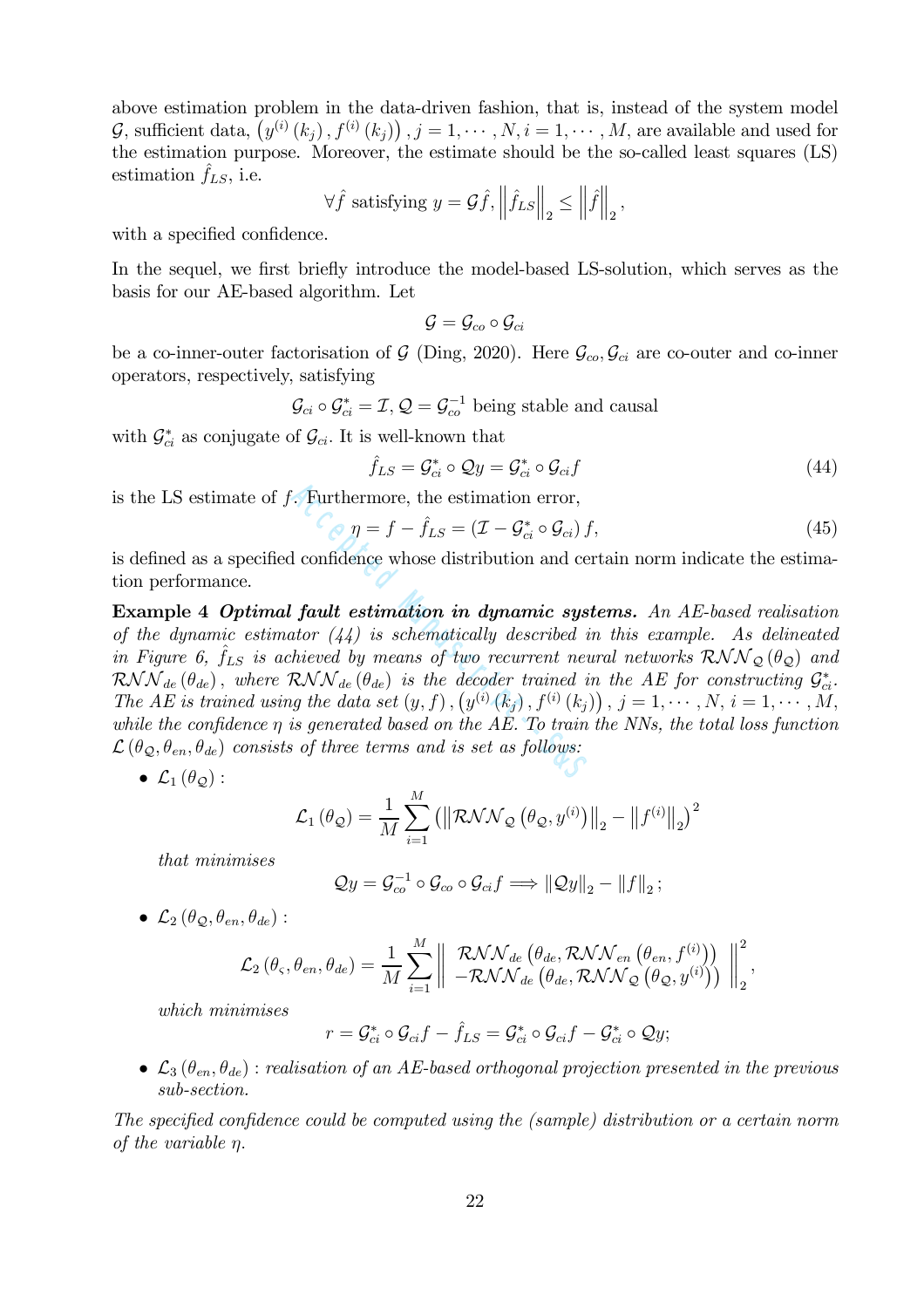

Figure 6: Schematic configuration of the fault estimator

#### 3.2.3 A critical remark

The current enthusiasm for ML and big data technologies is significantly influencing the developments in the diagnosis research and engineering domains. It is a logic consequence that most of the existing ML methods and concepts have been introduced into this thematic field. Reviewing the course of this development, it seems that it is becoming a competition of publishing applications of newly developed ML-methods and algorithms to fault diagnosis. The consequence of this "copy-and-paste" style of research efforts is that very essential engineering requirements on diagnosis in automatic control systems have not been or cannot be fully considered in the use of ML-methods and algorithms. The reason is simple: the construction of most popular learning machines like deep NNs is less explainable, in particular in the context of diagnosis in dynamic systems. This issue becomes even more critical, when such methods are applied for the purpose of functional safety and cyber security. It is remarkable that explainability and interpretability build a very actual research focus in the ML-community (Burkart and Huber, 2021). This research endeavour is helpful for applying ML-based methods to diagnosis in automatic control systems. On the other hand, it should be kept in mind that, although enormously powerful and capable, ML-technology is a tool and its engineering applications should meet technical requirements and be explainable in the engineering context. In this regard, considerable efforts should be made to achieve diagnosis oriented explainable applications of ML-based methods. Our discussion and the examples in this sub-section have plainly documented that complementary and explainable application of model- and ML-based methods is a convincing way to develop advanced diagnosis methods towards enhancing functional safety and cyber security. all methods and concepts have been urse of this development, it seems that<br>s of newly developed ML-methods and<br>his "copy-and-paste" style of research<br>ts on diagnosis in automatic control s;<br>the use of ML-methods and algori

## 4 Performance degradation monitoring towards functional safety and cyber-security

Control performance monitoring is an application-driven research area and has its applications mainly in process industry (Bauer et al., 2016). Roughly speaking, the essential tasks of control performance monitoring consist of assessment of control loop performance, detection of performance degradation and diagnosis of (component) faults (Ding and Li, 2021). Recently, new research efforts on POD can be observed (Li et al., 2019; Li and Ding, 2020b), in which performance of automatic control systems is assessed at the system level and under various aspects like energy consumption, system reliability and safety etc. Moreover, dif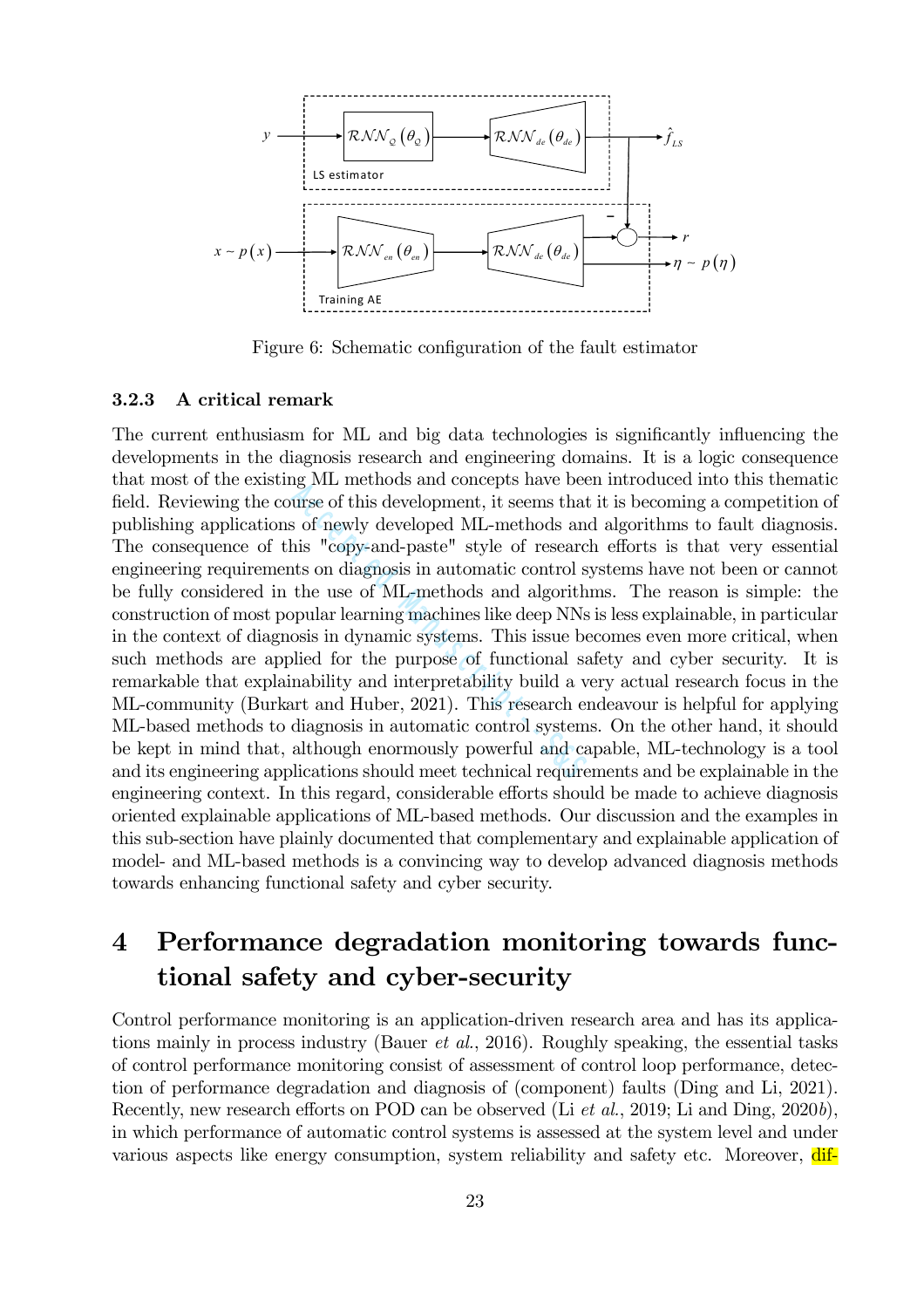ferent from the traditional efforts focused on recovering performance degradation caused by component faults (Perez *et al.*, 2003; Zhang and Jiang, 2003; Zhang *et al.*, 2008), advanced methods for control performance degradation monitoring and loop performance recovery have been reported (Li and Ding,  $2020b$ ; Li  $et$  al.,  $2020$ ; Ding and Li,  $2021$ ).

In this section, we address POD issues with a focus on residual-centred modelling and detection of system performance degradation.

#### 4.1 Residual-centred system model

In (Ding, 2020), a so-called observer-based input-output model is introduced, which models the input-output dynamics of any LTI automatic control systems and is expressed, given the system nominal model  $(1)-(3)$ , by

$$
\hat{x}(k+1) = A\hat{x}(k) + Bu(k) + Lr(k),
$$
\n(46)

$$
y(k) = r(k) + C\hat{x}(k) + Du(k).
$$
 (47)

It is evident that the centrepiece of the above model is a state observer. Different from the state space model  $(2)-(3)$  that solely represents the nominal system dynamics, model  $(46)$ -(47) gives the system input-output dynamics also for the case that uncertainties exist in the system. As illustrated in (Ding, 2020), the influences of any uncertainties in the system are showcased by the residual vector  $r$ , which is available and accessible in the model  $(46)-(47)$ . Moreover, in the light of the observer-based and residual-driven realisation of any feedback controllers introduced in Section 2, (3) that solely represents the nominal<br>nput-output dynamics also for the case<br>in (Ding, 2020), the influences of any<br>ual vector r, which is available and ac<br>of the observer-based and residual-dri<br>in Section 2,<br> $) = K(z)y(z) + v(z$ 

$$
u(z) = K(z)y(z) + v(z) = F\hat{x}(z) - Q(z)r_y(z) + \bar{v}(z),
$$
\n(48)

any standard control loop shown in Figure 1 can be equivalently represented by the model (46)-(48), which is called residual-centred system model to underline the role of the residual vector in the model. Figure 7 showcases the equivalence between the standard control loop and its residual-centred model, in which  $\Delta$  is used to denote system uncertainties schematically.



Figure 7: From the standard model to the observer-based I/O-model: a schematic description

The advantages of the residual-centred system model lie on hand:

• all system variables in the model, independent of the existence of any uncertainties. are accessible (for further computations),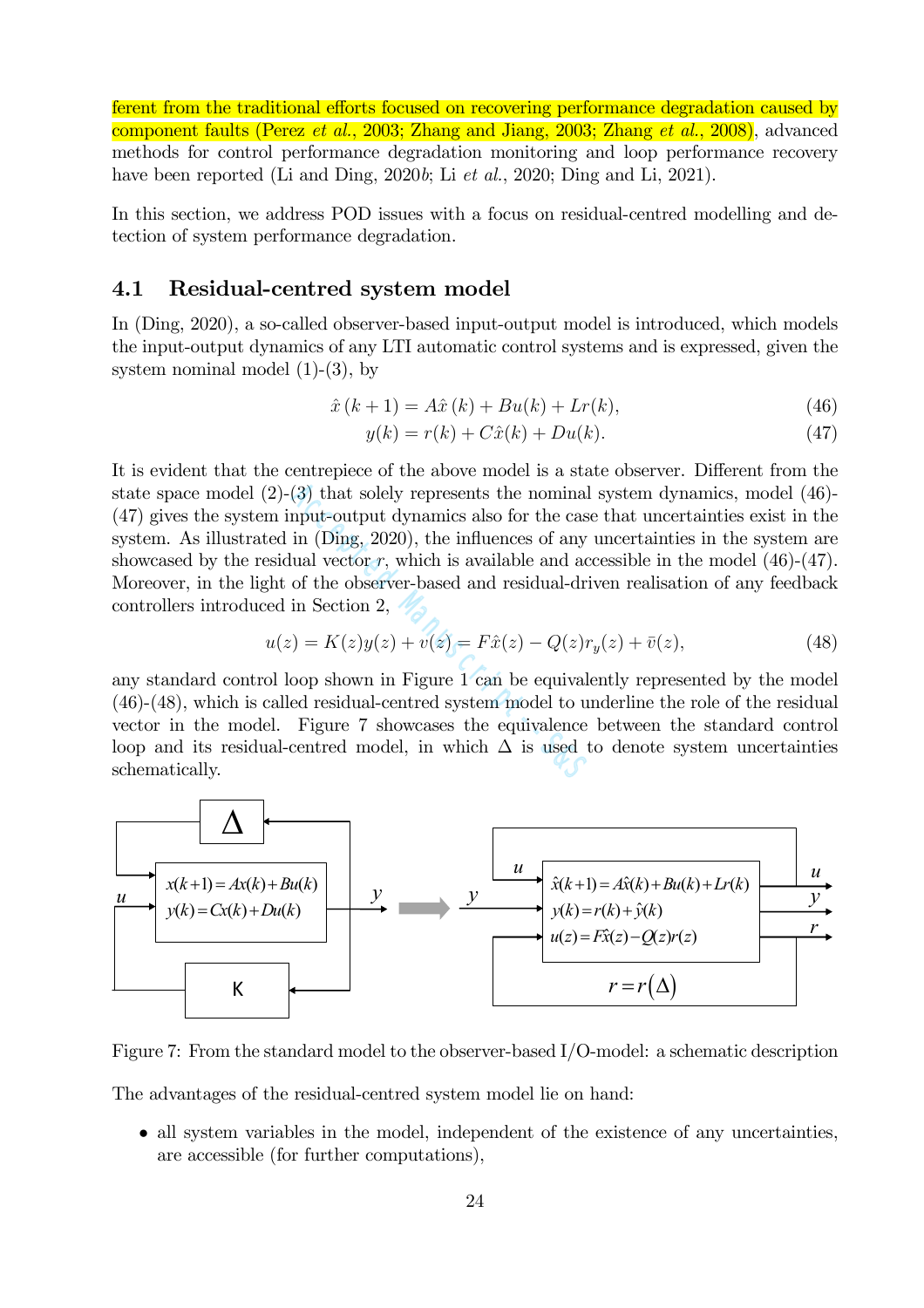- the implementation of the model is numerically reliable and stable, since only stable dynamics are concerned in the model, and
- with the embedded residual vector, the model is equipped with a capable indicator for the existence of uncertainties in the system.

The last function can be further ground using the projection-based method introduced in the previous section. According to  $(35)$ , the  $l_2$ -norm of the residual vector generated by the normalised SKR (and the corresponding observer) is the distance of the measurement data  $(u, y)$  to the system image subspace and thus an indicator for the intensity of the uncertainty in the system. Accordingly,  $\overline{1}$ 

$$
\|r_y\|_2 = \left\|K_N\left[\begin{array}{c} u \\ y \end{array}\right]\right\|_2\tag{49}
$$

is an indicator for the quality of the residual-centred model as well as system operation performance. It can, for instance, substitute the numerical involved algorithm for online estimation of gap metric and system stability margin adopted in (Li et al., 2019).

Example 5 In this example, we introduce a conceptual configuration of automatic control systems, which consists of four functional layers and is schematically sketched in Figure 8. "Information layer" is the core of the multi-layer configuration, whose centrepiece is the observer-based input-output model  $(46)-(47)$ . Except for providing the needed online information for real-time control and diagnosis, various additional functionalities, in particular those safety and cyber security related ones, can be well integrated in this layer, for instance, serving as s of four functional layers and is sche<br>
s the core of the multi-layer configure<br>
utput model  $(46)-(47)$ . Except for pro<br>
ontrol and diagnosis, various addition<br>
security related ones, can be well integral<br>
mot sensor data

- a fusing algorithm of sensor data,
- soft sensors for estimation of plant key variables,
- an encoder for encrypting the plant data as described in Section 2.
- an indicator for system uncertainties as given by  $(49)$ .

In "Real-time control and diagnosis layer", the standard (feedback) control and diagnosis algorithms described in Subsection 2.3 are performed. "Performance monitoring and optimisation layer" includes advanced performance degradation detection and recovery algorithms. for instance reported in (Li et al., 2019; Li and Ding, 2020b; Li et al., 2020; Ding and Li, 2021) or described below. In "Learning and adaptation layer", ML-algorithms like the AEs introduced in Subsection 3.2 run aiming at updating the functional layers to match changes in the system.

#### 4.2 Functionality-oriented performance degradation monitoring

Consider system (1)-(3). Associated with it, the following Lyapunov equation provides us with a basic form of performance models for the system functionality and control,

$$
STPS - P + Q = 0, P > 0, Q \ge 0, S \text{ is Schur.}
$$
 (50)

Here, matrices  $S, Q \in \mathbb{R}^{n \times n}$  are functions of the system matrices  $(A, B, C)$  and state feedback gain matrix  $F$ , which are given corresponding to the following (representative) system functionalities and controller configuration: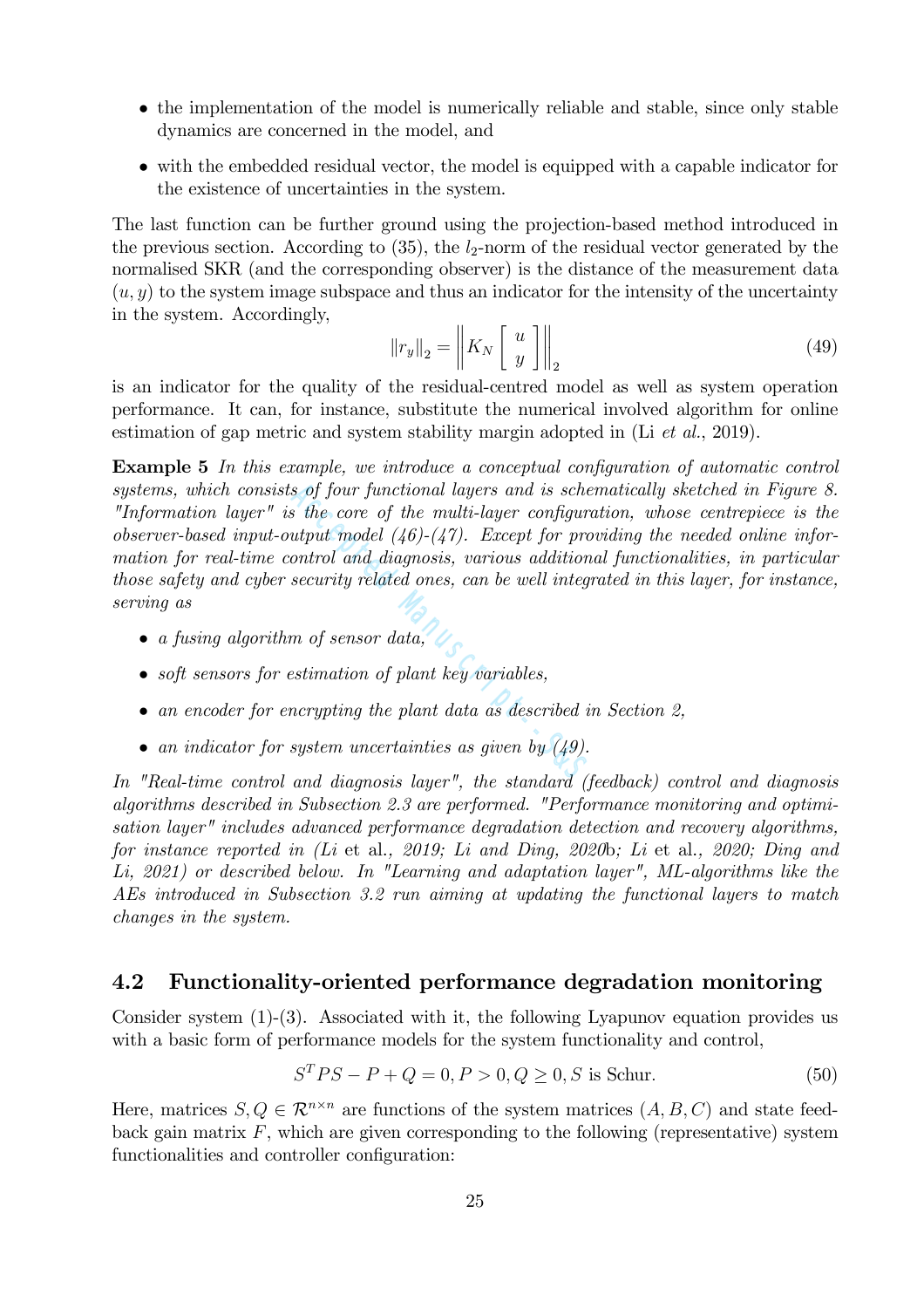

Figure 8: Schematic configuration of a multi-layer automatic control system

• for

$$
S = A, Q = BB^T,\tag{51}
$$

P as the solution of (50) is the controllability gramian that indicates the capability of the actuators,

• for

$$
S = A^T, Q = C^T C,
$$
\n(52)

P is the observability gramian indicating the capability of the sensors,

• for either (51) or (52),  $\mathcal{H}_2$ -norm of transfer function  $C(zI - A)^{-1}B$  as performance can be assessed as follows

$$
||C (zI - A)^{-1} B||_2 = tr^{1/2} (C P C^T)
$$
 or  $||C (zI - A)^{-1} B||_2 = tr^{1/2} (B^T P B)$ ,

• for

$$
S = A + BF, Q = Q_0 + F^T RF, R > 0, Q_0 \ge 0,
$$

performance of an LQ state feedback controller,  $u = Fx$ ,

$$
J(k) = \sum_{i=k}^{\infty} (x^{T}(i)Q_{0}x(i) + u^{T}(i)Ru(i)) = x^{T}(k)Px(k),
$$

is assessed.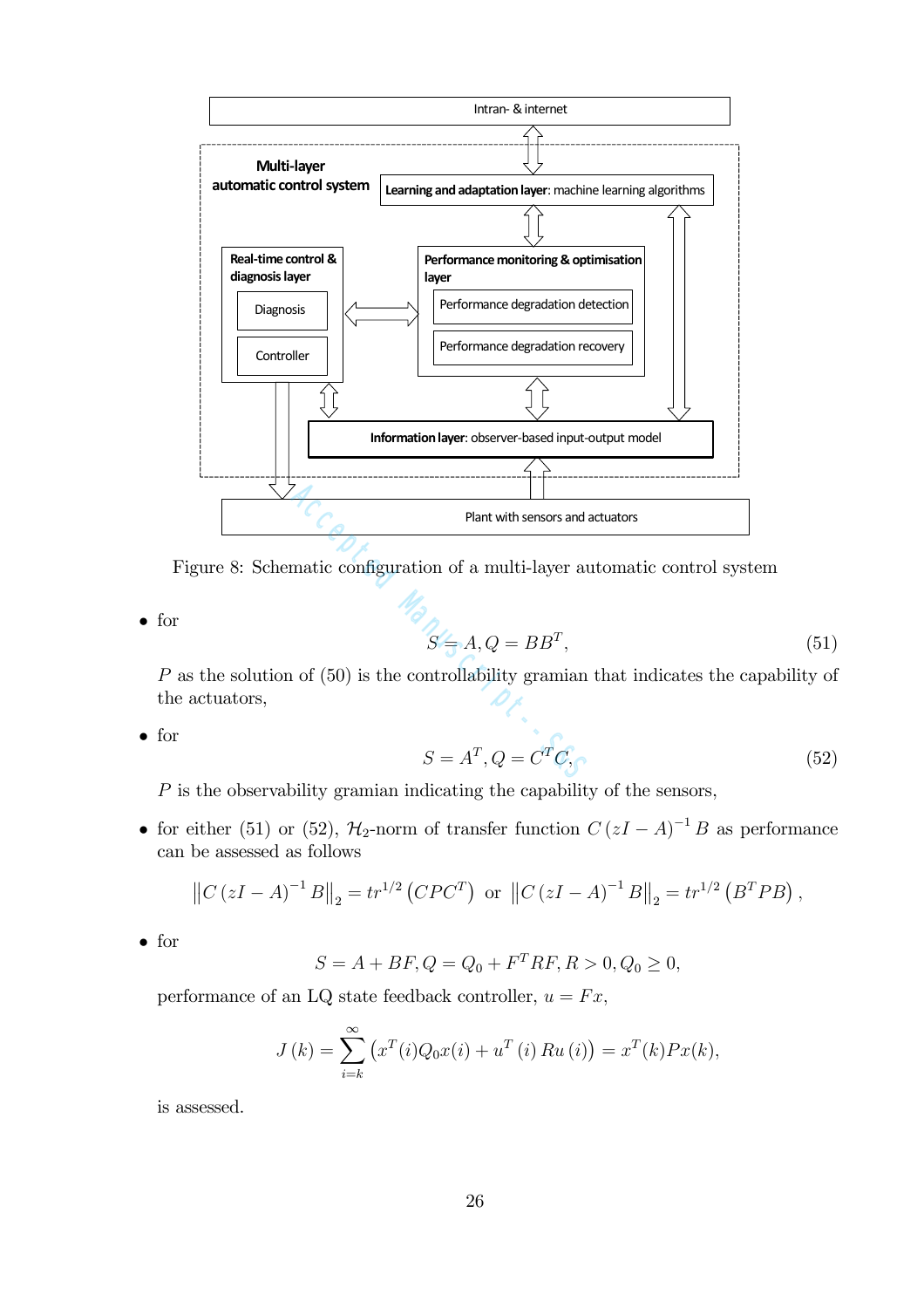There exist several strategies to monitor the above-described system performance. Assume that the system dynamics is governed by

$$
x(k+1) = Sx(k),
$$

and  $x(k)$  is measurable. Define

$$
J(k) = \sum_{i=k}^{\infty} x^{T}(i)Qx(i) = x^{T}(k)Px(k).
$$

It holds

$$
J(k+1) + x^{T}(k)Qx(k) - J(k) = 0
$$
\n(53)

during degradation-free operations. Hence, introducing a performance residual  $r_p$  defined by

$$
r_p(k) := x^T(k+1)Px(k+1) + x^T(k)(Q - P)x(k),
$$

performance degradation can be detected using standard residual-based detection schemes. This endeavour is unfortunately limited to a theoretical concept and often vain in practical applications due to its minor detection capability and strict constraints on the system dynamics. Aiming at improving the detection performance, (Li *et al.*, 2022) have proposed a sophisticated detection scheme, which is briefly described in the sequel. minor detection capability and strict<br>proving the detection performance, (L<br>i scheme, which is briefly described in<br>ation of P matrix, re-write the perfor<br> $J(k) = x^T(k)Qx(k) + J(k+1) = x^T$ <br> $T(k)Px(k) - x^T(k+1)Px(k+1) = x^T$ <br> $T(k) - x^T(k+1) \ot$ 

By means of a vectorisation of  $P$  matrix, re-write the performance model

$$
J(k) = x^{T}(k)Qx(k) + J(k+1) \Longrightarrow
$$
  

$$
x^{T}(k)Px(k) - x^{T}(k+1)Px(k+1) = x^{T}(k)Qx(k)
$$
 (54)

as

$$
(xT(k) \otimes xT(k) - xT(k+1) \otimes xT(k+1)) Dnhvec(P) = xT(k)Qx(k).
$$
 (55)

In the above equation,  $hvec(P)$  denotes a half-vectorisation of the symmetric matrix  $P \in$  $\mathcal{R}^{n \times n}$ , represents the  $\frac{n(n+1)}{2}$  parameters to be identified (considering  $P = P^T$ ) and satisfies

$$
D_n hvec(P) = vec(P), hvec(P) \in \mathcal{R}^{\frac{n(n+1)}{2}}, D_n \in \mathcal{R}^{n^2 \times \frac{n(n+1)}{2}}
$$

with  $D_n$  being the so-called duplication matrix (Magnus, 1988). Notation ⊗ stands for the Kronecker product. Suppose that sufficient number of data,  $x(k + i), i = 0, \dots, N$ , are collected, which enables us to write (55) into

$$
\Psi hvec(P) = \phi,
$$
\n
$$
\Psi = \begin{bmatrix}\nx^T(k) \otimes x^T(k) - x^T(k+1) \otimes x^T(k+1) \\
\vdots \\
x^T(k+N-1) \otimes x^T(k+N-1) - x^T(k+N) \otimes x^T(k+N) \\
\phi = \begin{bmatrix}\nx^T(k)Qx(k) \\
\vdots \\
x^T(k+N-1)Qx(k+N-1)\n\end{bmatrix},
$$
\n(56)

As a result, on the assumption of sufficient excitation, matrix  $P$  can be identified using e.g. a standard LS estimation algorithm. If the difference between the identified and the nominal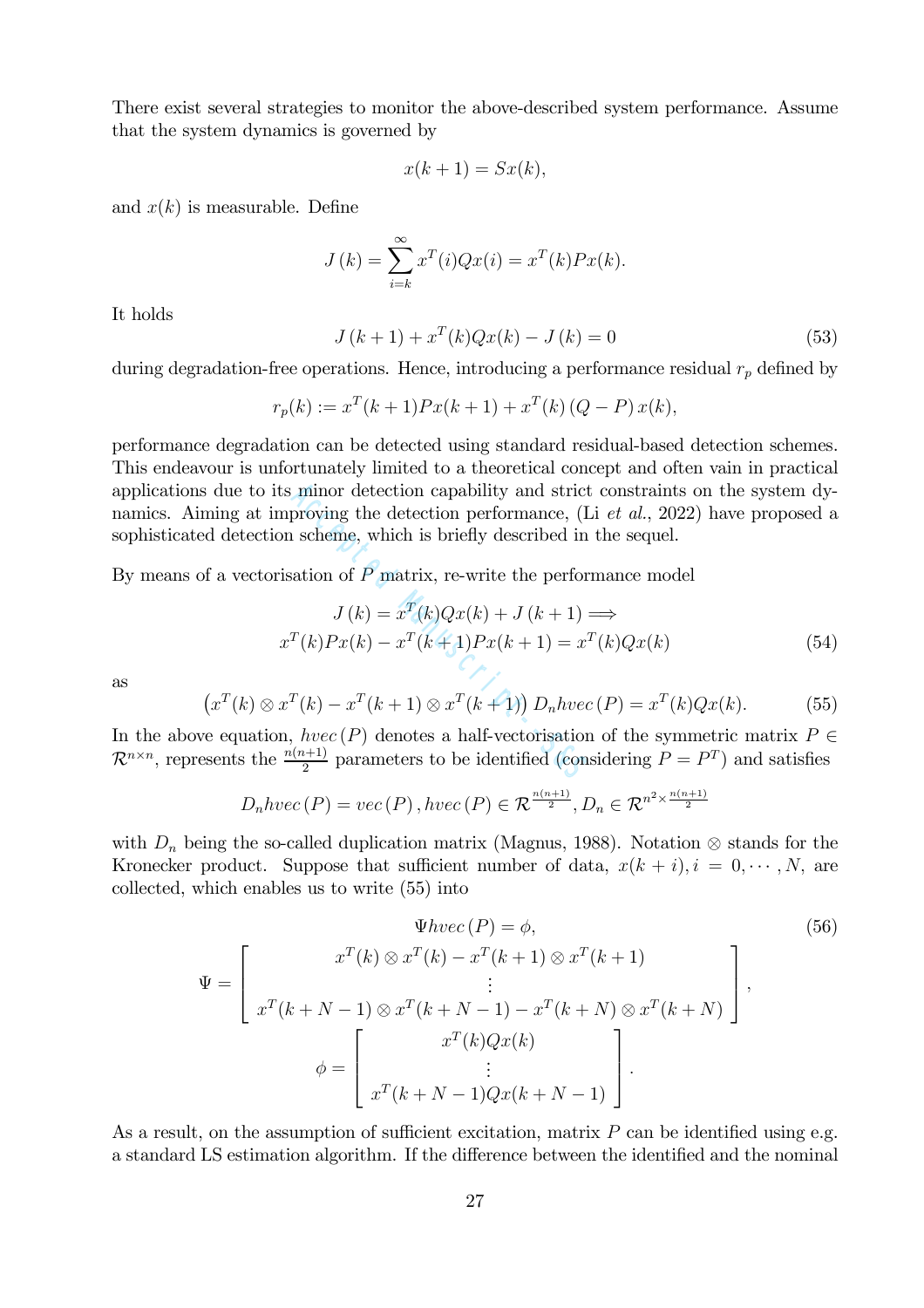goes beyond a decision threshold, performance degradation is declared. Considering that the solution of (50) is a symmetric positive definite (SPD) matrix, the Riemannian metric method (Ding, 2020; Li et al., 2022) can be applied to achieve an efficient degradation detection. In (Ding, 2020), variations of the above algorithm are provided to solve the similar performance degradation problems using system output data  $y(k)$  instead of the state variable  $x(k)$ .

Note that the above presented detection schemes are limited to the case that  $u = Fx$ . Although extensions have been proposed in (Ding, 2020), a general solution for arbitrary input  $u$  remains to be an open issue. In the following example, we present a conceptual solution for performance degradation detection.

Example 6 For the simplicity, we only consider controllability gramian as functionality performance with system model

$$
x(k+1) = Ax(k) + Bu(k), A
$$
 is Schur

and a function

$$
J(k) = \sum_{i=k}^{\infty} \left( x^T(i)Qx(i) + \bar{u}^T(i) R\bar{u}(i) \right), Q = BB^T, \bar{u}(i) = \begin{cases} u(k), i = k, \\ 0, i > k. \end{cases}
$$

It yields

$$
= \sum_{i=k}^{\infty} (x^{T}(i)Qx(i) + \bar{u}^{T}(i) R\bar{u}(i)), Q = BB^{T}, \bar{u}(i) = \begin{cases} u(k), i \\ 0, i > 0 \end{cases}
$$
  

$$
J(k) = x^{T}(k)Qx(k) + u^{T}(k) Ru(k) + x^{T}(k+1)Px(k+1)
$$
  

$$
= [\begin{array}{cc} x^{T}(k) & u^{T}(k) \end{array}] \begin{bmatrix} A^{T}PA + Q & A^{T}PB \\ B^{T}PA & R + B^{T}PB \end{bmatrix} \begin{bmatrix} x(k) \\ u(k) \end{bmatrix}
$$
  

$$
= [\begin{array}{cc} x^{T}(k+1) & 0 \end{array}] \begin{bmatrix} A^{T}PA + Q & A^{T}PB \\ B^{T}PA & R + B^{T}PB \end{bmatrix} \begin{bmatrix} x(k+1) \\ 0 \end{bmatrix}
$$
  

$$
+ [\begin{array}{cc} x^{T}(k) & u^{T}(k) \end{array}] \begin{bmatrix} Q & 0 \\ 0 & R \end{bmatrix} \begin{bmatrix} x(k) \\ u(k) \end{bmatrix},
$$
  

$$
A^{T}PA - P + Q = 0, P > 0,
$$

which can be further written into

$$
\begin{bmatrix} x^T(k) & u^T(k) \end{bmatrix} \Phi \begin{bmatrix} x(k) \\ u(k) \end{bmatrix} - \begin{bmatrix} x^T(k+1) & 0 \end{bmatrix} \Phi \begin{bmatrix} x(k+1) \\ 0 \end{bmatrix}
$$

$$
= \begin{bmatrix} x^T(k) & u^T(k) \end{bmatrix} \begin{bmatrix} Q & 0 \\ 0 & R \end{bmatrix} \begin{bmatrix} x(k) \\ u(k) \end{bmatrix},
$$
(57)  

$$
\begin{bmatrix} A^T P A + Q & A^T P B \end{bmatrix}
$$

$$
\Phi = \left[ \begin{array}{cc} A^T P A + Q & A^T P B \\ B^T P A & R + B^T P B \end{array} \right].
$$
\n(58)

Note that  $(57)$  is of the identical form with  $(54)$ . Consequently, applying the same procedure with (55)-(56), matrix  $\Phi$  can be identified, which then enables a reliable performance degradation detection. It is noteworthy that  $\Phi$  contains more information than P, which can be adopted for monitoring other system performance as well. For instance, given  $Q = C_s^T C_s$ and R, the value

$$
q = tr^{1/2} \left( \hat{\Phi} (2, 2) - R \right)
$$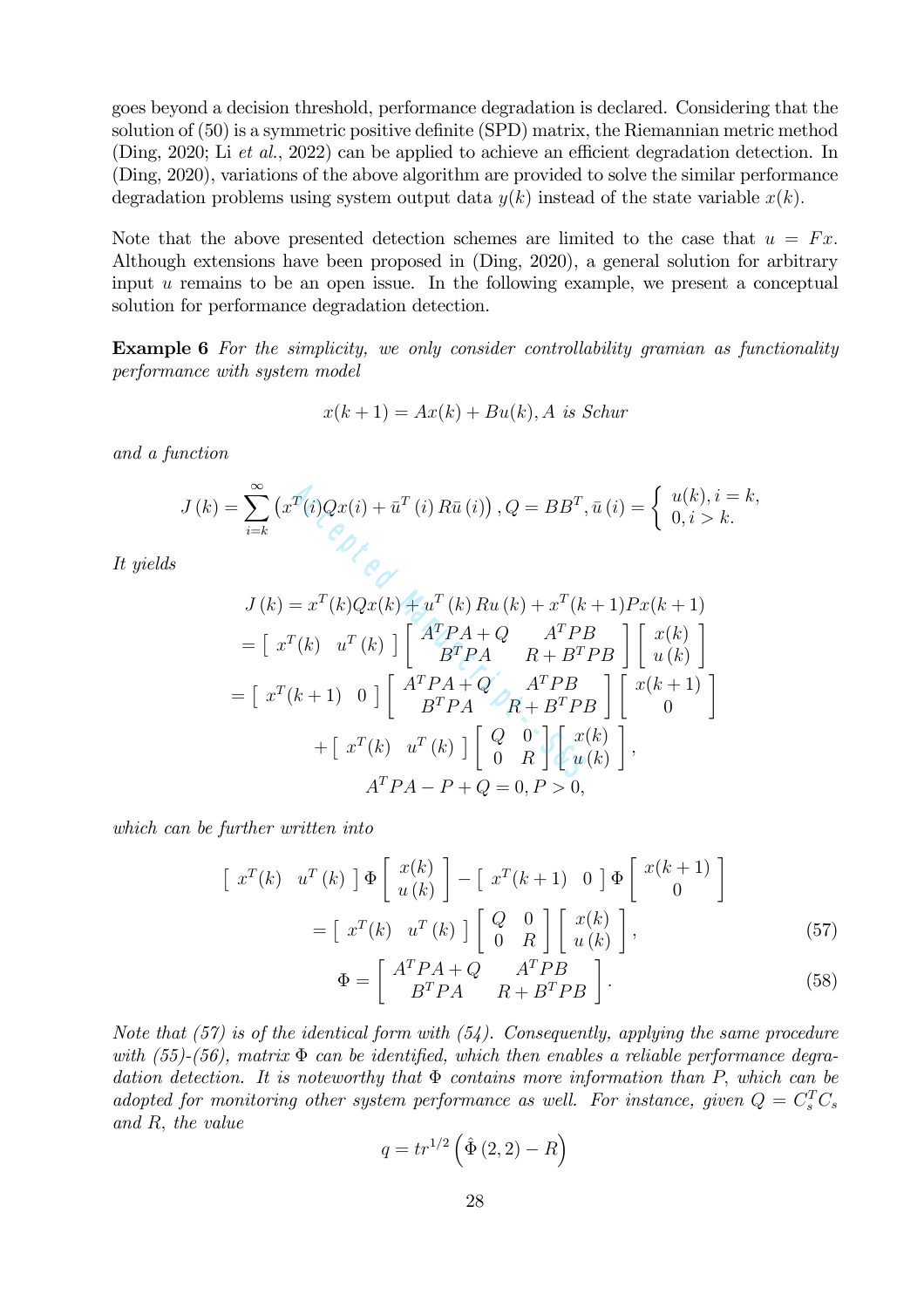with  $\hat{\Phi}(2, 2) = R + B^T P B$  denoting the identified sub-block of matrix  $\Phi$ , gives an estimation of  $\mathcal{H}_2$ -norm of transfer function  $C_s(zI-A)^{-1}B$ , i.e.

$$
q = \left\|C_s \left(zI - A\right)^{-1} B\right\|_2
$$

which could e.g. represent the system dynamics from u to a certain sensor block modelled by  $C_s x$ .

Remark 3 Even though only LTI systems are considered in the schemes introduced above, the ideas can be well adopted to address performance degradation monitoring of nonlinear control systems. Below, we schematically outline the conceptual steps of approaching solutions. Let the system performance under monitoring be

$$
J(k) = \sum_{i=k}^{\infty} q(x(k), u(k)).
$$

Analogue to (53), it holds

$$
J(k+1) + q(x(k), u(k)) - J(k) = 0.
$$
 (59)

On the assumption that  $J(k)$  as solution of (59) could be approximated by

$$
J(k) = \sum_{i=i}^{N} w_i \phi_i (x(k), u(k)),
$$
\n(60)

where  $\{\phi_i(x(k), u(k)), i = 1, \cdots, N\}$  is the set of some basic functions and  $w_i, i = 1, \cdots, N$ , are weights (Parr et al., 2008), difference equation (59) is re-written into

$$
J(k+1) + q(x(k), u(k)) - J(k) = 0.
$$
\n(59)

\noption that  $J(k)$  as solution of (59) could be approximated by

\n
$$
J(k) = \sum_{i=i}^{N} w_i \phi_i(x(k), u(k)),
$$
\n
$$
k), u(k), i = 1, \dots, N\}
$$
\nis the set of some basic functions and  $w_i, i = 1, \dots, N$ ,

\nParr et al., 2008), difference equation (59) is re-written into

\n
$$
\sum_{i=i}^{N} w_i (\phi_i(x(k), u(k)) - \phi_i(x(k+1), u(k+1))) = q(x(k), u(k)).
$$
\n(61)

\ni is similar to (54) and can serve as a performance model. During online

Equation (61) is similar to  $(54)$  and can serve as a performance model. During online operations, the system performance can be assessed by an online identification of weights  $w_i, i = 1, \cdots, N$ , and computation of  $J(k)$  according to (60). It is noteworthy that the performance value function  $J(k)$  can be generally approximated using NNs (Al-Tamimi et al., 2008).

At the end of this subsection, we would like to call the reader's attention to the fact that application of the aforementioned schemes requires knowledge of the system state vector  $x(k)$ , which is, unfortunately, not available in most of real practical applications. It is an open and challenging issue to realise those performance degradation monitoring schemes using system data  $(u, y)$  instead of the state vector x. In (Ding, 2020), this issue has been investigated.

### 4.3 Performance degradation monitoring in the probabilistic setting

Considering that the performance degradation schemes presented in the previous sub-section are based on the assumption of ideal system models without uncertainty, adaptations are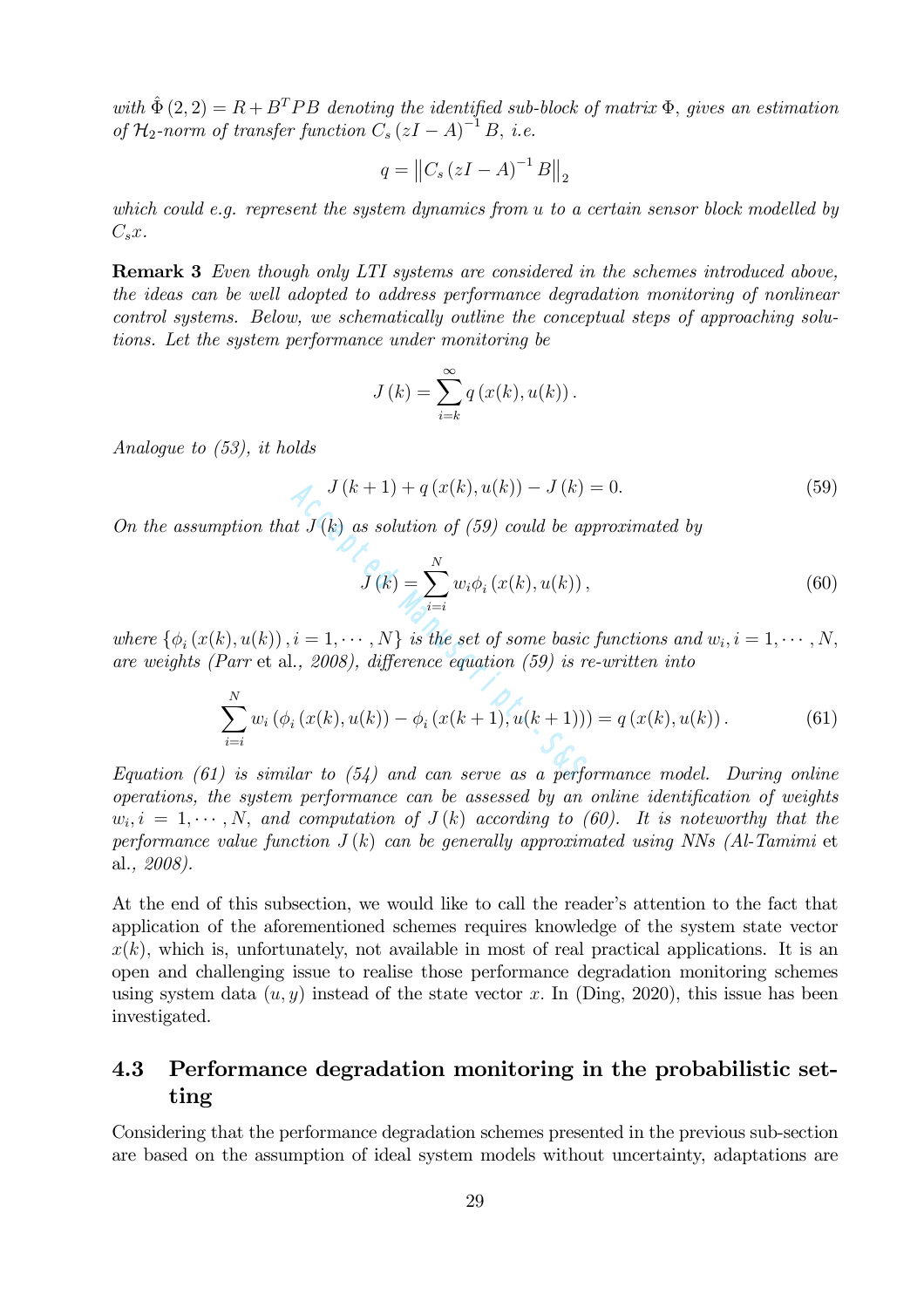needed before they are efficiently applied in practice. Although their extensions to systems with normally distributed process and measurement noises have been addressed in (Ding, 2020), efficient handling of model uncertainties remains to be an open issue. Recently, (Xue et al., 2020; Shang et al., 2021; Wan et al., 2021) have proposed to apply the so-called distributionally robust optimisation (DRO) technique (Rahimian and Mehrotra, 2019; Lin et al., 2022) to enhancing the robustness of fault detection systems against model uncertainties. In particular, it is advantageous that DRO technique enables handlings and solutions in a probabilistic setting. In this subsection, we briefly introduce the ideas of applying DRO technique to performance degradation detection by means of two examples.

In the sequel, notation  $\Xi$  is adopted for support,  $\mathbb P$  is used for probability.  $\mathbb P_{\xi}$  and  $\mathbb E_{\mathbb P_{\xi}}$ represent probability distribution of  $\xi$  and expectation taken with respect to  $\xi$  following  $\mathbb{P}_{\xi}$ .

Example 7 In this example, we delineate a data-driven realisation of performance indicator  $(49)$  in the probabilistic setting. Departing from the system model

$$
x(k+1) = Ax(k) + Bu(k) + \omega(k),
$$
  

$$
y(k) = Cx(k) + Du(k) + \upsilon(k)
$$

with  $\omega(k)$ ,  $v(k)$  being the process and measurement noise vectors, the system dynamics are written as

$$
y_s(k) = \Gamma_s x (k - s) + H_{u,s} u_s(k) + H_{\omega,s} \omega_s(k) + v_s(k), \qquad (62)
$$

where  $y_s(k), u_s(k), \Gamma_s, H_{u,s}$  are given in Example 2, and  $\omega_s(k), v_s(k), H_{\omega,s}$  are as follows

$$
g(k) = c_k(k) + b_k(k)
$$
\n
$$
g(k) = \Gamma_s x(k - s) + H_{u,s} u_s(k) + H_{\omega,s} \omega_s(k) + v_s(k)
$$
\n
$$
g, H_{u,s} \text{ are given in Example 2, and } \omega_s(k), v_s(k), H_{u,s} \text{ are given in Example 2, and } \omega_s(k), v_s(k), H_{u,s} \text{ are given in Example 2, and } \omega_s(k), v_s(k) = \begin{bmatrix} 0 & 0 \\ C & \cdots & 0 \\ \vdots & \cdots & \vdots \\ C A^{s-1} & \cdots & C & 0 \end{bmatrix} \in \mathcal{R}^{(s+1)m \times (s+1)n},
$$
\n
$$
\omega_s(k) = \begin{bmatrix} \omega(k - s) \\ \vdots \\ \omega(k) \end{bmatrix}, v_s(k) = \begin{bmatrix} v(k - s) \\ \vdots \\ v(k) \end{bmatrix}.
$$

To simplify our study, assume that the system is stable,  $x(k-s)$  is a random vector and  $\phi_{s}(k)$  is a wide sense stationary (w.s.s) stochastic process. We then further write (62) into

$$
y_s(k) = H_{u,s}u_s(k) + \phi_s(k),
$$
  
\n
$$
\phi_s(k) = \Gamma_s x (k - s) + H_{\omega,s} \omega_s(k) + \upsilon_s(k).
$$
\n(63)

Using the results presented in Example 2, the projection-based residual vector and the corresponding evaluation function are equivalently realised as follows

$$
r_{\mathcal{I}}(k) = \begin{bmatrix} u_s(k) \\ y_s(k) \end{bmatrix} - \mathcal{P}_{\mathcal{I}} \begin{bmatrix} u_s(k) \\ y_s(k) \end{bmatrix},
$$
  

$$
r_s(k) = \Pi^{1/2} (y_s(k) - H_{u,s} u_s(k)), ||r_{\mathcal{I}}(k)|| = ||r_s(k)||.
$$

Note that  $r_s(k)$  can be written as

$$
r_s(k) = \Pi^{1/2} \left( \Delta H_{u,s} u_s(k) + \phi_s(k) \right) =: \Pi^{1/2} \bar{\phi}_s,
$$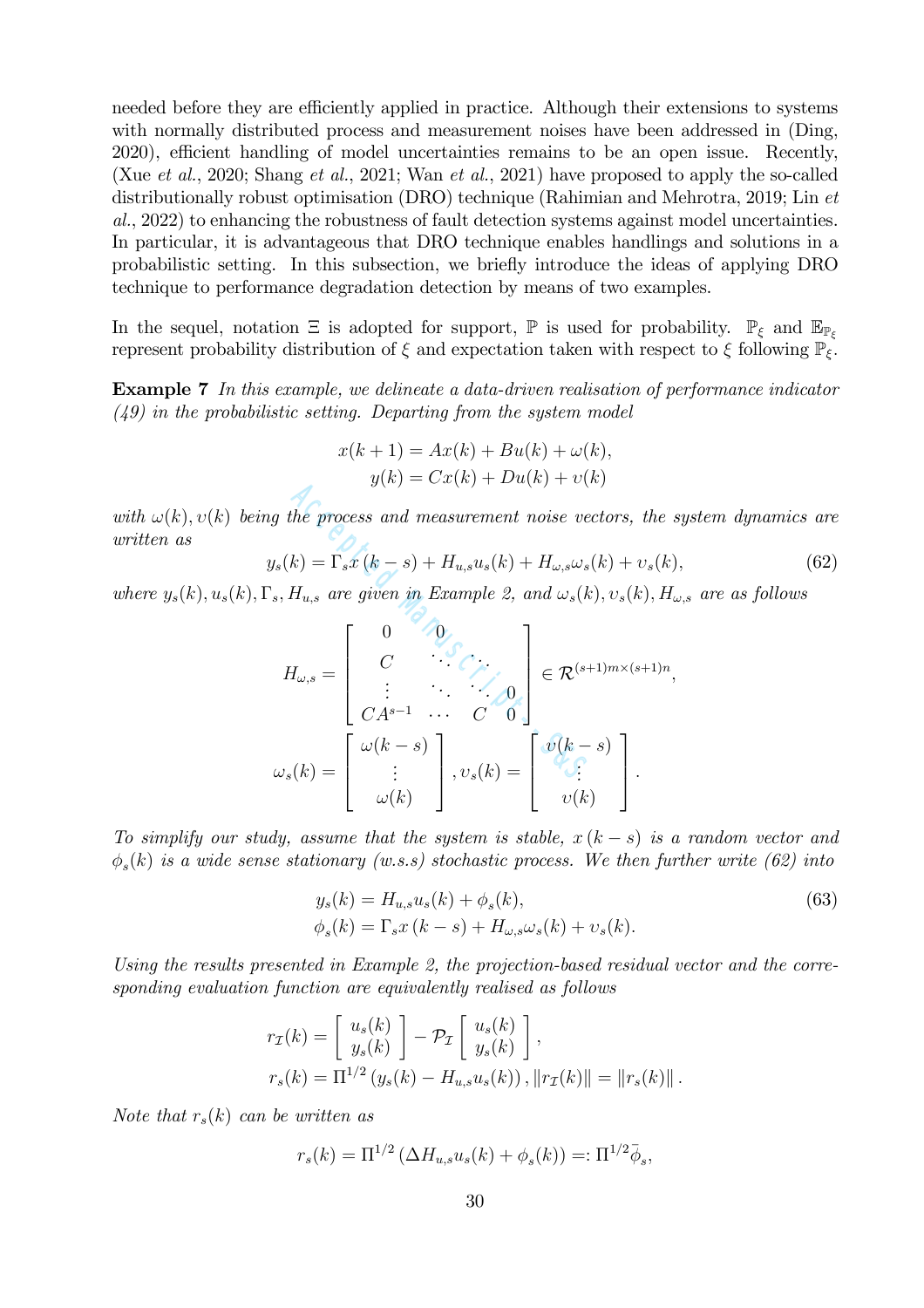where  $\Delta H_{u,s}$  represents uncertainty in the system, which leads to

$$
||r_{\mathcal{I}}(k)||^{2} = ||r_{s}(k)||^{2} = \bar{\phi}_{s}^{T} \Pi \bar{\phi}_{s}.
$$

Suppose that the distribution of unknown random vector  $\bar{\phi}_s$  belongs to the moment-based ambiguity set (Lin et al., 2022)

$$
\mathcal{D}(\gamma_1, \gamma_2) = \left\{ \mathbb{P}_{\bar{\phi}_s} \left| \begin{array}{c} \mathbb{P}\left(\bar{\phi}_s \in \Xi\right) = 1 \\ \left(\mathbb{E}_{\mathbb{P}_{\bar{\phi}_s}}\left\{\bar{\phi}_s\right\} - \mu_0\right)^T \Sigma_0^{-1} \left(\mathbb{E}_{\mathbb{P}_{\bar{\phi}_s}}\left\{\bar{\phi}_s\right\} - \mu_0\right) \leq \gamma_1 \\ \mathbb{E}_{\mathbb{P}_{\bar{\phi}_s}}\left\{\left(\mathbb{E}_{\mathbb{P}_{\bar{\phi}_s}}\left\{\bar{\phi}_s\right\} - \mu_0\right) \left(\mathbb{E}_{\mathbb{P}_{\bar{\phi}_s}}\left\{\bar{\phi}_s\right\} - \mu_0\right)^T\right\} \leq \gamma_2 \Sigma_0 \end{array} \right\},
$$

where vector  $\mu_0$ , matrix  $\Sigma_0$ , and constants  $\gamma_1 \geq 0, \gamma_2 \geq 1$  are estimated using the sufficient number of collected data and thus assumed to be known. It is obvious that threshold setting

$$
J_{th} = \sup_{\bar{\phi}_s} \bar{\phi}_s^T \Pi \bar{\phi}_s
$$

would result in considerably conservative performance degradation detection. More reasonable setting can be achieved in the probabilistic setting as follows,

$$
\forall \mathbb{P}_{\bar{\phi}_s} \in \mathcal{D}(\gamma_1, \gamma_2), \mathbb{P}\left(\bar{\phi}_s^T \Pi \bar{\phi}_s > J_{th}\right) \leq \alpha,
$$

where  $\alpha$  is a tolerable upper bound of false alarm rate. In this context, the probabilistic performance degradation problem is formulated as: given  $\alpha \in (0,1)$ , solve

$$
\min \beta =: J_{th} \tag{64}
$$

$$
\sup_{\mathbb{P}_{\bar{\phi}_s} \in \mathcal{D}(\gamma_1, \gamma_2)} \mathbb{P}\left(\bar{\phi}_s^T \Pi \bar{\phi}_s > \beta\right) \le \alpha \tag{65}
$$

for the threshold  $J_{th}$ . The DRO problem (64)-(65) can be solved using well-established DRO technique, see e.g. (Shang et al., 2021; Lin et al., 2022).

**Example 8** Consider observer-based input-output model  $(46)-(47)$ . Suppose that  $u(k)$  =  $F\hat{x}(k)$ , and the residual vector is a w.s.s. stochastic process over the time interval  $[k-s, k)$ , and its (unknown) distribution belongs to the moment-based ambiguity set  $\forall \mathbb{P}_{\bar{\phi}_s} \in \mathcal{D}(\gamma_1, \gamma_2), \mathbb{P}(\bar{\phi}_s^T \Pi \bar{\phi}_s > J_{th})$ <br>  $\therefore$  upper bound of false alarm rate. In<br>
on problem is formulated as: given  $\alpha \in \text{min } \beta =: J_{th}$ <br>  $\sup_{\mathbb{P}_{\bar{\phi}_s} \in \mathcal{D}(\gamma_1, \gamma_2)} \mathbb{P}(\bar{\phi}_s^T \Pi \bar{\phi}_s >$ 

$$
\mathcal{D}(\gamma_1, \gamma_2) = \left\{ \mathbb{P}_{r_{s-1}} \middle| \begin{array}{c} \mathbb{P}(r_{s-1} \in \Xi) = 1\\ \mathbb{E}^T_{\mathbb{P}_{r_{s-1}}} \left\{ r_{s-1} \right\} \sum_{0}^{-1} \mathbb{E}_{\mathbb{P}_{r_{s-1}}} \left\{ r_{s-1} \right\} \leq \gamma_1\\ \mathbb{E}_{\mathbb{P}_{r_{s-1}}} \left\{ \mathbb{E}_{\mathbb{P}_{r_{s-1}}} \left\{ r_{s-1} \right\} \mathbb{E}^T_{\mathbb{P}_{r_{s-1}}} \left\{ r_{s-1} \right\} \right\} \leq \gamma_2 \Sigma_0 \end{array} \right\},
$$
  

$$
r_{s-1} = \left[ \begin{array}{c} r(k-s)\\ \vdots\\ r(k-1) \end{array} \right],
$$

where s is a sufficiently large integer so that  $A_F^s \approx 0$ . We would like to call the reader's attention to the random vector  $r_{s-1}$ . As described in Sub-section 4.1, it represents uncertainties in the system, including noises and model uncertainty. Define cost function for control performance assessment as

$$
J(k) = \mathbb{E}\sum_{i=k}^{\infty} \hat{x}^{T}(i)Q\hat{x}(i) = \hat{x}^{T}(k)P\hat{x}(k),
$$
\n(66)

$$
A_F^T P A_F - P + Q = 0, P > 0,
$$
\n(67)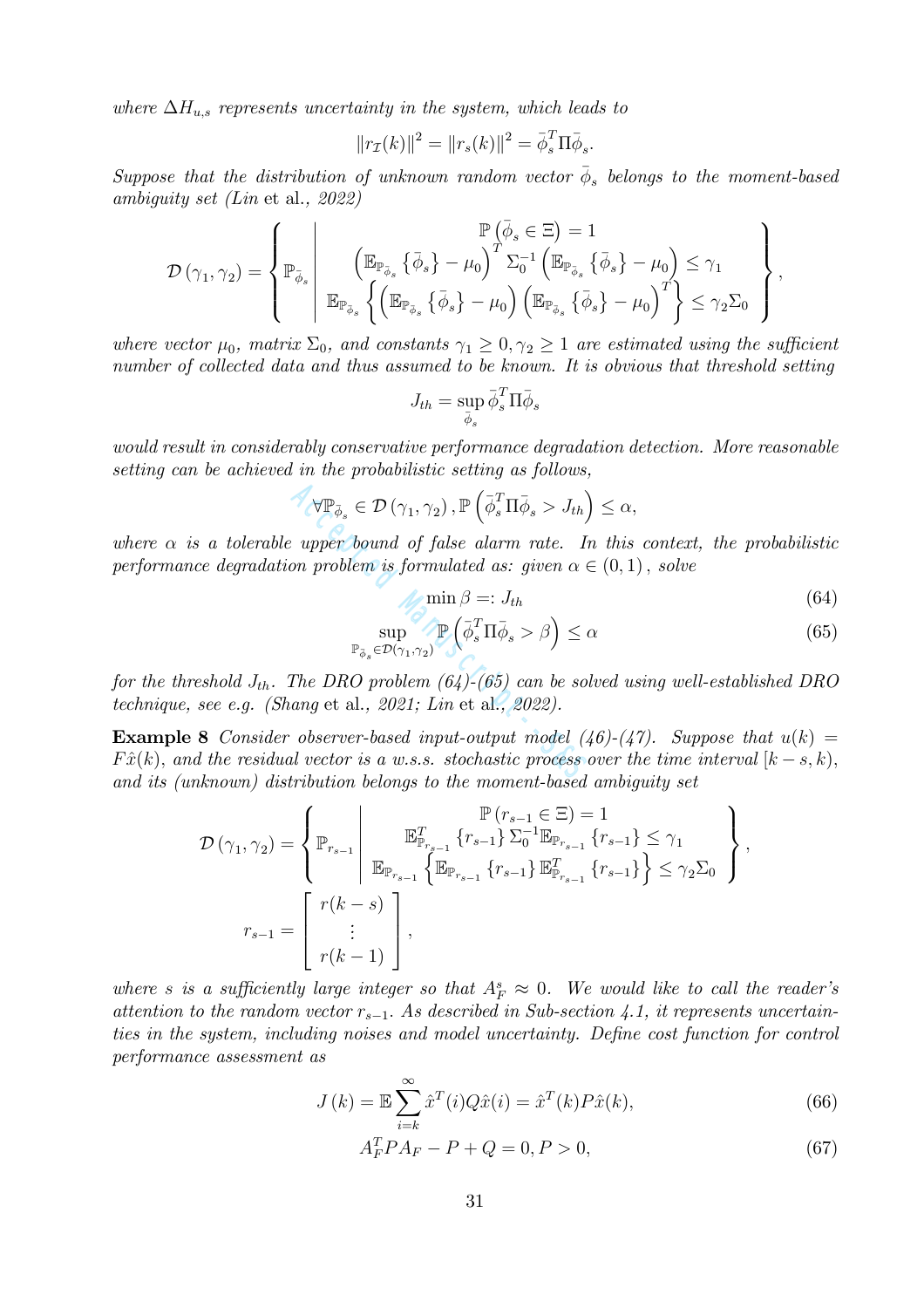It follows from (46) that

$$
\hat{x}(k) = A_F^s \hat{x}(k-s) + r_x(k) \approx r_x(k),
$$
  
\n
$$
r_x(k) = \Theta r_{s-1}, \Theta = \begin{bmatrix} A_F^{s-1} L & \cdots & A_F L & L \end{bmatrix}.
$$
\n(68)

Assume that  $\Theta$  is of full row-rank. The moment-based ambiguity set of  $r_x$  is given by

$$
\mathcal{D}_{r_x}(\gamma_3, \gamma_4) = \begin{cases} \mathbb{P}(r_x \in \Xi) = 1 \\ \mathbb{P}_{r_x} \Bigg| \mathbb{E}_{\mathbb{P}_{r_x}} \left\{ r_x \right\} \bar{\Sigma}_0^{-1} \mathbb{E}_{\mathbb{P}_{r_x}} \left\{ r_x \right\} \leq \gamma_3 \\ \mathbb{E}_{\mathbb{P}_{r_x}} \left\{ \mathbb{E}_{\mathbb{P}_{r_x}} \left\{ r_x \right\} \mathbb{E}_{\mathbb{P}_{r_x}} \left\{ r_x \right\}^T \right\} \leq \gamma_4 \bar{\Sigma}_0 \end{cases},
$$
  

$$
\bar{\Sigma}_0 = \Theta \Sigma_0 \Theta^T,
$$

where  $\gamma_3, \gamma_4$  and  $\bar{\Sigma}_0$  are known. The probabilistic performance degradation detection problem is then formulated as: given  $\alpha \in (0,1)$ , solve

$$
\min \beta =: J_{th} \tag{69}
$$

$$
\sup_{\mathbb{P}_{r_x} \in \mathcal{D}_{r_x}(\gamma_3, \gamma_4)} \mathbb{P}\left(r_x^T P r_x > \beta\right) \le \alpha \tag{70}
$$

for the threshold  $J_{th}$ .

The above two examples showcase that DRO technique can serve as a powerful tool to deal with performance degradation detection issues efficiently. It is noteworthy that various ambiguity sets are investigated in the DRO framework (Lin et al., 2022), which enables us to handle different types of model uncertainties and study performance degradation detection issues both in model-based and data-driven fashions. A further aspect is to address safety issues in a probabilistic setting (Yang, 2018). For instance, let bles showcase that DRO technique calegradation detection issues efficiently<br>stigated in the DRO framework (Lin e<br>of model uncertainties and study perf<br>assed and data-driven fashions. A furt<br>c setting (Yang, 2018). For ins

$$
\mathcal{S}_x = \{x \, | g_i(x) \leq 0, i = 1, \cdots, \kappa\}
$$

denote the set of the system state variables that are in the safe region defined by the safety requirements  $g_i(x) \leq 0, i = 1, \dots, \kappa$ . Then, the probability,

$$
\mathbb{P}\left(x \in \mathcal{S}_x\right) > \beta > 0,\tag{71}
$$

can be, as a constraint, embedded in a probabilistic performance degradation detection and recovery problem.

## 5 Conclusion

In this note, we have discussed about diagnosis and performance degradation detection issues from an integrated viewpoint of functionality maintenance and cyber security of automatic control systems. Three aspects have been addressed:

• application of control and detection unified framework to enhancing diagnosis capability of feedback control systems, in which the functionalisation of the control system plays an essential role. It is showcased that rational utilisation of the residual signal as an information provider and cyber security oriented configuration of functional units of the control system promises enhanced capacity of detecting technical faults and cyber attacks, and preventing attackers to gain system knowledge by means of system identification using the transmitted data;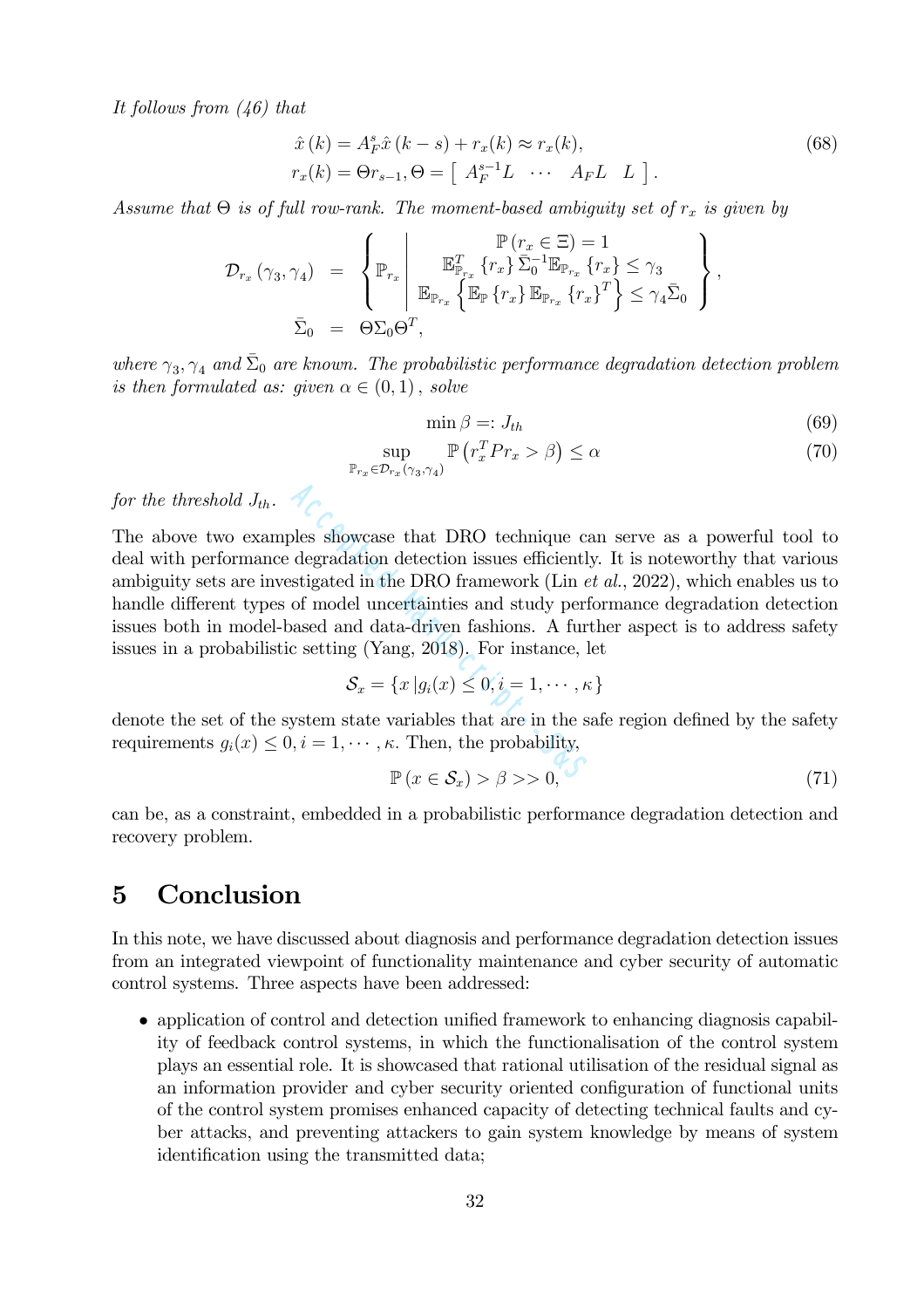- projection-based technique of detecting faults in dynamic systems, which is based on an orthogonal projection of the system data onto the system image and kernel subspaces. This technique is more capable than the well-established observer-based schemes in dealing with detecting faults in dynamic systems. And more importantly, it enables explainable applications of ML-based technique like AE methods to diagnosis. It is illustrated that complementary application of model- and ML-based methods is the future of the diagnosis technique for industrial automatic control systems;
- system performance degradation detection, which is of elemental importance for industrial CPSs and, unfortunately, has received less attention in the research domain. The residual-centred model form for dynamic systems is a useful system tool to deal with performance degradation detection issues. Moreover, some performance degradation monitoring schemes are introduced, whose core, roughly speaking, is modelling of system performance and online identification of the associated model parameters. It is demonstrated that by means of DRO technique, performance degradation detection can be handled in a probabilistic setting, which enables an efficient and more reliable degradation detection.

We have reported ideas, presented conceptual schemes, and illustrated by means of examples why research efforts in these three aspects could contribute to the future development of capable monitoring and diagnosis methods towards enhancing functionality safety and cyber security of automatic control systems. We would like to mention that a number of the basic design schemes and algorithms reported in this note have been successfully tested on laboratory systems, including s, presented conceptual schemes, and il<br>
a these three aspects could contribute<br>
d diagnosis methods towards enhancing<br>
control systems. We would like to independent<br>
dependence in this note h<br>
cluding<br>
e control and dete

- application of the control and detection unified framework to cyber-attack detection in three-tank control system (Ding *et al.*, 2021),
- projection-based fault detection in three-tank control system (Ding *et al.*, 2022),
- DRO technique-based fault detection in three-tank control system (Xue et al., 2020; Shang et al., 2021),
- performance degradation monitoring and recovery of vision-based inverted pendulum control system (Xu et al., 2021).

The focus of this note is on diagnosis and performance degradation detection issues. So far, key maintenance technologies like condition monitoring (CM), prognostics and health management (PHM), performance degradation recovery (PDR) or fault-tolerant control (FTC) are not addressed. The interested reader is referred to (Liao and Köttig, 2014; Lei et al., 2018; Si et al., 2020; Ding, 2020; Ding and Li, 2021; Hwang et al., 2010; Yin et al., 2016) and references cited therein. We would like to emphasise the two aspects of fault diagnosis and performance degradation monitoring in automatic control systems. On the one hand, it builds the technical basis and an indispensable part of technologies like CM, PHM, PDR and FTC. Consequently, its development is significantly stamped by progresses in these technologies. On the other hand, as a basic function of today's automatic control systems, fault diagnosis and performance monitoring should match ongoing developments in automatic control systems. CPS, internet of things (IoT) and cloud computing as a service are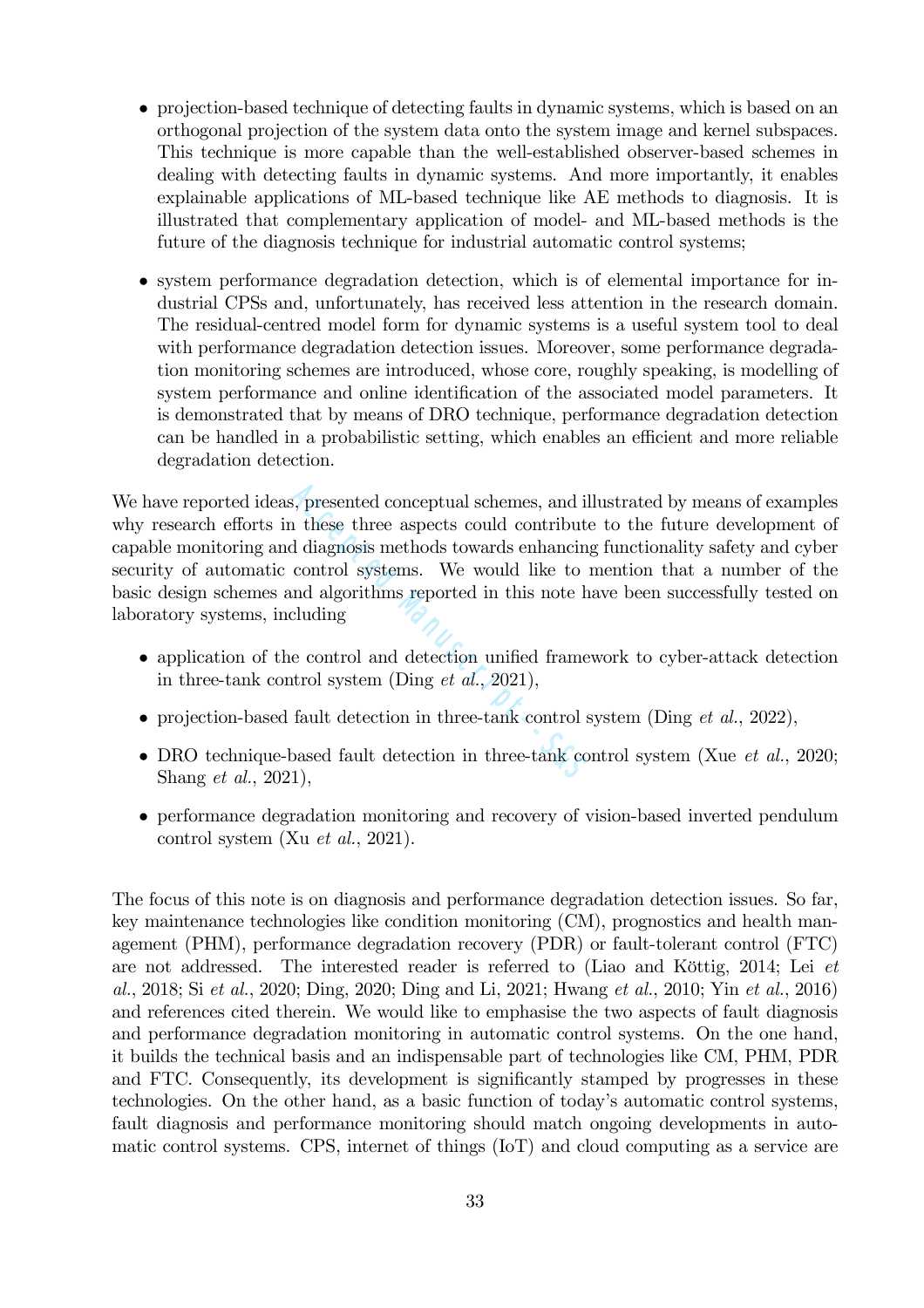the key technologies that will decisively impact the evolution of automatic control systems in the era of industry 4.0. In this context, integrated study on functional safety and cyber security of automatic control systems is of essential importance. Our work reported in this note is a contribution to this study.

Acknowledgement: The author is very grateful to Dr.-Ing. L. Li for the collaborative work on the unified framework of control and detection as well as on the projection-based detection methods, to Dr.-Ing. Z. Chen for the valuable contributions to ML-methods and AE-based realisation of projection methods, and to Dr. D. Zhao for the intensive and valuable discussions on cyber security issues. Also, the author is thankful to the anonymous reviewers for their valuable and constructive comments and suggestions.

## References

- Al-Tamimi, A., F. L. Lewis and M. Abu-Khalaf (2008). Discrete-time nonlinear hjb solution using approximate dynamic programming: Convergence proof. IEEE Transactions on Systems, Man, and Cybernetics, Part B (Cybernetics)  $38(4)$ , 943–949.
- Bauer, M., A. Horch, L. Xie, M. Jelali and N. Thornhill (2016). The current state of control loop performance monitoring, a survey of application in industry. Journal of Process *Control* **38**,  $1 - 10$ . Accept Manuscript Manuscript Contract Manuscript (201 monitoring, a survey of application is<br>
ille and P. Vincent (2013). Represent IEEE Transactions on Pattern Ana Huber (2021). A survey on the explanation of Artificial
- Bengio, Y., A. Courville and P. Vincent (2013). Representation learning: A review and new perspectives. IEEE Transactions on Pattern Analysis and Machine Intelligence 35(8), 1798—1828.
- Burkart, N. and M. F. Huber (2021). A survey on the explainability of supervised machine learning. Journal of Artificial Intelligence Research 70, 245—317.
- der Schaft, A. Van (2000). L2 Gain and Passivity Techniques in Nonlinear Control. Springer. London.
- Dibaji, S. M., M. Pirani, D. B. Flamholz, A. M. Annaswamy, K. H. Johansson and A. Chakrabortty (2019). A systems and control perspective of CPS security. Annual Reviews in Control 47, 394—411.
- Ding, D., Q.-L. Han, Y. Xiang, X. Ge and X.-M. Zhang (2018). A survey on security control and attack detection for industrial cyber-physical systems. Neurocomputing 275, 1674— 1683.
- Ding, S. X. (2008). Model-Based Fault Diagnosis Techniques Design Schemes, Algorithms, and Tools. Springer-Verlag.
- Ding, S. X. (2020). Advanced Methods for Fault Diagnosis and Fault-tolerant Control. Springer-Verlag. Berlin.
- Ding, S. X. and L. Li (2021). Control performance monitoring and degradation recovery in automatic control systems: A review, some new results, and future perspectives. Control Engineering Practice 111, 104790.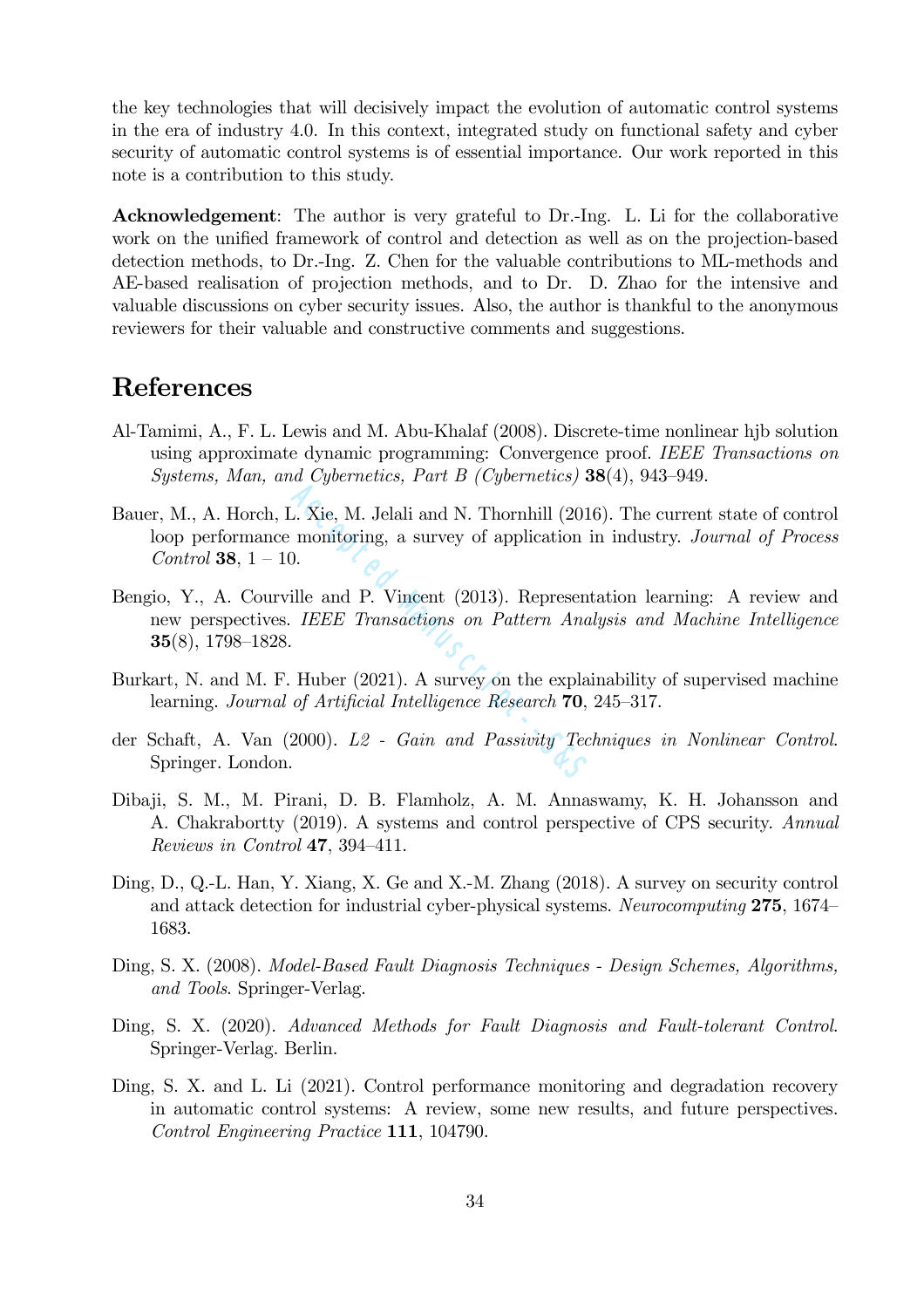- Ding, S. X., G. Yang, P. Zhang, E.L. Ding, T. Jeinsch, N. Weinhold and M. Schulalbers (2010). Feedback control structures, embedded residual signals and feedcak control schemes with an integrated residual access. IEEE Trans. on Contr. Syst. Tech. 18, 352– 367.
- Ding, S. X., L. Li and T. Liu (2022). An alternative paradigm of fault diagnosis in dynamic systems: orthogonal projection-based methods.  $arXiv:2202.08108$ .
- Ding, S. X., L. Li, D. Zhao, Ch. Louen and T. Liu (2021). Application of the unified control and detection framework to detecting stealthy integrity cyber-attacks on feedback control systems. arXiv:2103.00210.
- Ding, S. X., P. Zhang, S. Yin and E. L. Ding (2013). An integrated design framework of fault-tolerant wireless networked control systems for industrial automatic control applications. IEEE Transactions on Industrial Informatics  $9(1)$ ,  $462-471$ .
- Feintuch, A. (1998). Robust Control Theory in Hilbert Space. Springer-Verlag. New York.
- Francis, B. A. (1987). A Course in H-Infinity Control Theory. Springer-Verlag. Berlin New York.
- Frank, P. M. (1990). Fault diagnosis in dynamic systems using analytical and knowledgebased redundancy - a survey. Automatica 26, 459—474.
- Frank, P. M. and X. Ding (1997). Survey of robust residual generation and evaluation methods in observer-based fault detection systems. Journal of Process Control 7(6), 403—424.
- Gao, Z. W., C. Cecati and S. X. Ding (2015). A survey of fault diagnosis and fault-tolerant techniques, part i: Fault diagnosis with model-based and signal-based approaches. IEEE Trans. on Industrial Electronics 62, 3757—3767. Fault diagnosis in dynamic systems use  $-$  a survey. Automatica **26**, 459–474.<br>ing (1997). Survey of robust residual g sed fault detection systems. *Journal of* and S. X. Ding (2015). A survey of fa Fault diagnosis with m
- Geiger, B. C. (2021). On information plane analyses of neural network classifiers—a review. IEEE Transactions on Neural Networks and Learning Systems pp. 1—13.
- G.Ferrari, R. M. and A. M. H.Teixeira (2021). A switching multiplicative watermarking scheme for detection of stealthy cyber-attacks. IEEE Transactions on Automatic Control  $66(6)$ ,  $2558-2573$ .
- Giraldo, J., D. Urbina, A. Cardenas, J. Valente, M. Faisal, J. Ruths, N. O. Tippenhauer, H. Sandberg and R. Candell (2018). A survey of physics-based attack detection in cyber-physical systems. ACM Comput. Surv.
- Griffioen, P., S. Weerakkody and B. Sinopoli (2021). A moving target defense for securing cyber-physical systems. IEEE Transactions on Automatic Control 66, 2016—2031.
- Han, H., Y. Yang, L. Li and S. X. Ding (2019). Control performance-based fault detection and fault-tolerant control schemes for a class of nonlinear systems. International Journal of Robust and Nonlinear Control  $30(4)$ , 1431–1450.
- Han, H., Y. Yang, L. Li and S. X. Ding (2021). Performance-based fault detection and faulttolerant control for nonlinear systems with t-s fuzzy implementation. IEEE Trans. on Cybernetics 51, 801—814.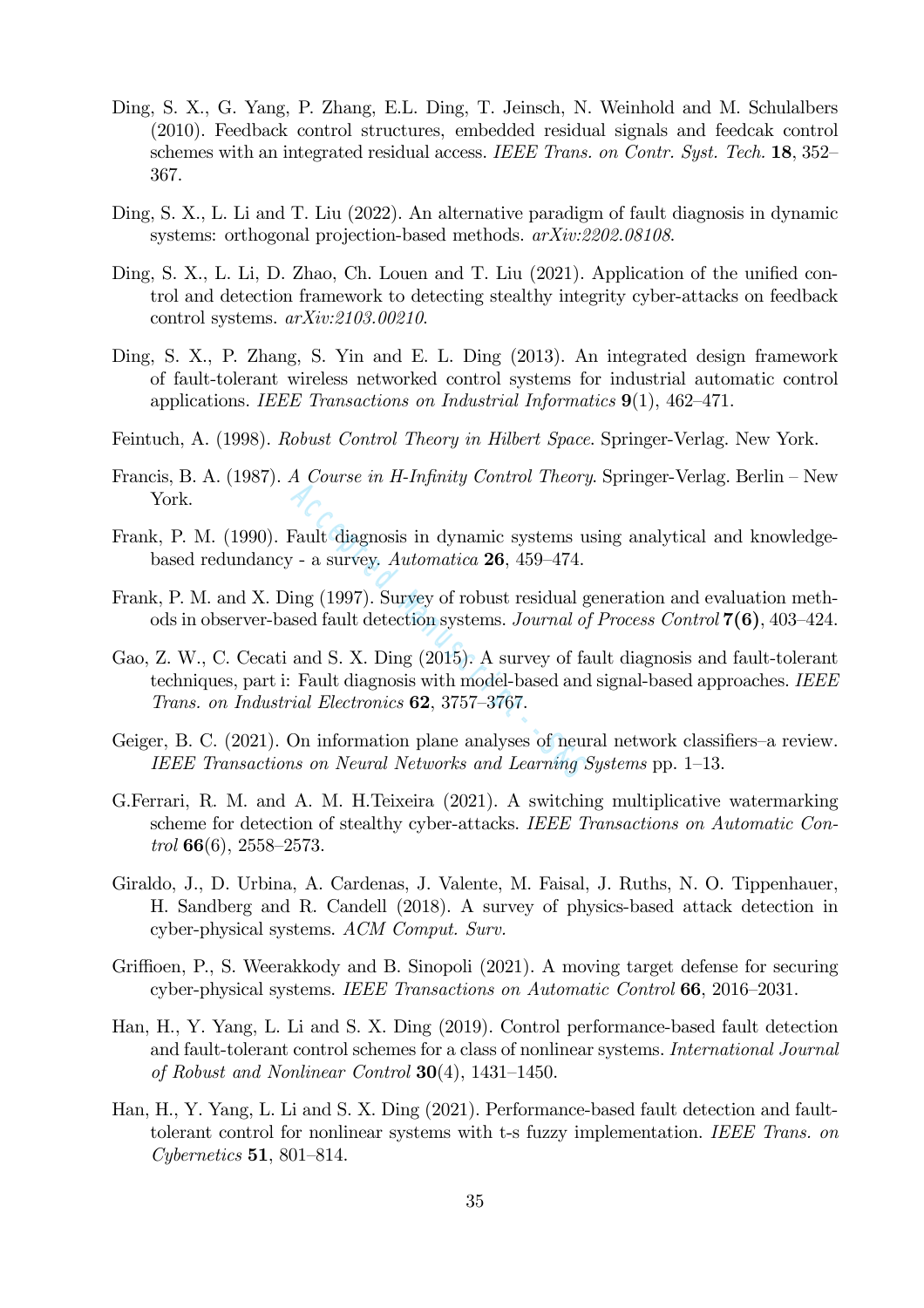- Hoffmann, J. W. (1996). Normalized coprime factorizations in continuous and discrete time — a joint state-space approach. IMA Journal of Mathematical Control and Information 13(4), 359—384.
- Hwang, I., S. Kim, Y. Kim and C.E. Seah (2010). A survey of fault detection, isolation, and reconfiguration methods. IEEE Trans. Contr. Syst. Tech. 18, 636–653.
- Kato, T. (1995). Perturbation Theory for Linear Operators. Springer-Verlag. Berlin.
- Lei, Y., N. Li, L. Guo, N. Li, T. Yan and J. Lin (2018). Machinery health prognostics: A systematic review from data acquisition to rul prediction. Mechanical Systems and Signal Processing 104, 799—834.
- Li, L. and S. X. Ding (2020a). Gap metric techniques and their application to fault detection performance analysis and fault isolation schemes. Automatica 118, 109029.
- Li, L. and S. X. Ding (2020b). Performance supervised fault detection schemes for industrial feedback control systems and their data-driven implementation. IEEE Trans. on Industrial Informatics 16(4), 2849—2858.
- Li, L., H. Luo, S. X. Ding, Y. Yang and K. Peng (2019). Performance-based fault detection and fault-tolerant control for automatic control systems. Automatica 99, 309—316.
- Li, L., S. Li, S. X. Ding, X. Peng and K. Peng (2022). Riemannian metric based performance monitoring and diagnosis for a class of feedback control systems. Acta Automatica Sinica p. doi:10.16383/j.aas.c210027.
- Li, L., S. X. Ding, H. Luo, K. Peng and Y. Yang (2020). Performance-based fault-tolerant control approaches for industrial processes with multiplicative faults. IEEE Trans. on Industrial Informatics  $16(7)$ , 4759-4768. ling, Y. Yang and K. Peng (2019). Per<br>control for automatic control systems<br> $g$ , X. Peng and K. Peng (2022). Rieman<br>agnosis for a class of feedback control s<br>aas.c210027.<br>Luo, K. Peng and Y. Yang (2020). Per<br>s for industr
- Liao, L. and F. Köttig (2014). Review of hybrid prognostics approaches for remaining useful life prediction of engineered systems, and an application to battery life prediction. IEEE Transactions on Reliability 63(1), 191—207.
- Lin, F., X. Fang and Z. Gao (2022). Distributionally robust optimization: A review on theory and applications. Numerical Algebra, Control & Optimization  $12(1)$ , 159-212.
- Magnus, J. R. (1988). Linear Structures. Oxford University Press.
- Mo, Y., S. Weerakkody and B. Sinopoli (2015). Physical authentication of control systems: Designing watermarked control inputs to detect counterfeit sensor outputs. IEEE Control Systems Magazine 35, 93—109.
- Parr, R., L. Li, G. Taylor, C. Painter-Wakefield and M. L. Littman (2008). An analysis of linear models, linear value-function approximation, and feature selection for reinforcement learning. In: Proceedings of the 25th International Conference on Machine Learning. ICML '08. Association for Computing Machinery. New York, NY, USA. p. 752—759.
- Pasqualetti, F., F. Doerfler and F. Bullo (2013). Attack detection and identification in cyberphysical systems. IEEE Transactions on Automatic Control 58(11), 2715—2729.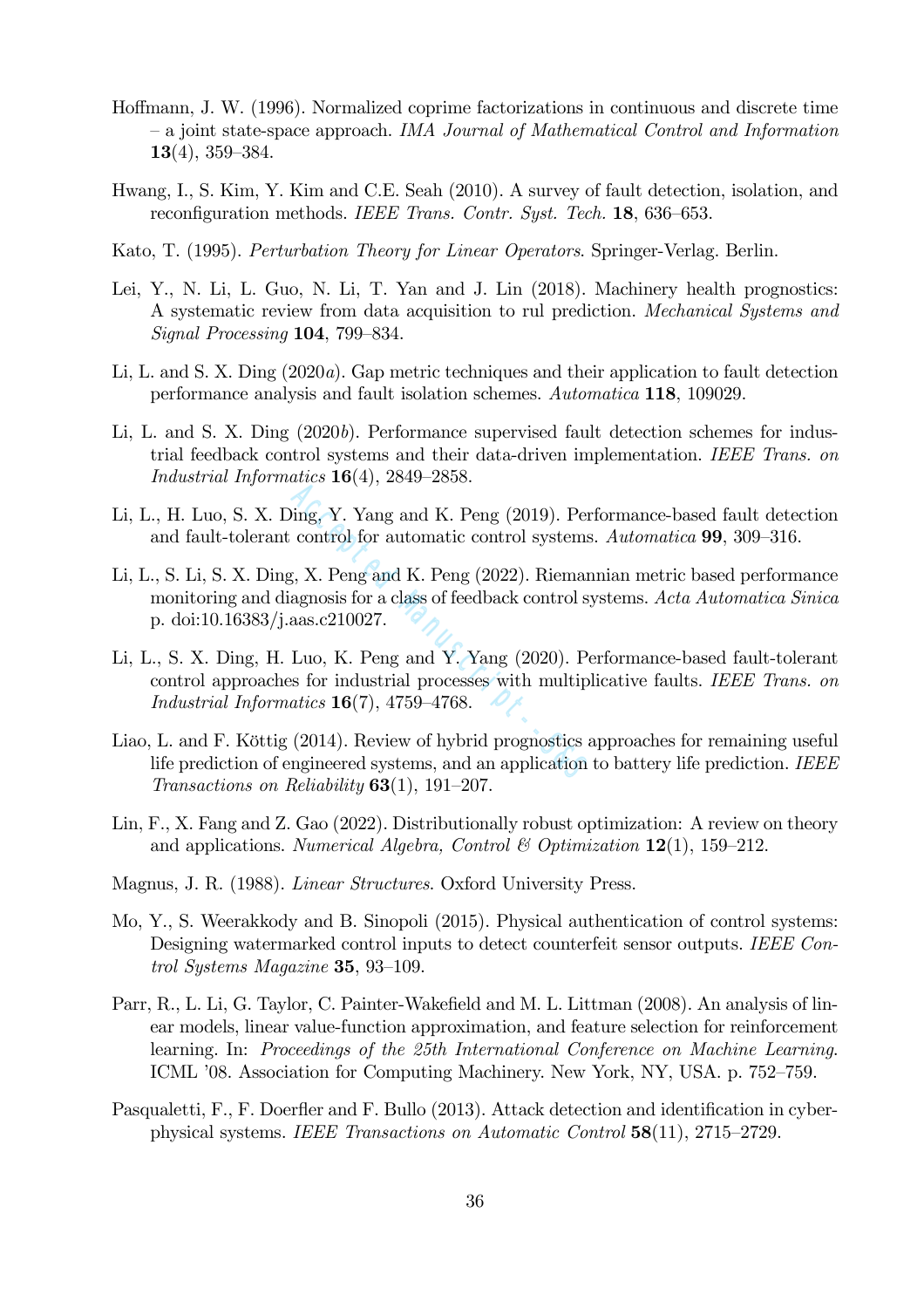- Perez, T., G.C. Goodwin and M.M. Seron (2003). Performance degradation in feedback control due to constraints. IEEE Transactions on Automatic Control 48(8), 1381—1385.
- Porter, M., P. Hespanhol, A. Aswani, M. Johnson-Roberson and R. Vasudevan (2021). Detecting generalized replay attacks via time-varying dynamic watermarking. IEEE Transactions on Automatic Control 66(8), 3502—3517.
- Rahimian, H. and S. Mehrotra (2019). Distributionally robust optimization: A review. arXiv:1908.05659.
- Schellenberger, C. and P. Zhang (2017). Detection of covert attacks on cyber-physical systems by extending the system dynamics with an auxiliary system. In: 2017 IEEE 56th Annual Conference on Decision and Control (CDC). pp. 1374—1379.
- Schulze, D. M., A. B. Alexandru, D. E. Quevedo and G. J. Pappas (2021). Encrypted control for networked systems: An illustrative introduction and current challenges. IEEE Control Systems Magazine 41(3), 58—78.
- Shang, Chao, Steven X. Ding and Hao Ye (2021). Distributionally robust fault detection design and assessment for dynamical systems. Automatica **125**, 109434.
- Si, X., Z. Ren, X. Hu, C. Hu and Q. Shi (2020). A novel degradation modeling and prognostic framework for closed-loop systems with degrading actuator. IEEE Transactions on Industrial Electronics  $67(11)$ , 9635-9647. The Lagrantian Devices, Euclidean<br>
C. Hu and Q. Shi (2020). A novel degr<br>
closed-loop systems with degrading a<br>
mics **67**(11), 9635–9647.<br>
co, P. Xie, R. Han and J. C. Vasquez<br>
s for cyber-physical systems. *IEEE Sy*<br> *C.*
- Tan, S., J. M. Guerrero, P. Xie, R. Han and J. C. Vasquez (2020). Brief survey on attack detection methods for cyber-physical systems. IEEE Systems Journal 14, 5329–5339.
- Vinnicombe, G. (2000). Uncertainty and Feedback:  $H_{\infty}$  Loop-Shaping and the  $\nu$  Gap Metric. World Scientific.
- Wan, Y., Y. Ma and M. Zhong (2021). Distributionally robust trade-off design of parity relation based fault detection systems. International Journal of Robust and Nonlinear Control 31(18), 9149—9174.
- Weerakkody, S. and B. Sinopoli (2015). Detecting integrity attacks on control systems using a moving target approach. In: 2015 54th IEEE Conference on Decision and Control  $(CDC)$ . pp. 5820–5826.
- Wen, C.L., F.Y. Lv, Z.J. Bao and M.Q. Liu (2016). A review of data driven-based incipient fault diagnosis.  $ACTA$  Automatica SINICA 42, 1285 – 1299.
- Xu, Y., S. X. Ding, S. Yin, H. Luo and Z. Zhao (2021). Performance degradation monitoring and recovery of vision-based control systems. IEEE Transactions on Control Systems Technology 29(6), 2712—2719.
- Xue, T., M. Zhong, L. Li and S. X. Ding (2020). An optimal data-driven approach to distribution independent fault detection. IEEE Transactions on Industrial Informatics  $16(11)$ , 6826–6836.
- Yan, W., L. K. Mestha and M. Abbaszadeh (2019). Attack detection for securing cyber physical systems. IEEE Internet of Things Journal 6(5), 8471—8481.